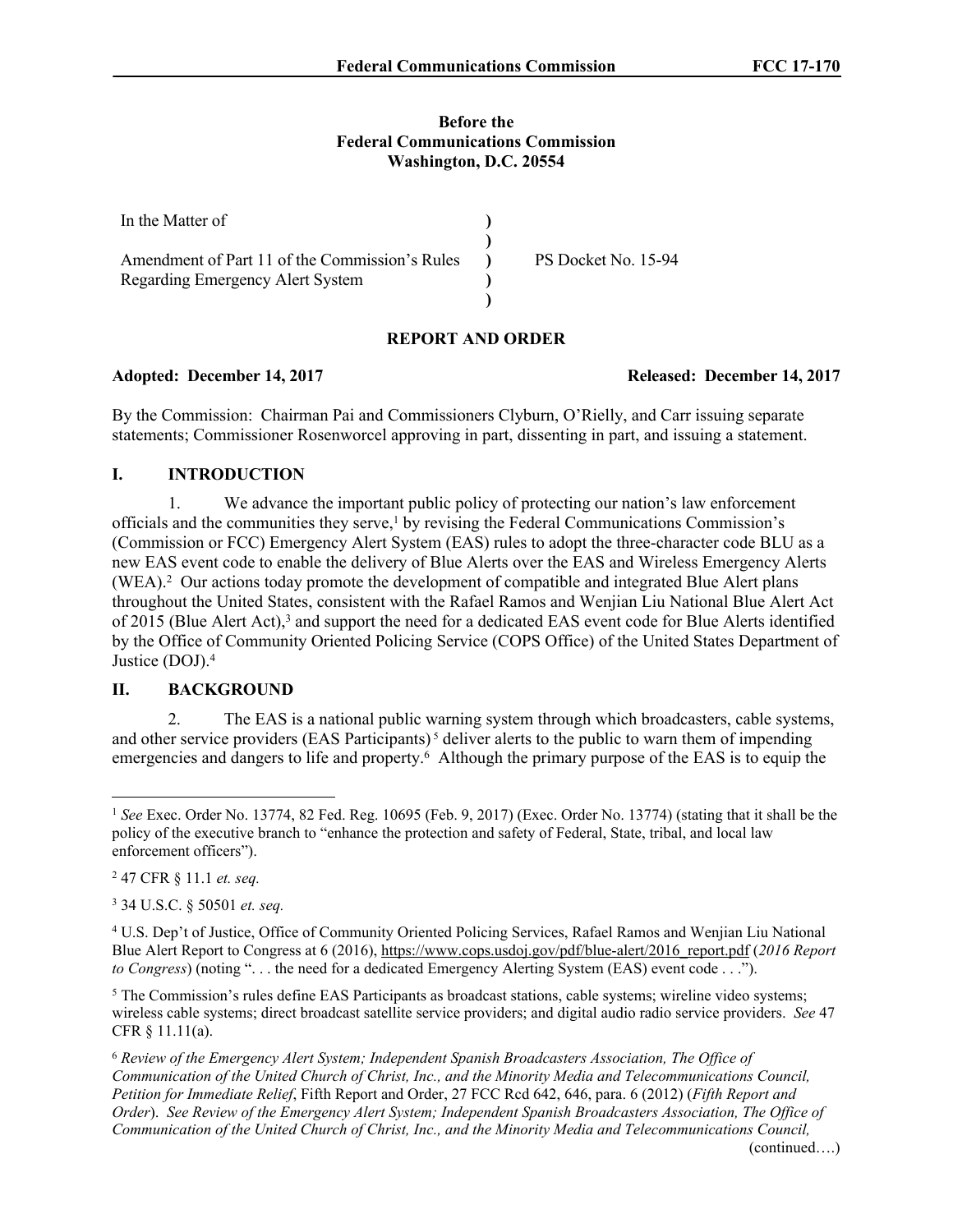President with the capability to provide immediate communications and information to the public during periods of national emergency,<sup>7</sup> the EAS is also used by the National Weather Service (NWS) and state and local governments to distribute voluntary alerts such as weather-related and child abduction (AMBER) alerts. EAS alerts are configured using the EAS Protocol, which uses fixed codes to identify the various elements of an EAS alert so that each alert can deliver accurate, secure, and geographicallytargeted alerts to the public.<sup>8</sup> The EAS Protocol uses a three-character event code to describe the nature of the alert in text crawls and in the audio portion of EAS alerts (e.g., TOR for Tornado).<sup>9</sup>

3. In 2015, Congress enacted the Blue Alert Act to "encourage, enhance, and integrate Blue Alert plans throughout the United States," thus facilitating the dissemination of information in a consistent manner nationwide when a law enforcement officer is seriously injured, killed or missing in the line of duty.<sup>10</sup> The Blue Alert Act directs the Attorney General to establish a national Blue Alert communications network within DOJ to issue Blue Alerts using plans that would be adopted in coordination with "States, units of local government, law enforcement agencies, and other appropriate entities."<sup>11</sup> To ensure effective deployment of the Blue Alert communications network, the Blue Alert Act directs the Attorney General to assign an existing officer of the DOJ to act as the national coordinator of the Blue Alert communications network.<sup>12</sup> The Blue Alert Act directs the Coordinator to establish voluntary guidelines for States and units of local government to develop compatible and integrated Blue Alert plans throughout the United States.<sup>13</sup> The Blue Alert Act also directs the Coordinator to cooperate with the Department of Homeland Security, the Department of Transportation, the Federal Communications Commission, and other DOJ offices to carry out its duties under the Blue Alert Act.<sup>14</sup> In September 2016, the Attorney General assigned the COPS Office within DOJ to be the National Blue Alert Coordinator.<sup>15</sup>

4. As the National Blue Alert Coordinator, the COPS Office filed two reports to Congress to demonstrate how it was implementing the Blue Alert Act's mandate. In its *2016 Report to Congress*, the COPS Office identified "the need to promote formal communication mechanisms between law enforcement agencies for Blue Alert information, the need for a dedicated Emergency Alert System (EAS) event code, and the need to increase public and law enforcement awareness of the Blue Alert Act."<sup>16</sup> Subsequently, in its *2017 Report to Congress*, the COPS Office noted that it had commenced

(Continued from previous page)

*Petition for Immediate Relief*, Second Report and Order and Further Notice of Proposed Rulemaking, 22 FCC Rcd 13275, 13280-83, paras. 11-14 (2007) (*Second Report and Order*).

7 47 CFR § 11.1. EAS Participants are required to broadcast Presidential alerts. 47 CFR § 11.55(a). *See also First Report and Order and Further Notice of Proposed Rule Making*, 20 FCC Rcd at 18628, para. 8. They participate in broadcasting state and local EAS alerts on a voluntary basis. 47 CFR §11.55.

<sup>8</sup> *Amendment of Part 11 of the Commission's Rules,* PS Docket No. 15-94, Notice of Proposed Rulemaking, 32 FCC Rcd 5280, 5280, para. 2 (2017) (*Blue Alert NPRM*).

<sup>9</sup> *See* 47 CFR §§ 11.51(d), (g)(3), (h)(3), (j)(2) (requiring television broadcast stations, cable systems, and direct broadcast satellite services to transmit a visual message containing the Originator, Event, Location and the valid time period of an EAS message).

<sup>10</sup> Rafael Ramos and Wenjian Liu National Blue Alert Act of 2015, Pub. L. No. 114-12, 129 Stat. 192 (2015).

<sup>11</sup> 34 U.S.C. § 50502.

<sup>12</sup> 34 U.S.C. § 50503(a).

<sup>13</sup> 34 U.S.C. §§ 50503(b)(2) (directing the establishment of guidelines), 50503(b)(2)(D) (providing specific directions for the content of these guidelines).

<sup>14</sup> 34 U.S.C. § 50503(d).

<sup>15</sup> COPS Office Comments at 1.

<sup>16</sup> *2016 Report to Congress* at 6.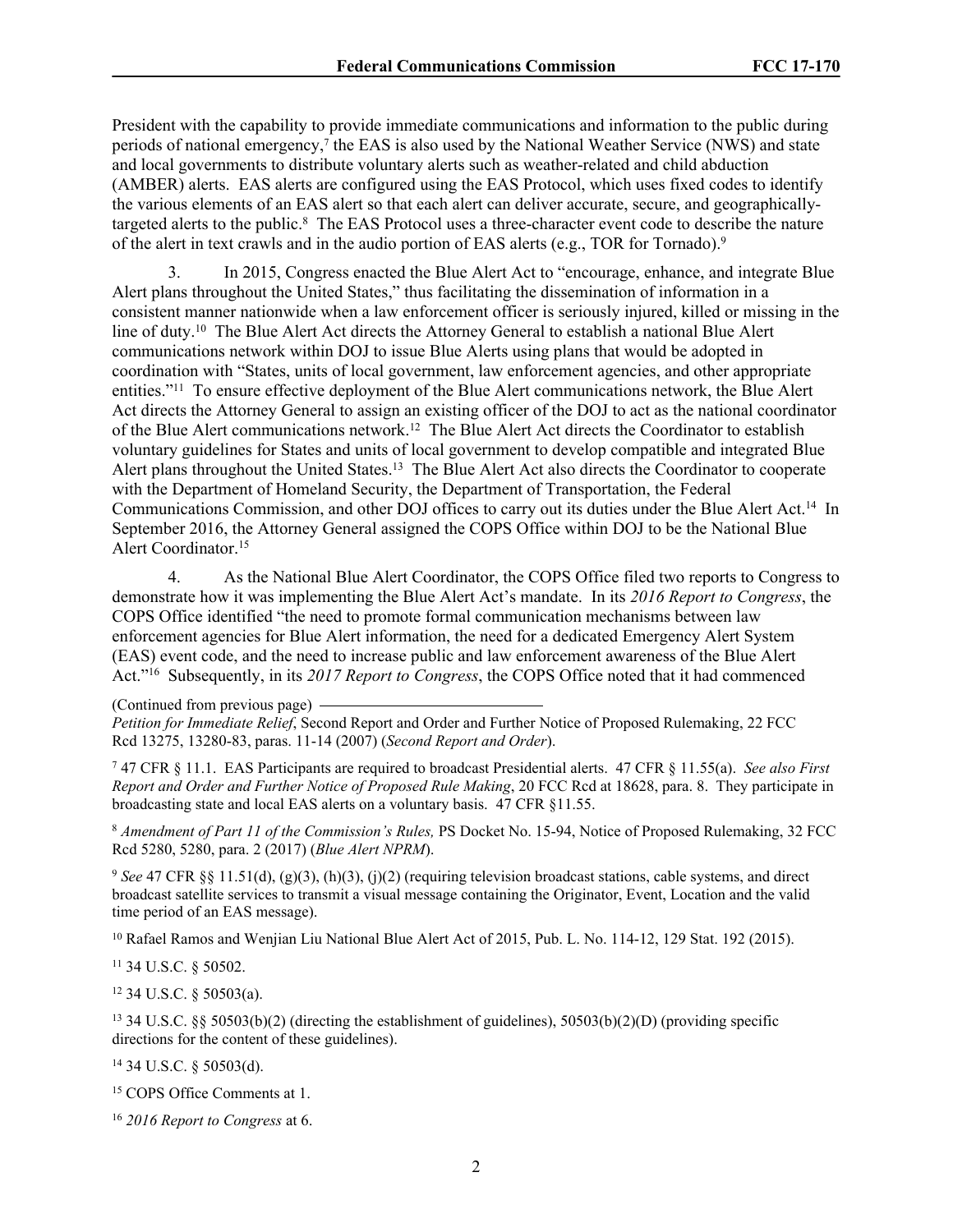outreach efforts with the FCC to pursue a dedicated Blue Alert EAS event code, and stated that the COPS Office had asked that the FCC consider conducting an expedited rulemaking to the extent feasible.<sup>17</sup>

5. The COPS Office established voluntary guidelines for the issuance of Blue Alerts based on the criteria contained in the Blue Alert Act (*Blue Alert Guidelines*).<sup>18</sup> The *Blue Alert Guidelines* identify who may request the issuance of a Blue Alert, when a Blue Alert may be issued, and the requisite content thereof. Specifically, a Blue Alert may be issued only when a request is made by a law enforcement agency having primary jurisdiction over the incident, and one of the following three threshold criteria has been met: (1) death or serious injury of a law enforcement officer in the line of duty; (2) threat to cause death or serious injury to a law enforcement officer; or (3) a law enforcement officer is missing in connection with official duties.<sup>19</sup> If a Blue Alert is based upon the first of the criteria, the law enforcement agency must confirm that a law enforcement officer has been killed, seriously injured, or attacked, and there are indications of death or serious injury. If a Blue Alert is based upon the second of the criteria, the law enforcement agency must confirm that the threat is imminent and credible, and at the time of receipt of the threat, any suspect involved is wanted by a law enforcement agency. Finally, if a Blue Alert is based upon the third of the criteria, the agency must have concluded that there is indication of serious injury to, or death of the missing law enforcement officer.<sup>20</sup> In all cases, the agency must confirm that any suspect involved has not been apprehended and there is "sufficient descriptive information of the suspect, including any relevant vehicle and license tag information."<sup>21</sup> As to content of the messages, the COPS Office also recommends that Blue Alerts should be focused on the geographic areas most likely to facilitate the apprehension of the suspect, and that the message should include the suspect's last known location, direction of travel, and possible destination.<sup>22</sup>

6. On June 22, 2017, the FCC released the *Blue Alert NPRM*, proposing to revise the EAS rules to adopt a new event code (BLU) that would allow the transmission of Blue Alerts to the public over the EAS, satisfying the need articulated by the COPS Office for a dedicated EAS event code to facilitate broader dissemination of information that the COPS Office, law enforcement officials, and alert originators determine that the messages should include. The Commission received 35 comments and 3 reply comments in response to the *Blue Alert NPRM*. 23

<sup>17</sup> U.S. Dep't of Justice, Office of Community Oriented Policing Services, Rafael Ramos and Wenjian Liu National Blue Alert Act Report to Congress at 8 (2017), [https://cops.usdoj.gov/pdf/blue-alert/2017\\_report.pdf](https://cops.usdoj.gov/pdf/blue-alert/2017_report.pdf) (*2017 Report to Congress*).

<sup>18</sup> U.S. Dep't of Justice, Office of Community Oriented Policing Services, *National Blue Alert Network: When to Issue a Blue Alert*, [https://cops.usdoj.gov/pdf/blue-alert/blue\\_alert\\_guidelines.pdf](https://cops.usdoj.gov/pdf/blue-alert/blue_alert_guidelines.pdf) (last visited Dec. 5, 2017) (*Blue Alert Guidelines*); 34 U.S.C. § 50503(b)(2)(D). These guidelines shall "provide mechanisms that ensure that Blue Alerts comply with all applicable Federal, State, and local privacy laws and regulations" and "include standards that specifically provide for the protection of the civil liberties, including the privacy, of law enforcement officers who are seriously injured or killed in the line of duty," are "missing in connection with the officer's official duties, or who are threatened with death or serious injury, and the families of the officers." *See* 34 U.S.C. § 50503(c)(3).

<sup>19</sup> *Id.*

<sup>20</sup> *Blue Alert Guidelines*; 34 U.S.C. § 50503(b)(2)(E).

<sup>21</sup> *Blue Alert Guidelines*; 34 U.S.C. § 50503(b)(2)(D).

<sup>&</sup>lt;sup>22</sup> U.S. Dep't of Justice, Office of Community Oriented Policing Services, Effective Blue Alert Plans: Guidance and Recommendations at 12-13 (2017), [https://cops.usdoj.gov/pdf/blue-alert/Blue\\_Alert\\_Guidance.pdf](https://cops.usdoj.gov/pdf/blue-alert/Blue_Alert_Guidance.pdf) (last visited Dec. 5, 2017); *see also* 34 U.S.C. § 50503(b)(2)(F)(ii) (directing the Coordinator to establish guidelines that Blue Alerts "to the maximum extent practicable . . . be limited to the geographic areas most likely to facilitate the apprehension of the suspect involved or which the suspect could reasonably reach, which should not be limited to State lines").

<sup>23</sup> *See infra* Appendix C (containing a list of commenters to the *Blue Alert NPRM*).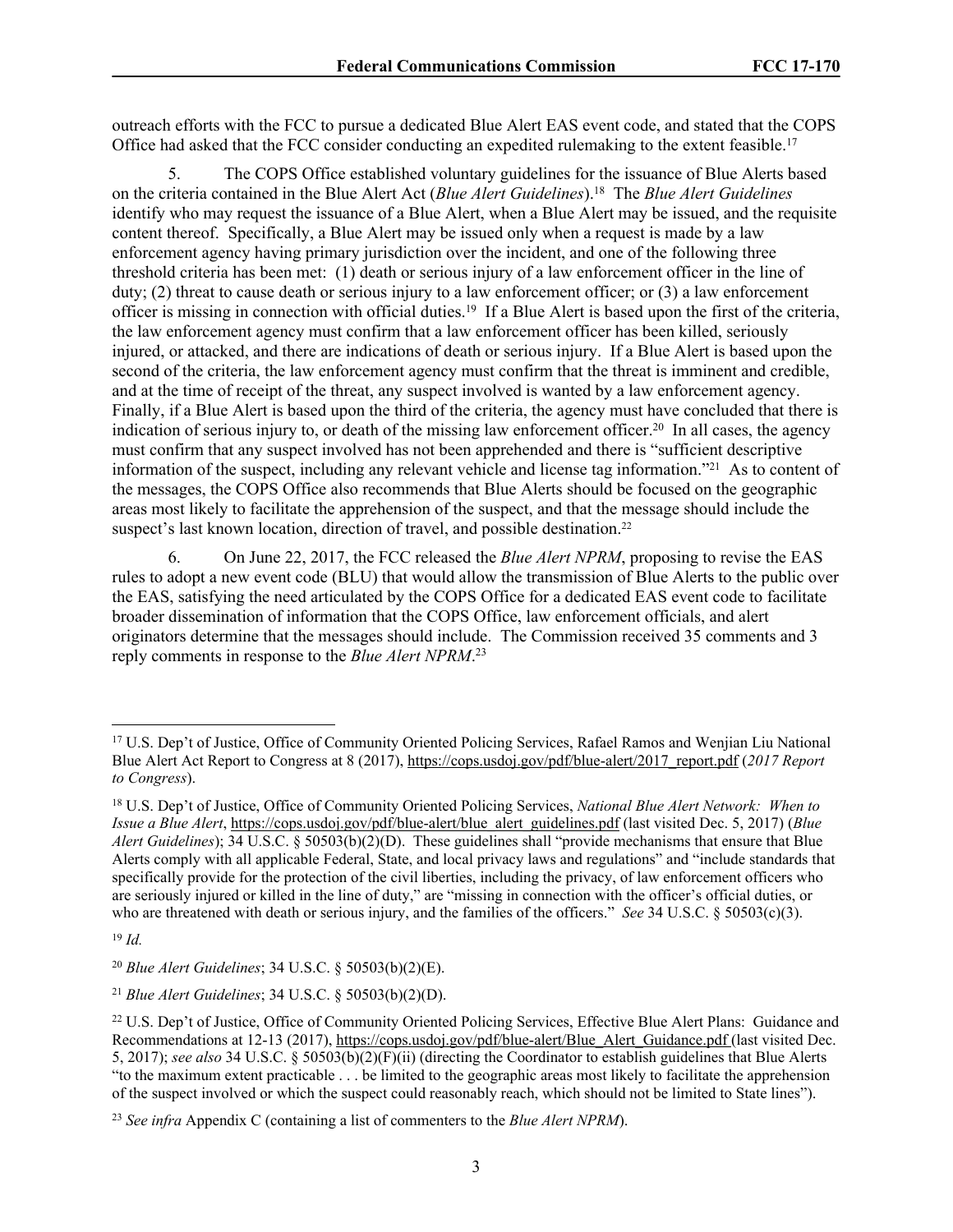### **III. DISCUSSION**

#### **A. The EAS is an Effective Mechanism to Deliver Blue Alerts**

7. We find—as supported by the majority of commenters—that the EAS is an effective mechanism for the delivery of Blue Alerts. The City of New York (NYC) and the National Association of Broadcasters (NAB) observe that issuing a Blue Alert via the EAS will provide the public with the opportunity to protect themselves and their families and to report relevant information to law enforcement, thus facilitating the apprehension of suspects who are alleged to pose an imminent threat to law enforcement officers.<sup>24</sup> NCTA – The Internet & Television Association (NCTA) and the American Cable Association (ACA) agree that adding Blue Alerts to EAS will advance the important public policy of protecting our nation's law enforcement officials,25 as does the National Public Safety Telecommunications Council (NPSTC), which states that both the EAS and WEA should be available tools to help provide Blue Alerts to the public.<sup>26</sup>

8. We also find that it is technically feasible to send Blue Alerts using the EAS.<sup>27</sup> As NYC and broadcaster engineer Sean Donelan (Donelan) observe, the information required by the *Blue Alert Guidelines* can be successfully communicated within the two-minute period to which EAS alerts are limited.28 Similarly, we agree with the Association of Public-Safety Communications Officials-International, Inc. (APCO) and NYC that EAS Blue Alerts should be focused to an appropriately narrow geographic area,<sup>29</sup> and find that the transmission of EAS alerts satisfies the requirement that a Blue Alert be "limited to the geographic areas most likely to facilitate the apprehension of the suspect involved or which the suspect could reasonably reach" and "[is] not . . . limited to state lines."<sup>30</sup> We disagree with the assertion of McCarthy Radio Enterprises, Inc. to the contrary.31 EAS alerts are issued using county-based Federal Information Processing Standards (FIPS) codes,<sup>32</sup> and may be issued to include multiple counties within a state or across state borders, depending on the geographic scope of the emergency prompting the

<sup>26</sup> NPSTC Comments at 1.

<sup>28</sup> NYC Comments at 4 (stating that a brief description of the situation, a description of the suspect or suspects, and other identifying information could all be transmitted within a two-minute time frame); Donelan Comments at 3 (stating that two minutes should be more than sufficient for an initial EAS alert message, as long as additional information is distributed by Blue Alert programs through other information channels).

<sup>29</sup> *See*, *e.g.*, APCO Comments at 2 (arguing that effective geo-targeting is important to preserve the public's trust in emergency alerts); NYC Comments at 4 (supporting limiting the targeted geographic areas of Blue Alerts to the maximum extent practicable due to concerns that regional transmission may cause unnecessary activation of EAS and contribute to warning fatigue).

<sup>30</sup> *See Blue Alert NPRM*, 32 FCC Rcd at 5284, para. 10 (*citing* 42 U.S.C. § 14165b (b)(2)(F)(ii)).

<sup>31</sup> MRE Comments at 8 (arguing that because alerts can only be sent to entire counties, broadcast EAS is "simply the wrong vehicle for micro-area notification").

<sup>24</sup> *See* NYC Comments at 5; NAB Comments at 2.

<sup>25</sup> NCTA Comments at 2; ACA Comments at 1.

<sup>&</sup>lt;sup>27</sup> With regard to the comment of ONE Media, LLC, we find that it is unnecessary to delay the adoption of Blue Alerts until they can be deployed fully within ATSC 3.0. *See* ONE Media Comments at 1. The EAS and WEA are capable of delivering Blue Alerts effectively. We note that we have recently adopted a *Report and Order* requiring television broadcasters using the ATSC 3.0 standard to comply with our EAS broadcast rules. *Authorizing Permissive Use of the "Next Generation" Broadcast Television Standard*, GN Docket No. 16-142, Report and Order and Further Notice of Proposed Rulemaking, FCC 17-158, at 42, para. 80 (Nov. 20, 2017).

<sup>32</sup> *See* 47 CFR § 11.31(f). FIPS codes represent the counties and other entities treated as equivalent legal and/or statistical subdivisions of the 50 States, the District of Columbia, and the possessions and freely associated areas of the United States.  $47$  CFR  $\S$  10.10(e).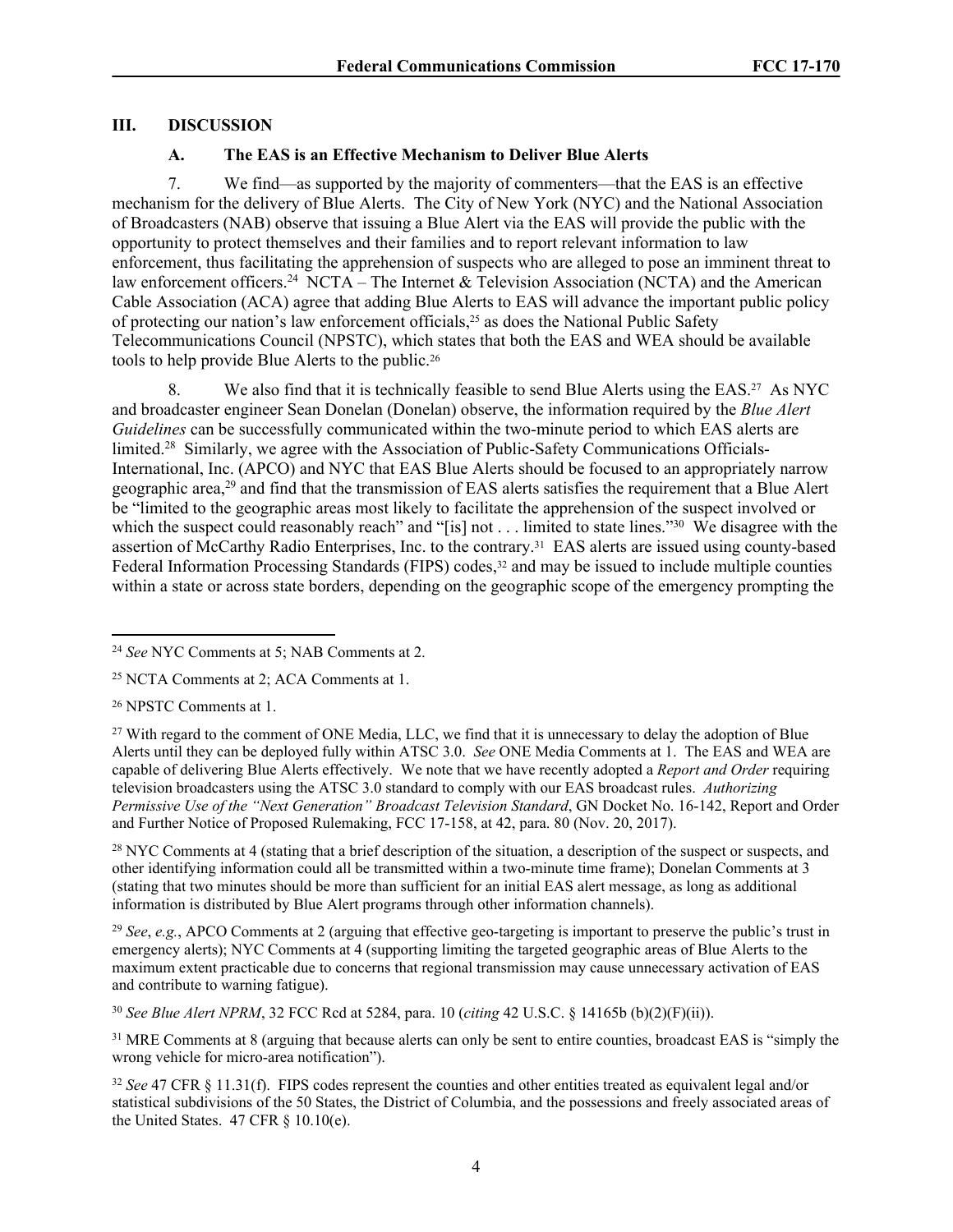alert. 33 We believe that this level of geographic targeting is consistent with effective delivery of Blue Alerts, given the type of potentially mobile suspect that would be the subject of many Blue Alerts. We agree with Donelan that a suspect's movements in the circumstances that would give rise to a Blue Alert likely would be similar to that of a suspect in AMBER Alert circumstances, where suspects may travel hundreds of miles within a few hours.<sup>34</sup>

9. We also agree with commenters such as NYC that EAS Blue Alerts sent via the Integrated Public Alert and Warning System (IPAWS) can support transmission of the detailed information required by the *Blue Alert Guidelines*. <sup>35</sup> As the Commission acknowledged in the *Blue Alerts NPRM*, EAS alerts delivered over IPAWS use the IP-based Common Alerting Protocol (CAP) to deliver alerts with detailed text files, non-English alerts, or other content-rich data that would not be available to EAS alerts delivered via the broadcast-based daisy chain.36 As NYC and NPSTC note, EAS-based Blue Alerts that provide such detailed information will greatly improve the ability of the public to recognize and avoid an unsafe situation.<sup>37</sup> We accordingly urge that alert originators initiate Blue Alerts via IPAWS and recommend that alert originators include detailed information as part of each Blue Alert for which it is available. We note that EAS Participants are required to create video crawls based upon the enhanced text contained within the CAP message.38 We agree with the COPS Office's recommendation that the last known location, direction of travel, and possible destinations of the suspect be included as part of the alert message.39 We believe that these steps, in combination with training, will allow Blue Alert originators to address the concerns raised by the Boulder Regional Emergency Telephone Service Authority (BRETSA) and other commenters that frequent, repeated, misused, or overly long alerts can result in recipients "tuning out" alerts and even disabling alerts on their devices.<sup>40</sup>

(continued….)

<sup>33</sup> *See* 47 CFR § 11.31(f); *see also* Monroe Comments at 14.

<sup>34</sup> Donelan Comments at 3-4 (*citing* National Center for Missing & Exploited Children, 2016 AMBER Alert Report at 8 (2017), [http://www.missingkids.com/en\\_US/documents/2016AMBERAlertReport.pdf](http://www.missingkids.com/en_US/documents/2016AMBERAlertReport.pdf)) (noting also that AMBER Alerts were issued state-wide 72 percent of the time in 2016).

<sup>35</sup> *See* NYC Comments at 4.

<sup>&</sup>lt;sup>36</sup> *Blue Alert NPRM*, 32 FCC Rcd at 5283, para. 9. CAP is a digital format for exchanging emergency alerts that allows a consistent alert message to be disseminated simultaneously over many different communications systems. Federal Emergency Management Agency, CAP Implementation Fact Sheet (Dec. 14, 2015), [https://www.fema.gov/media-library/assets/documents/105521.](https://www.fema.gov/media-library/assets/documents/105521)

<sup>&</sup>lt;sup>37</sup>NPSTC Comments at 7 (stating that where technically possible, and to be of the greatest value, such alerts should provide law enforcement the option to include an image of a suspect under pursuit, the license plate of a vehicle of interest, or when deemed appropriate, the image of an officer who is in danger); NYC Comments at 4 (stating that it is important that the public be shown a photograph and not just text).

<sup>38</sup> *See* 47 C.F.R. §§ 11.51(d), (g)(3), (h)(3), (j)(2). Alert originators widely use enhanced text and digital audio functionalities. The Commission's rules require EAS Participants require to support these functionalities, if included in the alert message. Although IPAWS has the capability to deliver other enhanced features such as photos, alert originators are still developing their capabilities to deliver these advanced functionalities. *See, e.g.,* Integrated Public Alert Warning Systems (IPAWS) OPEN Developers, [https://www.fema.gov/media](https://www.fema.gov/media-library/assets/documents/25916)[library/assets/documents/25916](https://www.fema.gov/media-library/assets/documents/25916) (last visited Dec. 5, 2017) (identifying third-party organizations that have executed Memorandums of Agreement with the Federal Emergency Management Agency to gain access to the IPAWS-OPEN Test Environment to support interoperable software development).

<sup>39</sup> *See* U.S. Dep't of Justice, Office of Community Oriented Policing Services, Effective Blue Alert Plans: Guidance and Recommendations at 9 (2017), [https://cops.usdoj.gov/pdf/blue-alert/Blue\\_Alert\\_Guidance.pdf](https://cops.usdoj.gov/pdf/blue-alert/Blue_Alert_Guidance.pdf).

<sup>40</sup> *See* BRETSA Comments at 2-3; *see also* May Comments at 1 (expressing concern that Blue Alerts may be easily abused and over-used since they would be triggered by the very community that they affect and could be used maliciously as a tool to gain political advantage or public favor); Cole Comments at 1 (expressing concerns that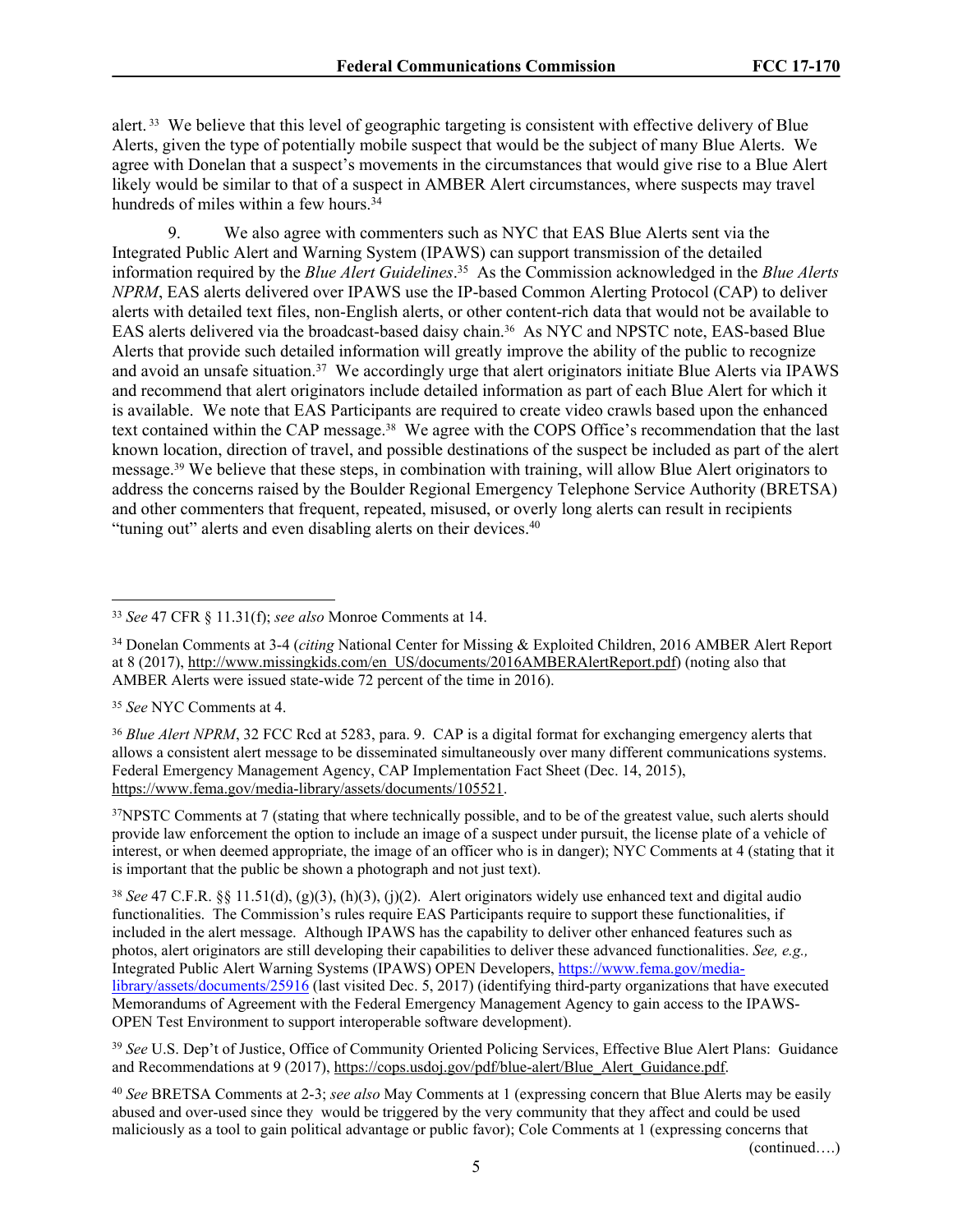10. We believe that Blue Alerts delivered via the broadcast EAS continues to be an effective mechanism for the delivery of Blue Alerts. Concerns about the relative value of IPAWS-based, as opposed to daisy chain-based, EAS alerts are not unique to Blue Alerts. For example, AMBER Alerts are subject to the same technical limitations, potentially providing the public with an alert from the daisy chain that lacks the descriptive information about the victim that an IPAWS-based alert would provide.<sup>41</sup> We agree with commenters that concerns that arise from these technical limitations are mitigated because the public is likely to learn adequate information about an emergency and, as needed, check other media for additional information after receiving an alert.<sup>42</sup> Further, EAS messages delivered via the broadcast daisy chain can supply life-saving information and may act as a source of redundancy for portions of the EAS that draw on the advanced capability of CAP. Accordingly, we conclude that the mere fact of any discrepancy between the information provided by an IPAWS-based EAS Blue Alert and a broadcastbased EAS Blue Alert is not sufficient reason to deny potentially life-saving information to all members of the public.

11. Nonetheless, we encourage EAS manufacturers and EAS Participants to take technical steps to facilitate the delivery of IPAWS-based EAS Blue Alerts to the public where an alert is first delivered to an EAS Participant via broadcast. We note that Monroe Electronics, Inc. (Monroe) and other commenters propose that the Commission permit "triggered CAP polling," by which the EAS device would automatically poll IPAWS upon receipt of a broadcast EAS message to verify whether a corresponding CAP message exists, and if it does, use the CAP message instead of the broadcast EAS message.<sup>43</sup> The part 11 EAS rules do not bar EAS Participants from triggered CAP polling.44 Because triggered CAP polling is estimated to require a "few seconds" to complete,<sup>45</sup> we find that its use in these instances is consistent with Section 11.51(n) of the EAS rules, which allows EAS Participants to employ a delay of up to 15 minutes before interrupting their programming and retransmitting EAS voluntary event codes.<sup>46</sup>

#### **B. A Dedicated Blue Alert EAS Event Code is in the Public Interest**

12. We determine that it would serve the public interest and promote the purpose of the Blue Alert Act to adopt a dedicated EAS event code for Blue Alerts. Accordingly, we amend Section 11.31(e) of the EAS rules to create and add the dedicated BLU event code to the EAS Protocol for Blue Alerts.<sup>47</sup> We agree with the COPS Office that a dedicated EAS event code would "convey the appropriate sense of urgency" and "galvanize the public awareness necessary to protect law enforcement officers and the

(Continued from previous page)

Blue Alerts will be used to serve police and not the interests of the public as a whole); Raymond Comments at 1 (arguing that Blue Alerts will serve as a media platform for law enforcement and cause alarm in the general public).

<sup>41</sup> *See* 47 CFR §10.400(c).

<sup>42</sup> *See* NPSTC Comments at 7 (arguing that a Blue Alert that is delivered with only the most basic information may prompt the public to monitor the media for additional information); Donelan Comments at 2-3 (arguing that if a Blue Alert EAS event code generating a generic message contains no useful information, journalists will still cover Blue Alerts extensively using information from other news sources).

<sup>43</sup> *See, e.g.,* Monroe Comments at 4; Donelan Comments at 12.

<sup>44</sup> We do not address the use of triggered CAP polling for the mandatory nationwide Emergency Action Notification (EAN) and National Periodic Test (NPT) event codes, nor do we address the meaning of "immediately" for alerts that use these codes. *See* 47 CFR §§ 11.31(e), 11.51(n), 11.54(a).

<sup>45</sup> Monroe Comments at 5.

<sup>46</sup> *See* 47 CFR § 11.51(n).

47 47 CFR § 11.31(e).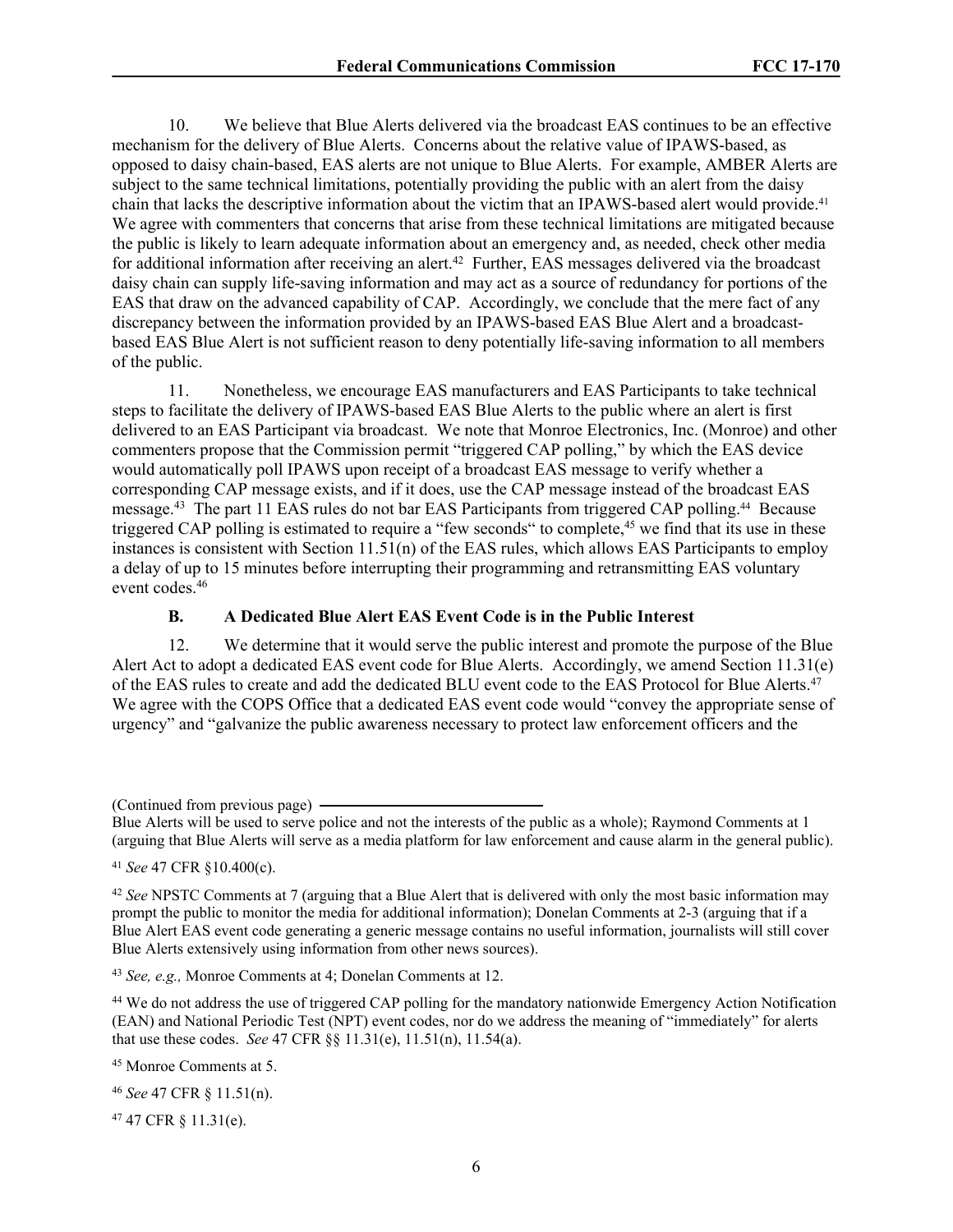public from extremely dangerous offenders."<sup>48</sup> We also agree with the COPS Office that no existing EAS event code is adequate or acceptable to accomplish the objectives of the Blue Alert Act.<sup>49</sup>

13. We are supported in our conclusion by the NPSTC and others that agree that a dedicated BLU event code is well suited to serve as the central organizing element for Blue Alert plans nationally.<sup>50</sup> As APCO notes, a dedicated code would facilitate consistent operations and terminology within the National Blue Alert Network, as called for by the Blue Alert Act.<sup>51</sup> Similarly, NYC and NAB agree that establishing this dedicated EAS event code to deliver Blue Alerts would help facilitate the delivery of Blue Alerts to the public in a uniform and consistent manner.<sup>52</sup> We also agree with NYC that a dedicated code would lead state and local alert originators to engage relevant stakeholders to operationalize the steps necessary to issue a Blue Alert.<sup>53</sup>

14. Further, we are persuaded by the COPS Office that an EAS event code solely dedicated to Blue Alerts would "facilitate and streamline the adoption of new Blue Alert plans throughout the nation and would help to integrate existing plans into a coordinated national framework."<sup>54</sup> The recommendation by the COPS Office is supported by its extensive outreach to U.S. States and territories.<sup>55</sup> According to the COPS Office, twenty eight states operate Blue Alert systems, and twenty

<sup>51</sup> *See* APCO Comments at 2 (stating that it supports the Commission's proposal to create a dedicated BLU code because it would improve the effectiveness of the National Blue Alert Network and facilitate the integration of Blue Alert plans nationwide). *See also* Letter from Arizona Department of Public Safety (ADPS) to Marlene H. Dortch, Secretary, FCC, PS Docket No. 15-94 (filed Dec 11, 2017) (ADPS *Ex Parte*) (stating that a dedicated Blue Alert code would streamline plans across the nation and thus assist with cross jurisdictional guidelines); Letter from Jay Moseley to Marlene H. Dortch, Secretary, FCC, PS Docket No. 15-94 (filed Nov. 29, 2017) (Mosely *Ex Parte*) (stating that the absence of a dedicated Blue Alert EAS event code is a key limitation to broader adoption and use of Blue Alert plans); Letter from Jennifer Viets to Marlene H. Dortch, Secretary, FCC, PS Docket No. 15-94 (filed Nov. 20, 2017) (Viets *Ex Parte*) (stating that the absence of a dedicated code hampers the implementation of Blue Alerts in Montana); Letter from Vernon Keenan to Marlene H. Dortch, Secretary, FCC, PS Docket No. 15-94 (filed Nov. 20, 2017) (Keenan *Ex Parte*) (stating that a dedicated EAS code would serve as the central and organizing element of Blue Alert plans coast-to-coast).

<sup>52</sup> NYC Comments at 5; NAB Comments at 2 (stating that "[l]ike the AMBER program, a uniform approach to Blue Alerts will facilitate nationwide implementation, uniform message formulation and the consistent dissemination of Blue Alerts by EAS Participants").

<sup>53</sup> NYC Comments at 5.

<sup>54</sup> U.S. Dep't of Justice, Office of Community Oriented Policing Services, National Blue Alert Network Rollout: Frequently Asked Questions (*Blue Alert FAQ)* [https://cops.usdoj.gov/pdf/blue](https://cops.usdoj.gov/pdf/blue-alert/Blue_Alert_Frequently_Asked_Questions.pdf)[alert/Blue\\_Alert\\_Frequently\\_Asked\\_Questions.pdf](https://cops.usdoj.gov/pdf/blue-alert/Blue_Alert_Frequently_Asked_Questions.pdf) *(last visited Nov. 1, 2017)*.

<sup>55</sup> *2017 Report* to Congress at 10 (stating that the COPs Office made direct outreach calls to each of the fifty six states and territories; verified which states have Blue Alert plans and the extent to which the plans comply with the *Blue Alert Guidelines*; secured copies of Blue Alert plans and related materials such as program overviews, activation plans, legislation, and brochures from states that currently have Blue Alert plans; and compiled a legislation compendium containing the specific public laws, statutes, or executive orders that authorized and created Blue Alert systems).

<sup>48</sup> *2017 Report to Congress* at 8.

<sup>49</sup> *2017 Report to Congress* at 7-10.

<sup>50</sup> *See, e.g.,* NPSTC Comments at 5 (The addition of the BLU code for the EAS would help law enforcement in the voluntary issuance of Blue Alerts to the public); ACA Comments at 4-5 (noting that it supports the use of a voluntary EAS code).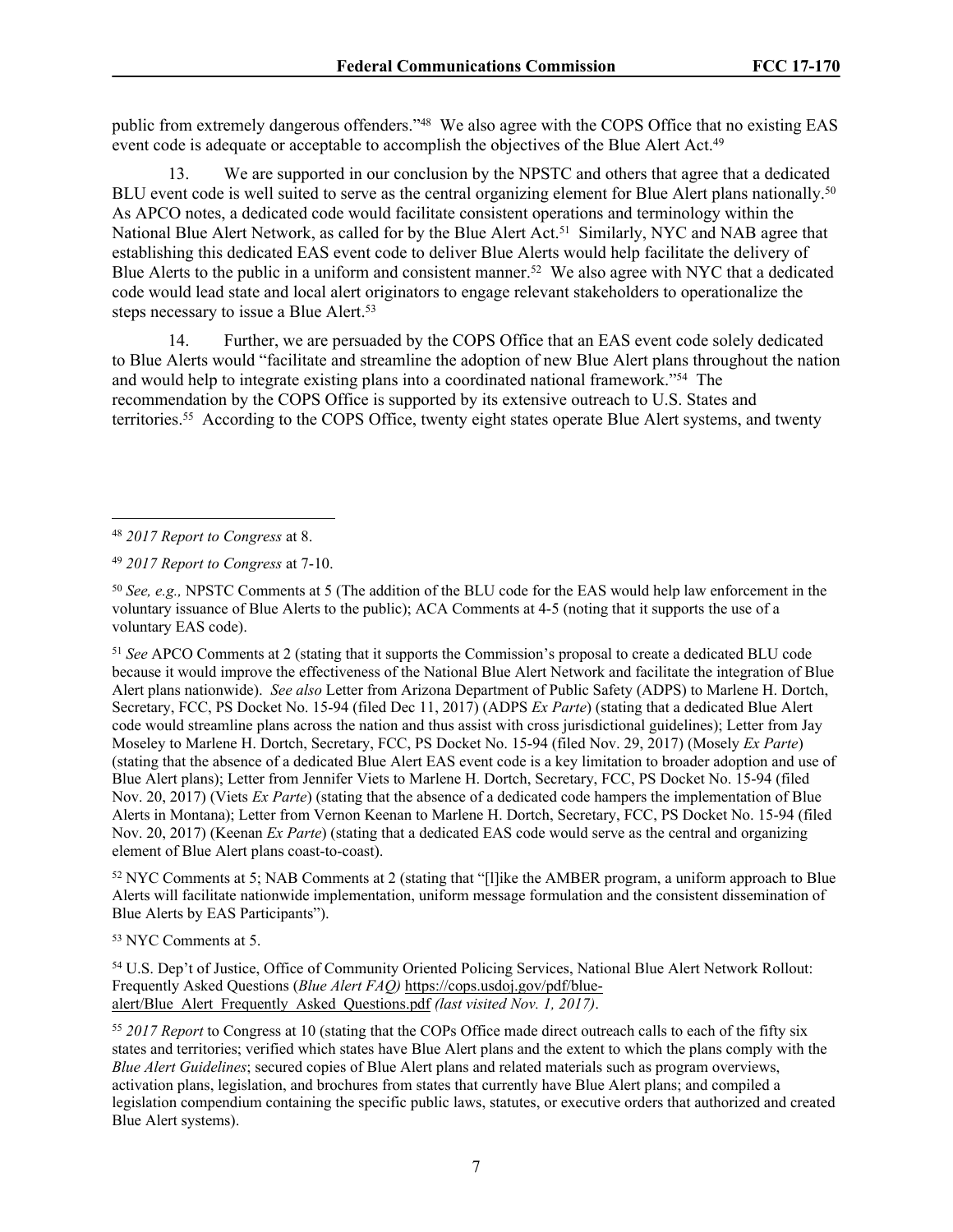eight states and territories do not.<sup>56</sup> In its *2017 Report to Congress*, the COPS Office noted the inconsistency of plans from state to state and the negative consequences that have arisen as a result.<sup>57</sup> Specifically, according to the *2017 Report to Congress*, "the lack of such a resource [i.e., a dedicated EAS event code] affected jurisdictions' ability to communicate within states and across the country. Even in states with established Blue Alert plans, it was often difficult to identify important points of contact necessary for alert activation or interstate coordination."<sup>58</sup> We thus agree with the COPS Office that implementation of a dedicated Blue Alert EAS code could ease the burden of designing a consistent model for Blue Alert plans, and thus encourage states that do not have Blue Alert plans to establish one.<sup>59</sup>

We also conclude that the three-character BLU EAS event code, rather than a currently existing EAS code, would help ensure that both Blue Alerts and related outreach and training are undertaken in a consistent manner nationally. We agree with NYC that using the BLU code would allow for pre-scripted, standardized on-screen text that is more descriptive than the existing categories, and would serve to socialize the Blue Alert concept with the public, much like the AMBER Alerts have done for years.<sup>60</sup> We are also persuaded that a dedicated event code with consistent national standards would allow Federal, state, and local authorities to create consistent training programs for alert originators, as well as public service announcements, ad campaigns, and informational material that would serve to educate the public ahead of time.<sup>61</sup>

16. We disagree with commenters that Blue Alerts should extend beyond law enforcement officers to include all uniformed first responders, including firefighters and paramedics.<sup>62</sup> The stated purpose of the Blue Alert Act is to "encourage, enhance, and integrate Blue Alert plans throughout the United States in order to disseminate information when a law enforcement officer is seriously injured or killed in the line of duty, is missing in connection with the officer's official duties, or an imminent and credible threat that an individual intends to cause the serious injury or death of a law enforcement officer is received."<sup>63</sup> We agree with the COPS Office that Commission action should not extend beyond the Congressional mandate by including parties other than law enforcement officers.64 Such action would fall outside the scope of the Blue Alert Act, which limits Blue Alerts to a "law enforcement officer."<sup>65</sup>

17. Similarly, we find that existing EAS codes LEW (Law Enforcement Warning), LAE (Local Area Emergency), and CEM (Civil Emergency Message)<sup>66</sup> would not be as effective as a BLU

<sup>58</sup> *Id.*

<sup>59</sup> *Id.*

<sup>60</sup> NYC Comments at 4.

<sup>61</sup> *See id.*

<sup>62</sup> BRETSA Comments at 4.

<sup>63</sup> Rafael Ramos and Wenjian Liu National Blue Alert Act of 2015, Pub. L. No. 114-12, 129 Stat. 192 (2015).

<sup>65</sup> 34 U.S.C. § 50501(4) (*referencing* 34 U.S.C. § 10284(6)) (defining "law enforcement officer" as "individual[s] involved in crime and juvenile delinquency control or reduction, or enforcement of the criminal laws (including juvenile delinquency), including, but not limited to, police, corrections, probation, parole, and judicial officers").

<sup>66</sup> LEW, LAE and CEM are among the EAS event codes contained in section 11.31(e) of the Commission's EAS rules. 47 CFR § 11.31(e).

<sup>56</sup>*Id.*; U.S. Dep't of Justice, Office of Community Oriented Policing Services, Blue Alert State Plans, <https://cops.usdoj.gov/bluealert>(last visited Oct. 4, 2017). *See also* Blue Alert Foundation, National Blue Alert System: About Us, [http://www.bluealert.us/about\\_us](http://www.bluealert.us/about_us) (last visited Oct. 4, 2017); BRETSA Comments at 2.

<sup>57</sup> *2017 Report to Congress* at 10.

<sup>64</sup> Letter from Russell Washington, Acting Director, U.S. Dep't of Justice, Office of Community Oriented Policing Services, to Ajit Pai, Chairman, Federal Communications Commission at 1 (Nov. 16, 2017) (COPS Office Nov. 16 *Ex Parte* Letter).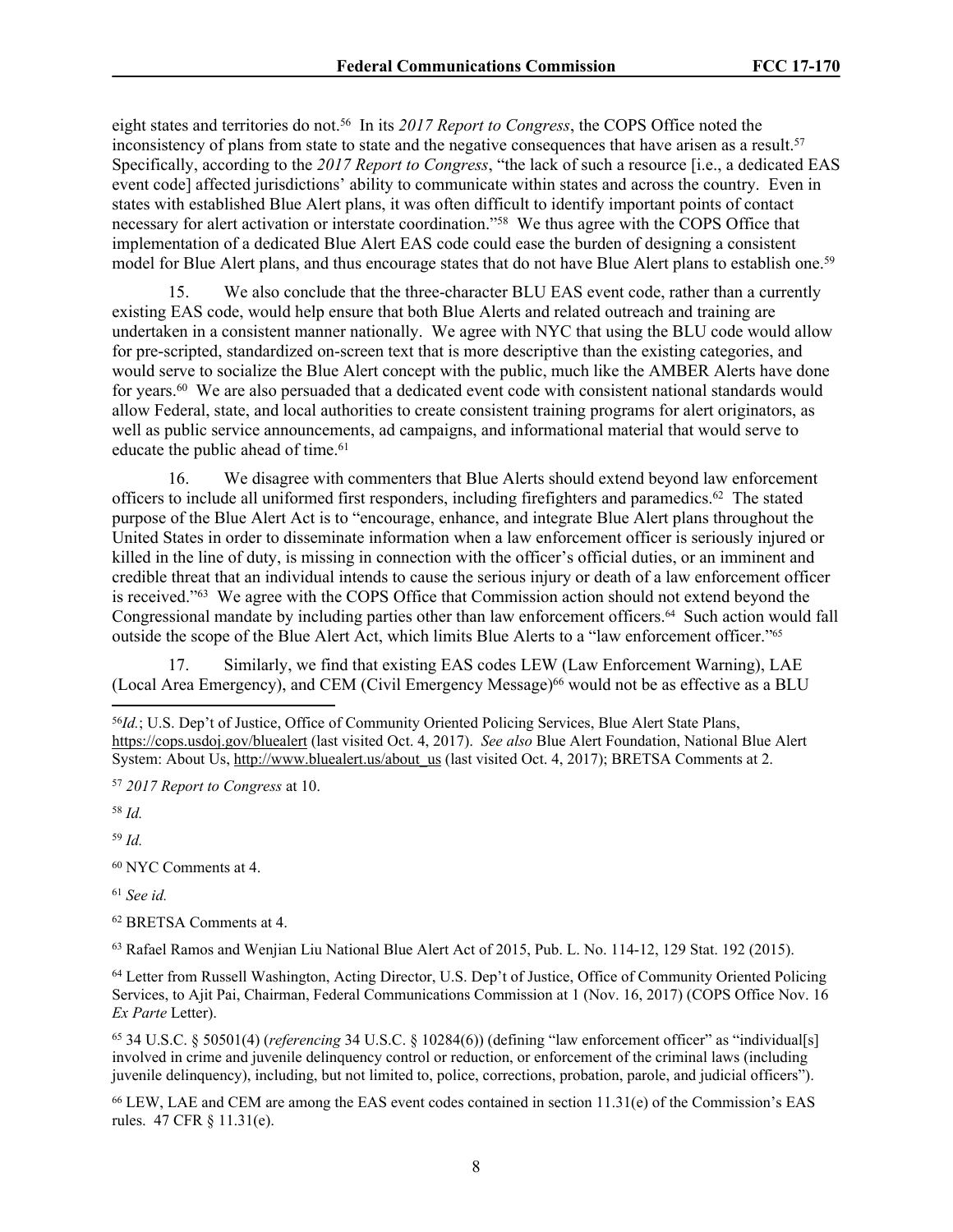event code.<sup>67</sup> We agree with the COPS Office that the absence of a dedicated BLU event code requires states and local law enforcement agencies to use one of the existing generic event codes in an ad hoc manner and that existing event codes such as LEW are inadequate.<sup>68</sup> NAB also notes that there is confusion about the true nature or severity of an emergency when LEW is used.<sup>69</sup> The record supports the conclusion by the COPS Office that there is a lack of urgency associated with the existing LEW, LAE and CEM event codes because they are sometimes used for matters that do not suggest the need for immediate action.<sup>70</sup> For example, the COPS Office observes that LEW alerts address a broad array of matters including police activity, weather-related incidents, road hazards, missing persons, and other miscellaneous alerts.71 Similarly, LAE and CEM alerts are more varied than LEW, as they additionally include alerts addressing utility issues and fire hazards.72 We do not address the efficacy of such multiple uses for LEW, LAE, and CEM, but do agree with the COPS Office that the broad use of these event codes make them inappropriate for use as the Blue Alert event code. We agree with the COPS Office that using LEW, LAE, or CEM for Blue Alerts would create confusion, as instructions for different situations can be contradictory and the public would not know what kind of action to take based on the event code alone. As we found in the *NWS Report and Order* proceeding, the public interest is not served by relying on inadequate warnings that might provide incorrect or even opposite remedial advice to the public.73 We find that Blue Alerts have a purpose that is sufficiently unique and well defined (as compared to the

<sup>68</sup> *See 2017 Report* to Congress at 7-8 and 10-12.

<sup>69</sup> NAB Comments at 3. *See also* State of Montana, *2016 Emergency Alert System (EAS) Plan* at 27 (Mar. 16, 2016), [https://www.readygallatin.com/download/website/plans/ST\\_Plans/MT-EAS-Plan-Mar-16-2016.pdf](https://www.readygallatin.com/download/website/plans/ST_Plans/MT-EAS-Plan-Mar-16-2016.pdf); IPAWS Non-Weather, *Alert: EAS Law Enforcement Warning* (Jan. 9, 2017),

<http://ipawsnonweather.alertblogger.com/?p=13270>; State of Washington, U.S. House Committee on Public Safety and Emergency Preparedness, *House Bill Report HB 1820: An Act Relating to the Blue Alert System* (2011), http://lawfilesext.leg.wa.gov/biennium/2011-12/Pdf/Bill%20Reports/House/1820%20HBR%20PSEP%2011.pdf; *2017 Report to Congress* at 7; *Blue Alert FAQ;* Adrienne Abbott Comments at 1; American Cable Association Comments at 1; Jonathan Appelbaum Comments at 1; Washington State Emergency Communications Committee Comments at 2; McCarthy Radio Enterprise, Inc. Comments at 5.

<sup>70</sup> *2017 Report to Congress* at 7-8. *See also* NYC Comments at 5 (stating that, to the extent that jurisdictions are routinely using the LEW EAS event code for road closures and hazardous driving conditions, the highly specific nature of a dedicated Blue Alert code would be even more necessary to indicate to broadcasters that a public safety official is in danger); COPS Office Nov. 16 *Ex Parte* Letter at 1-2.

71 *See* Letter from Russell Washington, Acting Director, U.S. Dep't of Justice, Office of Community Oriented Policing Services, to Ajit Pai, Chairman, Federal Communications Commission at 1 (August 28, 2017) (stating that review of actual LEW alerts issued during the past three years show alerts traffic disruptions, missing persons, reported police activity, and wanted fugitives); COPS Office Nov. 16 *Ex Parte* Letter at 2.

<sup>72</sup> COPS Office Nov. 16 *Ex Parte* Letter at 2.

<sup>73</sup> *Amendment of Part 11 of the Commission's Rules Regarding the Emergency Alert System*, PSHSB Docket No. 15- 94, Report and Order, 31 FCC Rcd 7915, 7921, para. 12 (2016) (*NWS Report and Order*).

<sup>67</sup> *See, e.g.,* Abbott Comments at 1 (stating that law enforcement officials already can use EAS to issue warnings about suspects who pose an imminent and credible threat to law enforcement officers and the public -- these warnings can be issued using the LEW); ACA Comments at 1 (stating that the FCC should consider Monroe Electronics' proposal to use an existing event code, such as the LEW code, rather than creating and implementing a new code); Appelbaum Comments at 1 (stating that LEW and LAE could serve the purpose of implementing Blue Alert Plans); MRE Comments at 5 (stating that, "[u]nlike the Child Abduction (CAE) Event Code which didn't have any suitable preexisting event codes on which to base such messages, the Blue Alert mission is already served by one, if not several existing Event Codes created and contemplated for such use"); Monroe Comments at 6 (stating that a new dedicated blue alert event code would not provide any significant advantages over the existing LEW event code; and in fact would cause additional complications, costs and delays in implementation); Washington SECC Comments at 2 (stating that the existing LEW Alert Code is well-suited for the proposed purpose and signals high urgency).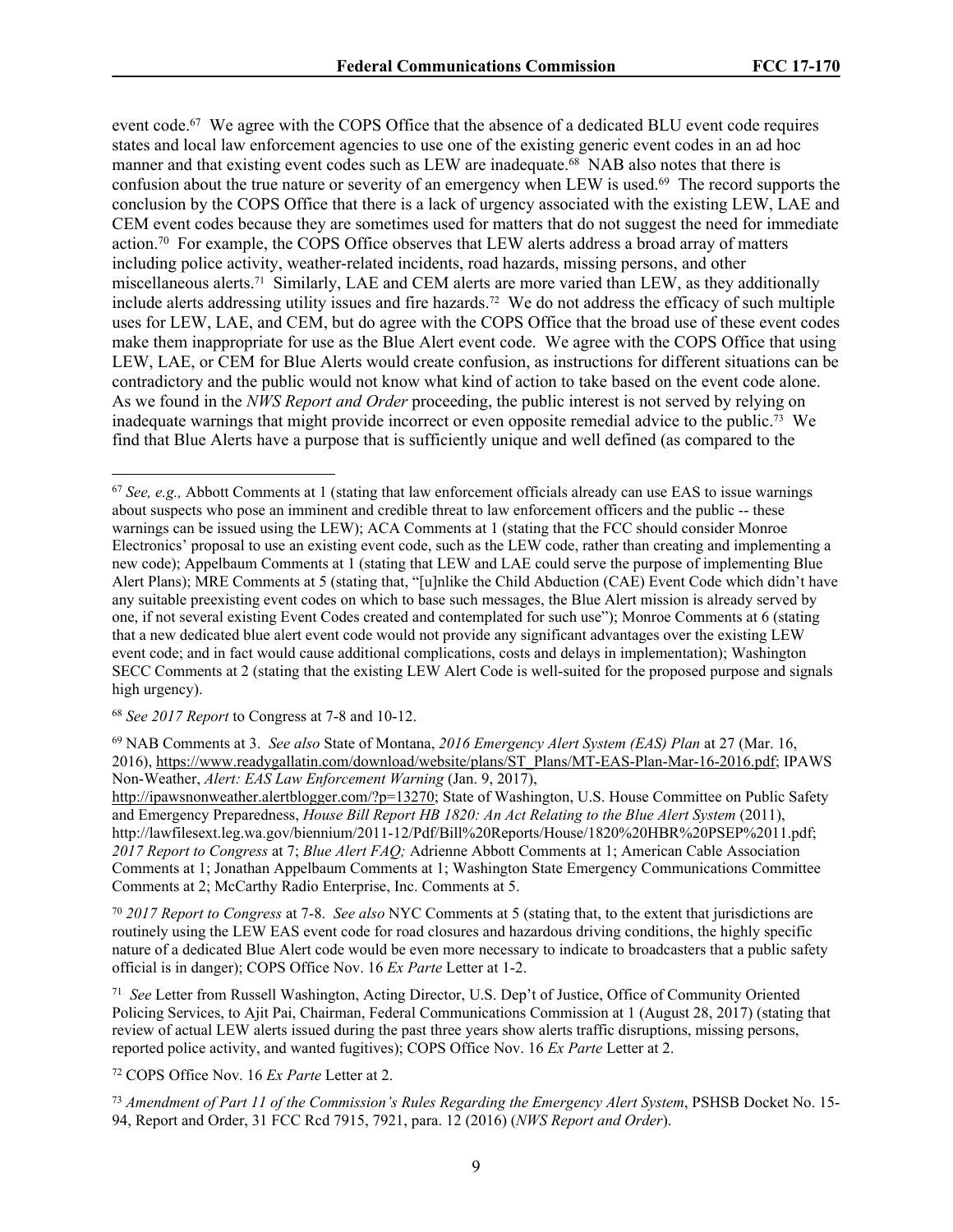circumstances that have prompted the use of other codes) to warrant a unique dedicated BLU event code, which could serve as a vital tool" for "protect [ing] law enforcement officers and the communities they serve."74

#### **C. WEA Delivery of Blue Alerts**

18. Although the COPS Office limited its request to an EAS event code for Blue Alerts,<sup>75</sup> Blue Alerts are also capable of delivery over WEA as that system is currently configured.<sup>76</sup> Moreover, incidents that qualify for the initiation of a Blue Alert under the *Blue Alert Guidelines* would also satisfy the minimum requirements for initiation of an "Imminent Threat" Alert via WEA.77 Accordingly, we permit Blue Alerts to be deployed via WEA using existing alerting methodologies and consistent with our WEA rules.

19. NYC suggests that Blue Alerts use the Imminent Threat Alert classification only as a temporary measure until such time that a dedicated WEA message classification for Blue Alerts can be developed and deployed.78 NYC is concerned that the existing pre-scripted text for Imminent Threat Alert is "overly vague," lacks capabilities for "alert originators entering free form text" or "Blue Alertspecific pre-scripted text," and "can lead to public confusion and/or panic."<sup>79</sup> Although NYC's concerns are somewhat mitigated by the evidence in the record that alert originators can use message "templates" that could be used for different Blue Alert scenarios,<sup>80</sup> we believe the issue merits further study. We sought comment in the *Blue Alert NPRM* on the extent to which additional guidance or direction would be helpful regarding how Blue Alerts should be classified for purposes of WEA.<sup>81</sup> Although we decline to adopt a separate classification for WEA Blue Alerts at this time, we will leave this aspect of the issue teed up in the *Blue Alert NPRM* pending, and keep the above-captioned docket open, to help gather additional information on this issue beyond what the record currently contains, including further comment from those interested on potential implementation steps, time frame, and costs, until sixty days after the date of publication of this *Order* in the Federal Register. In the meantime, we find that issuance of Blue Alerts using WEA's existing standards and structures at least as a temporary measure will be effective, will reduce the necessary time for Blue Alerts to become available on WEA, and will reduce the costs to WEA stakeholders.

<sup>74</sup> Letter from Russell Washington, Acting Director, U.S. Dep't of Justice, Office of Community Oriented Policing Services, to Ajit Pai, Chairman, Federal Communications Commission at 1 (Aug. 28, 2017).

<sup>75</sup> *See 2017 Report to Congress* at 8.

<sup>76</sup> CTIA Reply Comments at 4 (stating that Blue Alerts could be sent using the existing Imminent Threat Alert class, and that "integration as an Imminent Threat alert would allow a seamless delivery of Blue Alerts to all WEAcapable mobile devices, including legacy devices"). WEA allows Participating Commercial Mobile Service Providers to alert subscribers of imminent threats to safety in their area by sending geographically-targeted, text-like messages to enabled mobile devices. *See* FCC, Wireless Emergency Alerts (WEA) (Sep. 8, 2017), <https://www.fcc.gov/consumers/guides/wireless-emergency-alerts-wea>.

<sup>77</sup> 47 CFR § 10.400(b). The part 10 WEA rules provide that an Imminent Threat Alert is an alert that, at minimum, involves (1) a level of urgency that is either Immediate (*i.e.*, responsive action should be taken immediately) or Expected *(i.e.*, responsive action should be taken soon, within the next hour); (2) a level of severity that is either Extreme (*i.e.*, an extraordinary threat to life or property) or Severe (*i.e.*, a significant threat to life or property); and (3) a level of certainty that is either Observed (*i.e.*, determined to have occurred or to be ongoing) or Likely (*i.e.*, has a probability of greater than 50 percent).

<sup>78</sup> *See* NYC Comments at 6.

<sup>79</sup> *Id.* (internal quotations omitted).

<sup>80</sup> Monroe Comments at 12.

<sup>81</sup> *Blue Alert NPRM*, 32 FCC Rcd at 5288, para. 20.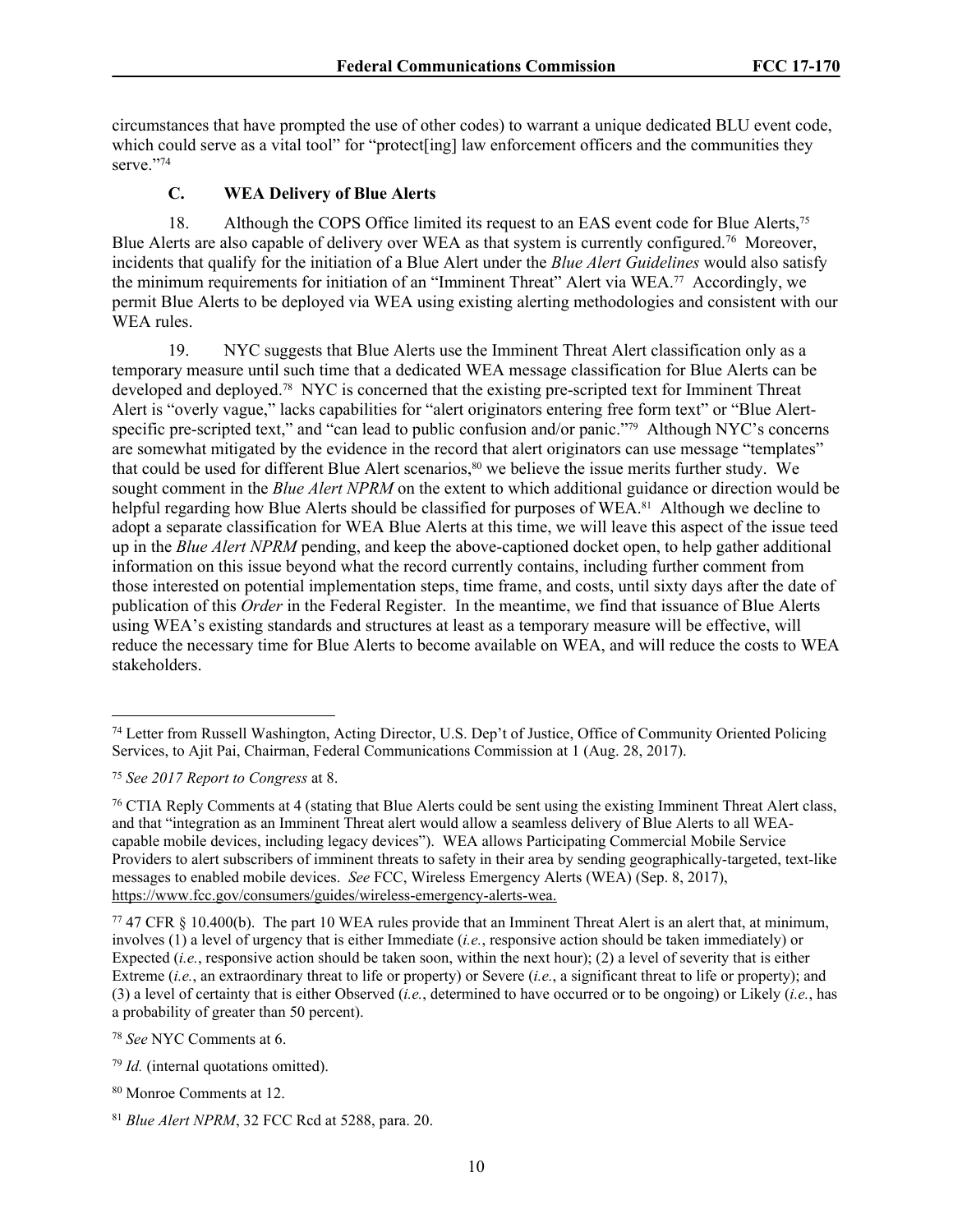## **D. Implementation Schedule**

20. In the *Blue Alert NPRM*, the Commission sought comment on the proposal that EAS equipment manufacturers should integrate the Blue Alert event code into equipment yet to be manufactured or sold, and make necessary software upgrades available to EAS Participants, no later than six months from the effective date of the rules.<sup>82</sup> This proposal was based on the Commission's experience with the *NWS Report and Order* proceeding, in which the Commission required a similar schedule for implementation of severe weather-related EAS event codes.83 In the *Blue Alert NPRM*, the Commission likewise noted that adding a BLU EAS event code would trigger technical and public safety requirements regarding equipment readiness that were similar to those discussed in the *NWS Report and Order* proceeding.<sup>84</sup>

21. We encourage stakeholders to work together voluntarily to implement Blue Alerts as swiftly as possible in light of the important public safety objectives involved. We recognize, however, the record reflects that some time is necessary for equipment manufacturers and Participating Commercial Mobile Service (CMS) Providers to prepare their equipment and networks to be able to process any Blue Alerts that are sent over EAS and WEA,<sup>85</sup> as well as for alert originators, EAS Participants, and other stakeholders to have the necessary training and resources to deliver Blue Alerts to the public if they choose to do so. Accordingly, we allow a period of 12 months from the effective date of the rules to enable the delivery of Blue Alerts over EAS, and a period of 18 months from the effective date of the rules to enable the delivery of Blue Alerts over WEA. This implementation schedule will ensure all stakeholders have sufficient time to address any technical, resource, and training needs they may require to ensure the successful delivery of Blue Alerts.<sup>86</sup>

22. Although NYC states that six months is sufficient time for EAS equipment manufacturers to release the necessary software upgrades for a dedicated Blue Alert event code,<sup>87</sup> other commenters suggest more time is warranted for implementation of Blue Alerts for both EAS and WEA. NCTA states that we should work with EAS manufacturers to determine the adequacy of the time allocated for software upgrades to equipment.<sup>88</sup> EAS equipment manufacturers Monroe and Sage Alerting Systems (Sage) state that 12 months is sufficient to allow for the new event code to be deployed within a scheduled in-version equipment software update, resulting in no incremental cost to EAS Participants, rather than as a scheduled major version upgrade that would have to be separately purchased.<sup>89</sup>

<sup>87</sup> NYC Comments at 5.

<sup>88</sup> NCTA Comments at 2-3.

(continued….)

<sup>82</sup> *Blue Alert NPRM*, 32 FCC Rcd at 5287, para. 17.

<sup>83</sup> *Amendment of Part 11 of the Commission's Rules Regarding the Emergency Alert System*, PSHSB Docket No. 15- 94, Report and Order, 31 FCC Rcd 7915, 7926, para. 27 (2016) (*NWS Report and Order*).

<sup>84</sup> *Blue Alert NPRM*, 32 FCC Rcd at 5287, para. 17.

<sup>&</sup>lt;sup>85</sup> Participating CMS Providers are Commercial Mobile Service Providers that have voluntarily elected to transmit Alert Messages under subpart B of the part 10 WEA rules. 47 CFR § 10.10(f).

<sup>86</sup> *See* Letter from Jamie M. (Mike) Tam, Director, Federal Regulatory, AT&T Services, Inc. to Marlene H. Dortch, Secretary, FCC, PS Docket No. 15-94, at 1 (Nov. 16, 2017) (stating belief that the industry could deliver Blue Alerts over WEA by May 2019) (AT&T Nov. 16 *Ex Parte* Letter); Letter from Steve Sharkey, Vice President, Technology and Engineering Policy, T-Mobile USA, Inc., to Marlene H. Dortch, Secretary, FCC, PS Docket No. 15-94, at 1 (Nov. 17, 2017) (anticipating that changes necessary to support delivery of Blue Alerts using the event code "BLU" can be implemented in approximately 18 months) (T-Mobile Nov. 17 *Ex Parte* Letter).

<sup>89</sup> Monroe Comments at 12 (recommending an implementation period of 12 to 18 months); Letter from Harold Price, President, Sage Alerting Systems, Inc., to Marlene H. Dortch, Secretary, FCC, PS Docket No. 15-94, at 1 (filed Nov. 13, 2017) (stating that 12 months is a sufficient amount of time to make necessary software upgrades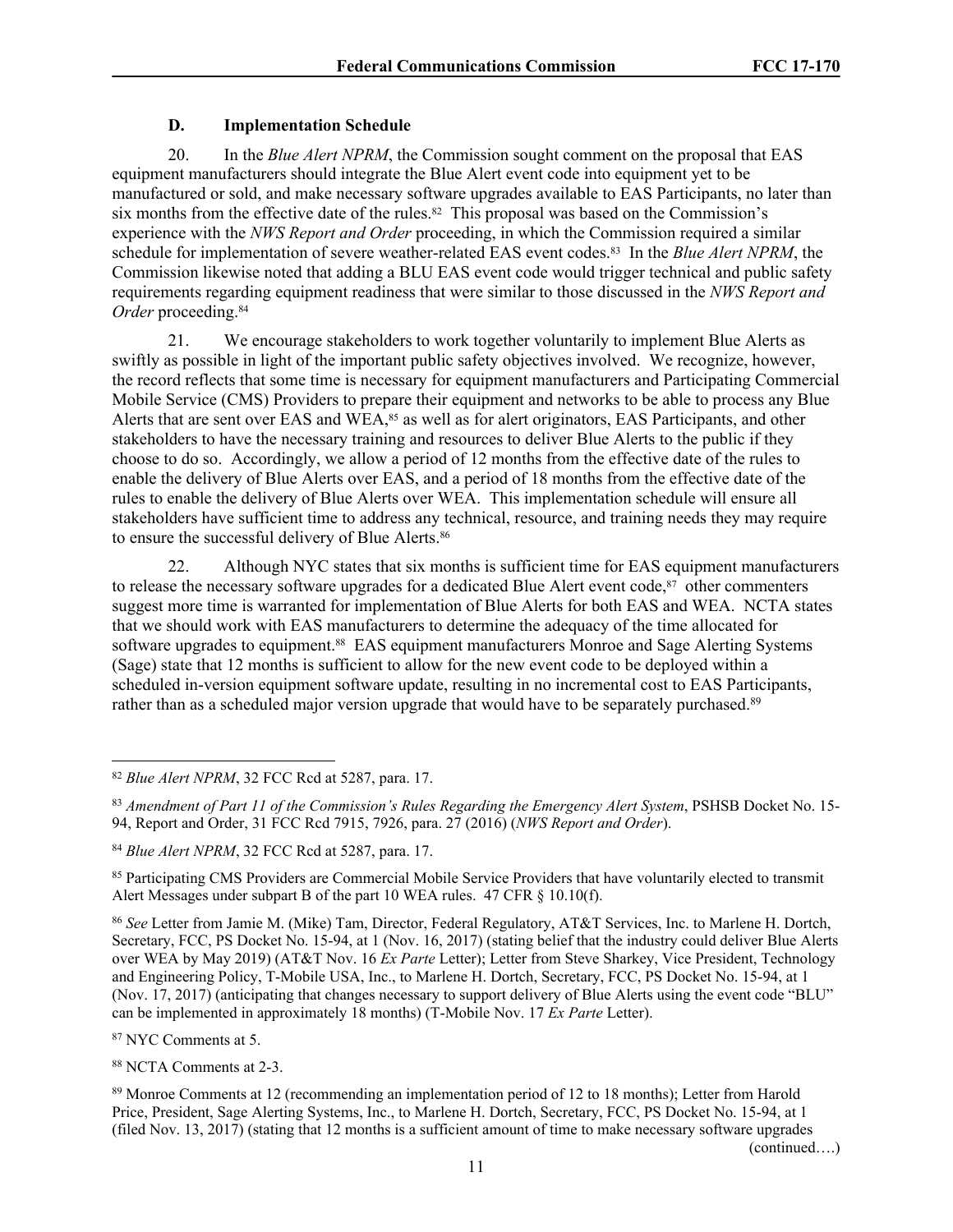Broadcaster Adrienne Abbott (Abbott) states that EAS stakeholders have additional needs that must be met to ensure the successful delivery of Blue Alerts (e.g., the updating of EAS Plans to accommodate the use of the new code, time for Councils of Governments (COGs) to add the Blue Alert Event Code to their list of approved codes, and public awareness campaigns to be conducted to raise awareness and understanding of Blue Alerts).<sup>90</sup> The record, however, does not support Abbott's contention that this entire process will require two years to complete.91 For the reasons described in this *Order* and the earlier *NWS Report and Order*, the Commission's experience tells us that this process can occur in parallel with the development and deployment of EAS equipment software updates and can be accommodated within a 12-month period. Participating CMS Providers have requested 18 months to complete the incorporation of pending standards into their networks and devices that will enable the delivery of Blue Alerts as Imminent Threats over WEA, such as modification of the "C-interface," the secure interface that exists between IPAWS and commercial mobile service provider gateways.<sup>92</sup> In connection, NYC acknowledges that "a longer implementation timeframe is likely necessary for the wireless industry."93 Based on the record, we believe that a 12-month implementation period for EAS and an 18-month implementation period for WEA will provide all stakeholders adequate time to ensure that the necessary equipment upgrades, software updates, development, and testing are completed to enable the delivery of Blue Alerts over EAS and WEA as contemplated by this *Order*.

23. The *Blue Alert NPRM* proposed to allow EAS Participants to upgrade their equipment to add a designated Blue Alert event code on a voluntary basis until their equipment is replaced, which is the same approach the Commission has taken when it has adopted other new EAS event codes in the past.<sup>94</sup> We adopt a modified version of this proposal and permit EAS Participants to update their software to add the BLU event code on a voluntary basis. All EAS Participants should be able to add the BLU event code using a software upgrade because, as of July 30, 2016, all EAS Participants should have equipment in place that is capable, at the minimum, of being upgraded by software to accommodate EAS modifications, and thus, the need to upgrade existing equipment no longer appears to be necessary.95 We also agree with NCTA that permitting software upgrades on a voluntary basis is a "sensible and effective" approach to adopting a new event code,<sup>96</sup> and with ACA, which notes that this approach "appropriately balances the public's interest in the safety and well-being of law enforcement officials against the costs of implementing new EAS codes."97 We disagree with the NYC argument that allowing EAS Participants to upgrade their software on a voluntary basis undermines the creation of a cohesive national Blue Alert

(Continued from previous page)

<sup>90</sup> Abbott Comments at 2.

<sup>91</sup> *Id.*

<sup>92</sup> *See* AT&T Nov. 16 *Ex Parte* Letter at 1; T-Mobile Nov. 17 *Ex Parte* Letter at 1.

<sup>93</sup> NYC Comments at 5.

<sup>94</sup> *Blue Alert NPRM*, 32 FCC Rcd at 5287, para. 18 (*citing NWS Report and Order*, 31 FCC Rcd at 7926, para. 27).

<sup>95</sup> *Blue Alert NPRM*, 32 FCC Rcd at 5290, para. 26 (*citing NWS Report and Order*, 31 FCC Rcd at 7924, para. 22 n.77).

<sup>96</sup> NCTA Comments at 3 (stating that making upgrades on a voluntary basis until equipment is replaced is "a sensible and effective approach for adopting a new code by EAS Participants based on past experience with other new EAS codes").

<sup>97</sup> ACA Comments at 3 (noting that the Commission has previously found that "it would be contrary to the voluntary nature of state and local EAS to mandate upgrades to existing EAS equipment to incorporate new optional event codes," and "imposing additional costs and burdens on broadcast stations and cable systems . . . may have the undesired effect of reducing voluntary participation in state and local EAS activities").

available to its users to support the BLU code and to integrate the event code into equipment not yet sold or manufactured).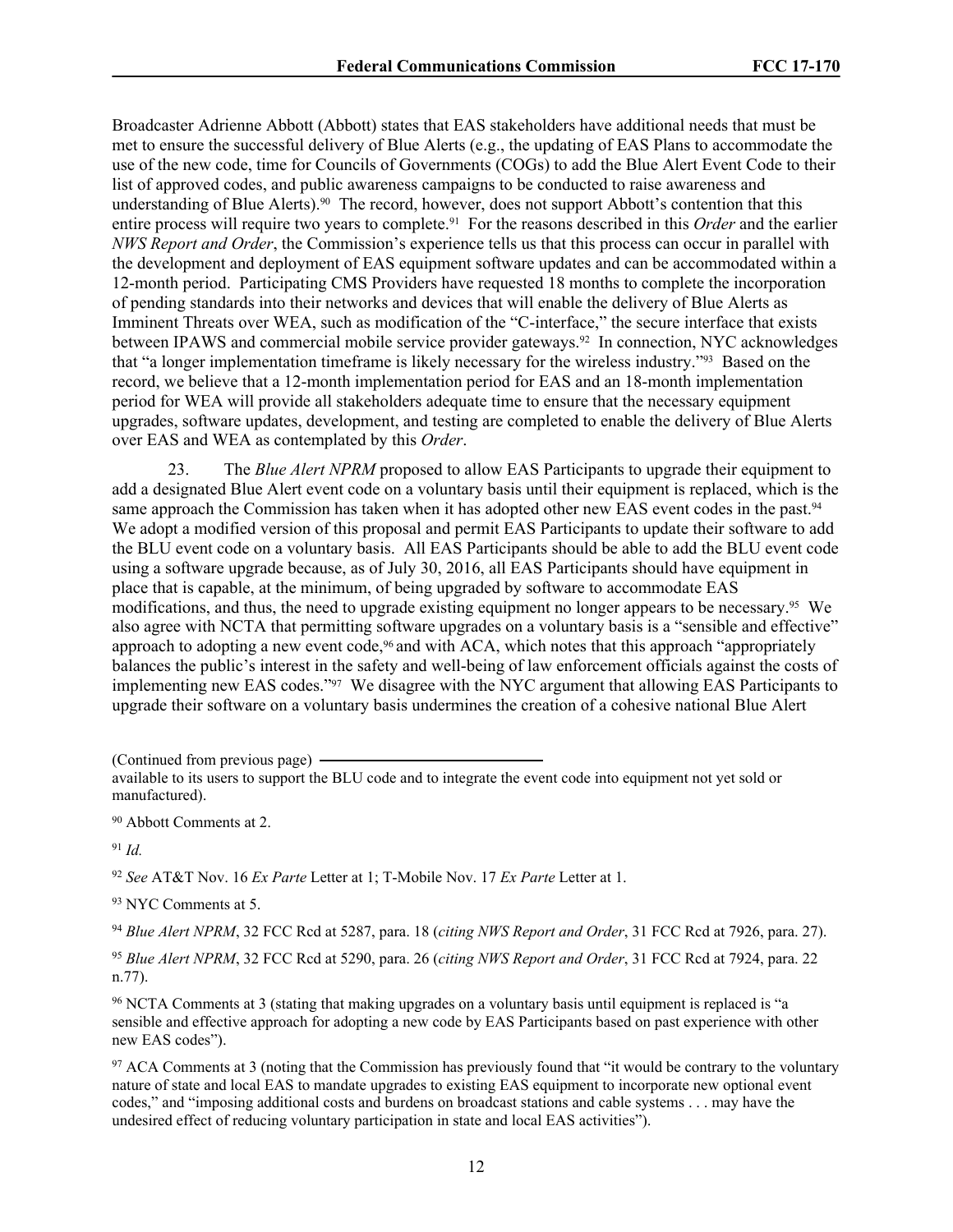system.98 As the Commission observed in the *NWS Report and Order*, the use by EAS Participants of these codes is and has always been voluntary, and "it would be contrary to the voluntary nature of state and local EAS to mandate upgrades to existing EAS equipment to incorporate new optional event codes."99 As we discuss below, we also find that this approach will significantly reduce the costs to EAS Participants.

#### **E. Cost Benefit Analysis**

24. We conclude that the benefits of implementing BLU outweigh its cost. We acknowledge as we did in the *Blue Alert NPRM*, the COPS Office's guidance and expertise regarding the potential benefits of Blue Alerts. We also draw on the Commission's experience with the implementation of new EAS codes.<sup>100</sup> We find that most of the potential costs of implementation arise from software updates made outside of the normal course of planned upgrades. We allow sufficient time and flexibility to allow manufacturers and EAS Participants make upgrades and to conduct associated testing in tandem with general software upgrades installed during the regular course of business, thus minimizing costs. The rule we adopt today presents many potential benefits by keeping the public informed, out of harm's way, and by enlisting their aid to more quickly apprehend dangerous suspects as well as cost reductions for 911 call centers and emergency responders.<sup>101</sup>

25. *Costs.* We find, as suggested in the *Blue Alert NPRM*, that the main cost to EAS Participants that elect to install BLU will be the cost involved in downloading the software updates into their devices and conducting associated testing.<sup>102</sup> The *Blue Alert NPRM* found that adopting a Blue Alert EAS event code presents similar technical issues to those raised in the *NWS Report and Order,* and, accordingly, tentatively concluded that the costs for adding a dedicated Blue Alert EAS event code would not exceed a one-time \$3.5 million implementation ceiling. In the *NWS Report and Order* proceeding, Monroe Electronics indicated that the new event codes could be implemented through a software update downloaded from its website, while Sage Alerting Systems indicated that end users could implement event codes in 10 minutes or less, at no cost other than labor.<sup>103</sup> The *NWS Report and Order* used a worst-case cost figure of \$125.00 per device, allowing *five hours* of labor to be spent by each of the 28,058 broadcasters and cable companies, resulting in a cost ceiling of \$3.5 million.<sup>104</sup> We adopt the Commission's tentative conclusion in the *Blue Alert NPRM*, and find that a dedicated Blue Alert EAS event code would not exceed a one-time \$3.5 million implementation cost. We note that EAS Participants can avoid most incremental implementation costs by downloading the new Blue Alert code in conjunction with a scheduled software update. Although we recognize that EAS equipment manufacturers will incur some costs in making the new event code available to all EAS Participants,<sup>105</sup> we

<sup>101</sup> *See Wireless Emergency Alerts, Amendments to Part 11 of the Commission's Rules Regarding the Emergency Alert System*, PS Docket No. 15-91, Report and Order and Further Notice of Proposed Rulemaking, 31 FCC Rcd 11112, 11168-11174, paras. 89-95 (2016) (*WEA Report and Order and FNPRM*) (discussing how WEA saves lives).

<sup>102</sup> *See Blue Alert NPRM*, 32 FCC Rcd at 5288, para. 25.

<sup>103</sup> *Blue Alert NPRM*, 32 FCC Rcd at 5288, para. 26.

<sup>104</sup> *See NWS Report and Order*, 31 FCC Rcd at 7924, para. 23.

(continued….)

<sup>98</sup> NYC Comments at 5-6.

<sup>99</sup> *NWS Report and Order*, 31 FCC Rcd at 7927, para. 28 (*quoting Amendment of Part 11 of the Commission's Rules Regarding the Emergency Alert System*, Report and Order, 17 FCC Rcd 4055, 4062, para. 14 (2002)).

<sup>100</sup> *Blue Alert NPRM*, 32 FCC Rcd at 5289, para. 27.

<sup>&</sup>lt;sup>105</sup> *See e.g.* Monroe Comments at 9 (explaining that the cost of a new event code could go up or down based upon the timing, and noting that, "[f]or the severe weather codes, EAS Participants benefitted by a coincidence of timing which allowed the functionality to be included in an imminent in-version (or minor) scheduled software update"); Washington State ECC Comments at 1 (noting that, although a new EAS Alert Code would pose minimal expense, software changes require broadcasters to update their EAS equipment and verify that it continues to operate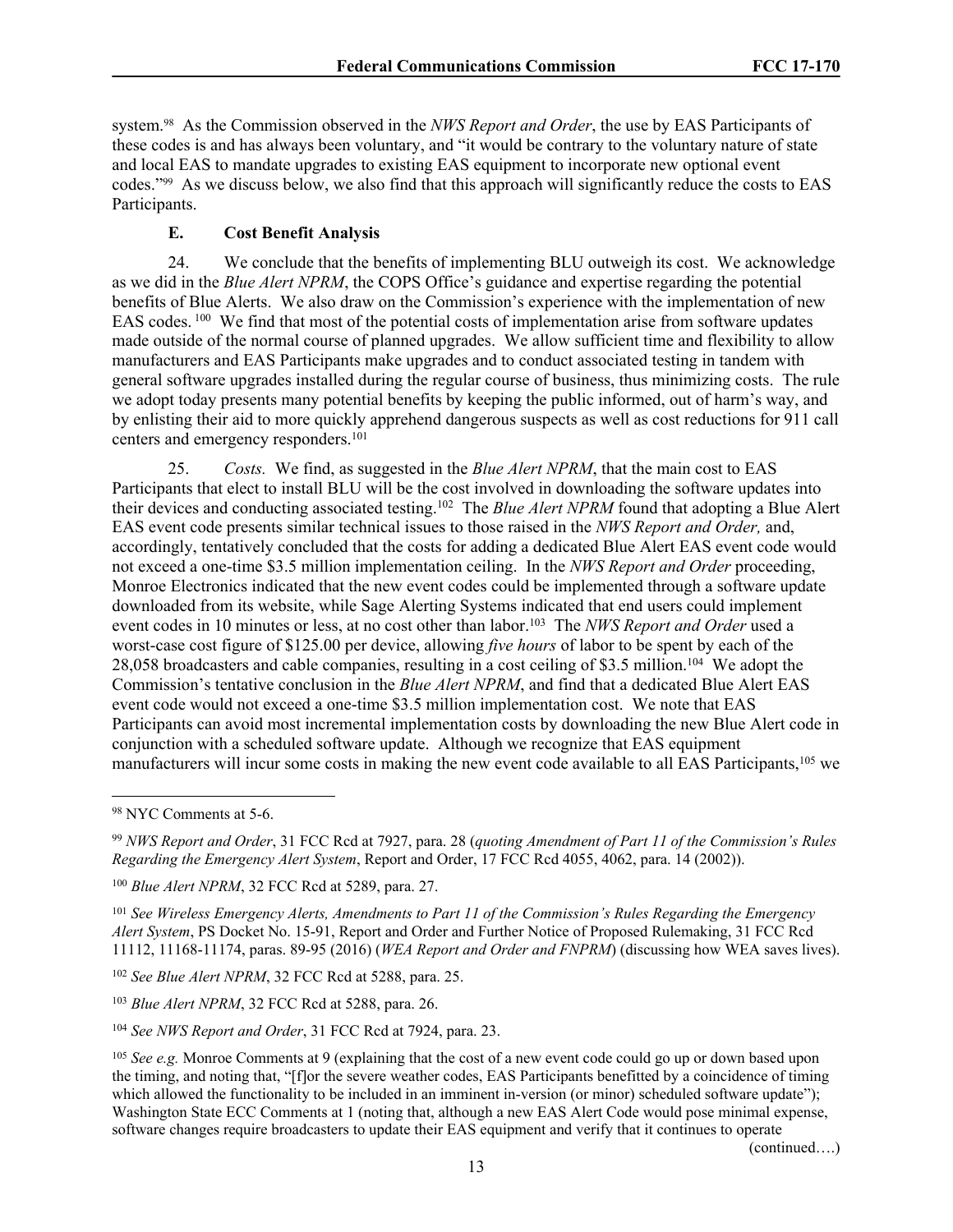believe that 12 months will provide sufficient time to dovetail the BLU upgrade with other scheduled upgrades, posing minimal expense to equipment manufacturers. We believe that the costs for implementation of WEA will be similarly low, because Blue Alerts will be delivered over the existing Imminent Threat WEA classification, using WEA in its current configuration.<sup>106</sup> As such, we believe there will be no incremental costs associated with the delivery of Blue Alerts over WEA, and that the 18 months that we grant to Participating CMS Providers is sufficient to allow providers to minimize the costs of deployment.<sup>107</sup>

26. *Benefits.* We anticipate that establishing the BLU event code will improve emergency alerting during events described in the *Blue Alert Guidelines,* thereby helping to keep people safe from harm. We agree with the COPS Office that existing codes, such as LEW, cannot effectively identify Blue Alerts to the public.108 While precise numerical estimation is not possible, we expect that the BLU event code will improve public safety by saving lives and preventing injuries. One way of measuring the value of lives saved is the value of a statistical life (VSL), currently estimated at \$9.6 million.<sup>109</sup> Accordingly, if the BLU code is expected to save at least one life, its value would be at least \$9.6 million, which far exceeds the one-time \$3.5 million implementation cost ceiling. This expected benefit is consistent with statistics from the Federal Bureau of Investigation's Uniform Crime Reporting Program, which state that 66 officers were killed in the line of duty in 2016.<sup>110</sup> We believe that at least some portion of these crimes would have qualified for a Blue Alert and could have led to lives saved quicker apprehension of the suspect, or both.<sup>111</sup> We note the success of AMBER Alerts, where 43 out of the 179 abducted children reported in 2017 were saved as a direct result of AMBER Alerts.<sup>112</sup> We believe that it is reasonable to expect that the life of at least one police officer or other member of the public will be saved due to the

<sup>106</sup> CTIA Reply Comments at 4.

<sup>107</sup> AT&T Nov. 16 *Ex Parte* Letter at 1 (stating that industry implementation of WEA Blue Alerts, using the Imminent Threat classification, by May 2019 would coincide with modifications to the WEA program being made through the existing standards process).

<sup>109</sup> U.S Department of Transportation, Office of the Secretary of Transportation, Memorandum to Secretarial Officers Modal Administrators (August 8, 2016),

[https://www.transportation.gov/sites/dot.gov/files/docs/2016%20Revised%20Value%20of%20a%20Statistical%20L](https://www.transportation.gov/sites/dot.gov/files/docs/2016%20Revised%20Value%20of%20a%20Statistical%20Life%20Guidance.pdf) [ife%20Guidance.pdf](https://www.transportation.gov/sites/dot.gov/files/docs/2016%20Revised%20Value%20of%20a%20Statistical%20Life%20Guidance.pdf) (last visited Oct. 30, 2017).

<sup>110</sup> Federal Bureau of Investigation, Law Enforcement Officers Killed and Assaulted 2016, Table 1 (2016), <https://ucr.fbi.gov/leoka/2016/officers-feloniously-killed/tables/table-1.xls> (last visited Nov. 16, 2017) (presenting statistics for felonious, as opposed to accidental or naturally caused, deaths).

<sup>111</sup> *Cf.* COPS Office Nov. 16 *Ex Parte* Letter at 2 (describing ways in which Blue Alerts could save lives of law enforcement or the public by reducing the amount of time offenders are at large).

<sup>112</sup> National Center for Missing & Exploited Children, 2016 AMBER Alert Report at 8 (2016), http://www.missingkids.com/content/dam/ncmec/en\_us/documents/2016amberalertreport.pdf.

<sup>(</sup>Continued from previous page)

properly, and this process poses a burden on already-struggling broadcasters); ACA Comments at 1(reminding the Commission to consider the cumulative effects of our requirements, and noting that many of its members recently spent substantial resources to purchase or upgrade EAS equipment to participate in 2016 EAS Nationwide test; NCTA Comments at 4 (stating that, "[t]his process is measured in weeks, or potentially longer in the event of unforeseen testing issues, not an hour as the Notice suggests…. [f]ull implementation of Blue Alerts will require operators to not only download and install software in each of their EAS encoder/decoders but they must also test the new software on a variety of downstream devices, operating systems, and signaling formats and protocols in their video distribution systems end-to-end").

<sup>108</sup> *See 2017 Report* to Congress at 7-8 and 10-12.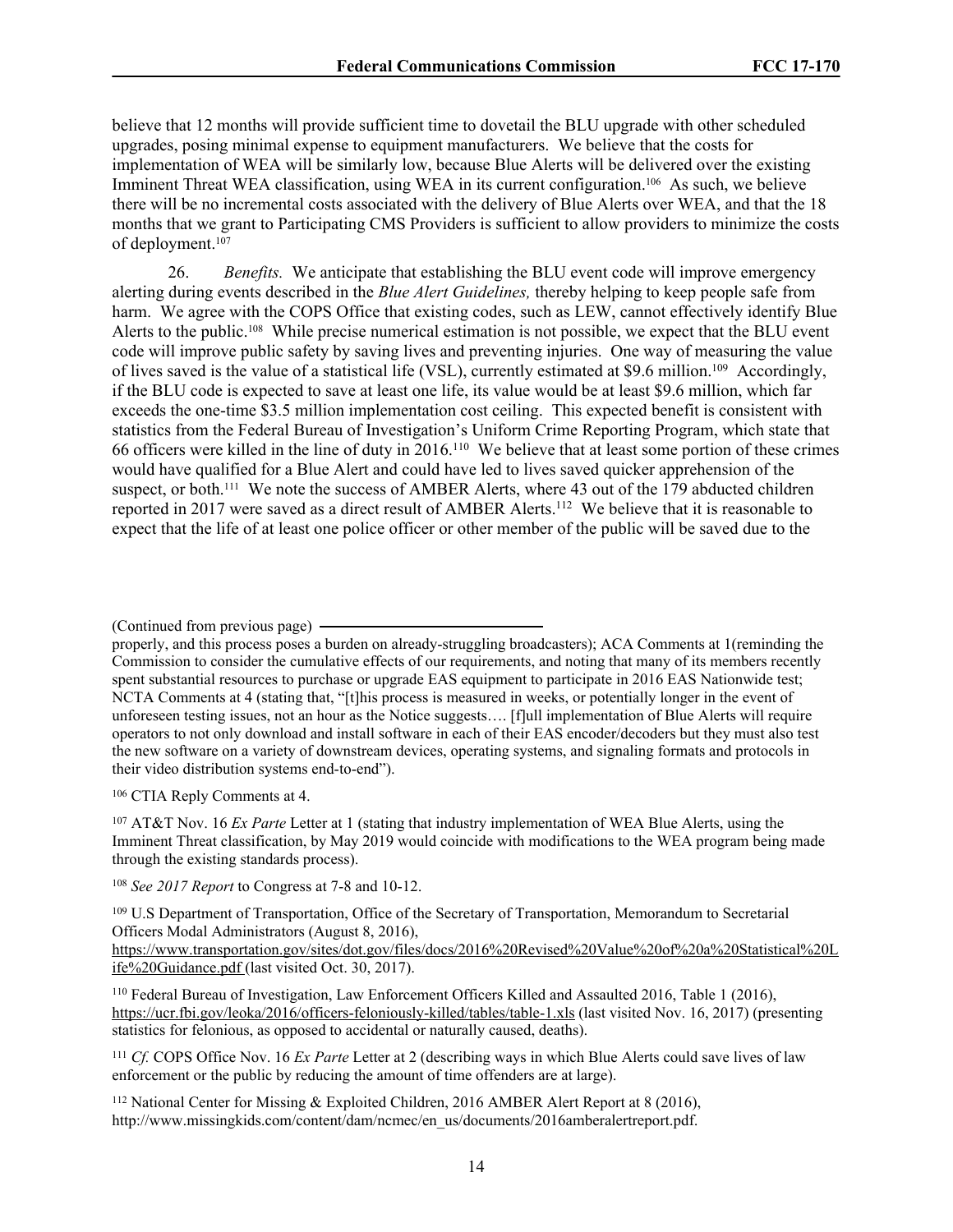issuance of an EAS Blue Alert that uses the BLU event code.113 Injury prevention is another benefit of the BLU event code. The value of injury prevention provides an independent, quantitative metric to express the minimum benefit our rules could produce.<sup>114</sup> Like fatalities, it is difficult to predict the specific number of injuries that the BLU event code will prevent. However, according to the Department of Transportation, nonfatal injuries are far more common than fatalities, and vary widely in severity, as well as probability.<sup>115</sup> Accordingly, we reason that the public benefit of the rule we adopt today is heightened by its role in preventing injuries.<sup>116</sup>

27. The establishment of a dedicated Blue Alert code will also provide the benefit of generating assistance from the public and cost savings for emergency responders. According to NYC, threats and/or violent crimes, including those covered by Blue Alerts, have an economic impact on jurisdictions that should be counted among the benefits of Blue Alerts.117 Blue Alerts can provide an immediate warning to the public in an area where an extremely dangerous suspect is thought to be.<sup>118</sup> As the Commission noted in the *WEA Report and Order and FNPRM*, when people can avert situations where they need emergency assistance and therefore do not need to call 911, Public Safety Answering Points are able to avert the cost of resource deployment.<sup>119</sup> NYC also argues that Blue Alerts will help major visitor destinations like NYC provide information to and elicit support from non-residents.<sup>120</sup> We agree with the COPS Office, that the public has repeatedly played a critical role in assisting law enforcement in maintaining safety; but to assist and avoid danger, the public must be informed.<sup>121</sup> According to the COPS Office, there are clear and significant differences between states' handling of Blue Alerts, which could limit or complicate coordination efforts when a suspect flees, or is thought to have fled, to another jurisdiction.<sup>122</sup> We agree with the COPS Office that widespread, uniform adoption of the BLU event code, would arm law enforcement officers with the information necessary to rapidly apprehend those who remain a threat to law enforcement and our communities. We conclude that the minor burdens associated with adopting the BLU code will be more than offset by its benefits.

<sup>117</sup> NYC Comments at 7.

<sup>120</sup> NYC Comment at 7.

<sup>113</sup> *See e.g.* NYC Comments at 7 (Blue Alerts will save lives of both public safety officials and members of the public); PERF Comments at 1 (stating that Blue Alerts can help save lives by alerting the public when officers are attacked); Coady Comments at 1 (stating that a Blue Alert event code could help save lives).

<sup>114</sup> U.S Department of Transportation, Office of the Secretary of Transportation, Memorandum to Secretarial Officers Modal Administrators at 10 (stating that, pursuant to this approach, each type of injury is rated on a scale of quality-adjusted life years (QALYs) in comparison with the alternative of perfect health); *see also* Department of Transportation, TIGER Benefit-Cost Analysis (BCA) Resource Guide (2014) (expressing a conversion table for the KABCO scale, a method of measuring injury prevention normally used by law enforcement, to the AIS scale).

<sup>115</sup> U.S Department of Transportation, Office of the Secretary of Transportation, Memorandum to Secretarial Officers Modal Administrators at 11.

<sup>116</sup> *See WEA Report and Order and FNPRM*, 31 FCC Rcd at 11172, para. 93 (explaining that WEA would likely prevent 15 injuries of various severities, producing a minimum public value of \$437,320, and a maximum public value of \$84.5 million, depending on the severity of injuries).

<sup>118</sup> COPS Office Reply Comments at 1.

<sup>119</sup> *WEA Report and Order and FNPRM*, 31 FCC Rcd at 11172, para. 94 (discussing how WEA creates opportunities for emergency management agencies to avoid response costs).

<sup>121</sup> COPS Office Comments at 2.

<sup>122</sup> *2017 Report to Congress* at 10.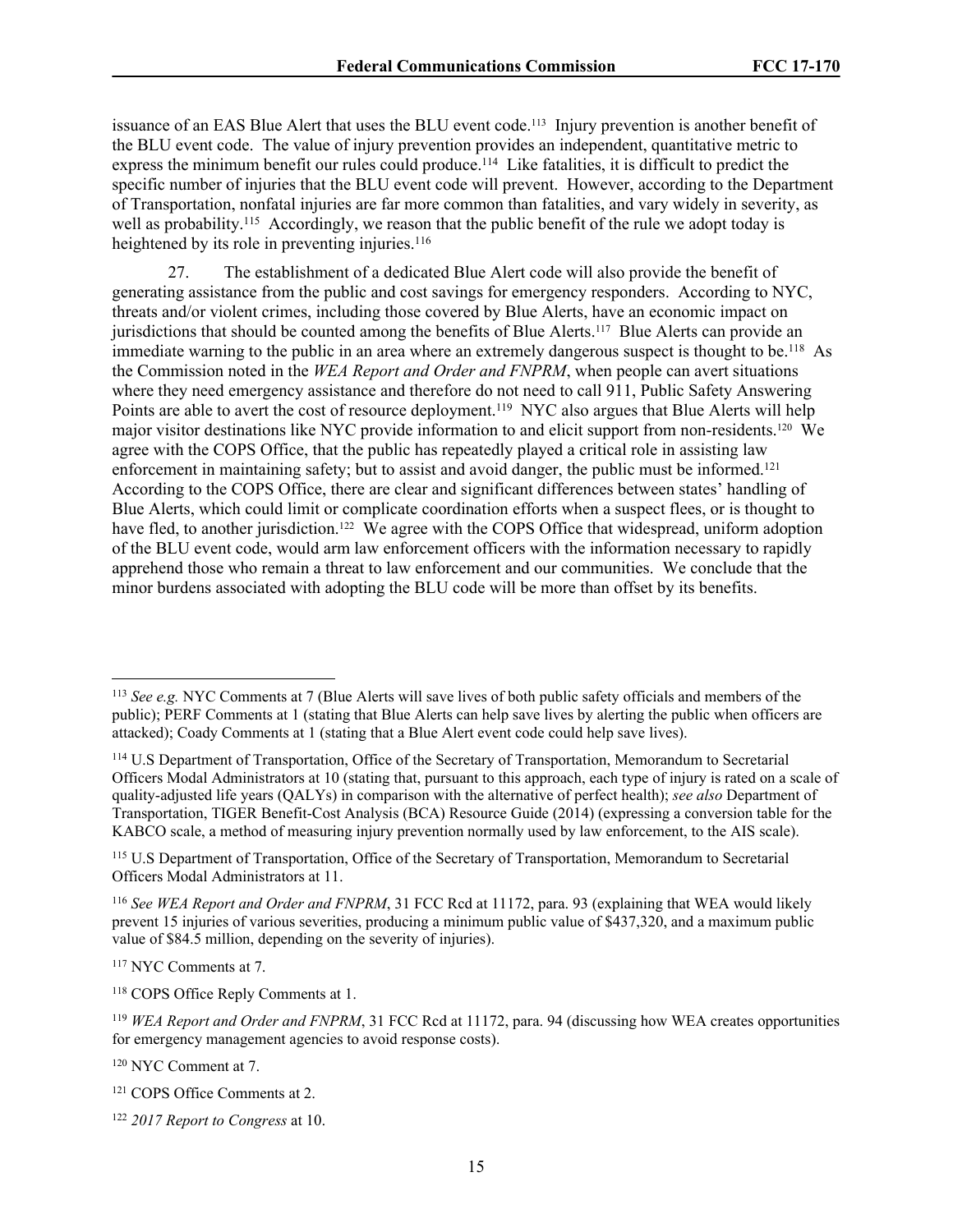## **IV. PROCEDURAL MATTERS**

## **A. Accessible Formats**

28. To request materials in accessible formats for people with disabilities (Braille, large print, electronic files, audio format), send an e-mail to fcc504@fcc.gov or call the Consumer & Governmental Affairs Bureau at 202-418-0530 (voice), 202-418-0432 (TTY).

## **B. Regulatory Flexibility Analysis**

29. As required by the Regulatory Flexibility Act of 1980, see 5 U.S.C. § 603, the Commission has prepared a Final Regulatory Flexibility Analysis (FRFA) of the possible significant economic impact on small entities of the policies and rules addressed in this document. The FRFA is set forth in Appendix B.

## **C. Paperwork Reduction Analysis**

30. This document does not contain proposed information collection(s) subject to the Paperwork Reduction Act of 1995 (PRA), Public Law 104-13. In addition, therefore, it does not contain any new or modified information collection burden for small business concerns with fewer than 25 employees, pursuant to the Small Business Paperwork Relief Act of 2002, Public Law 107-198, *see* 44 U.S.C. 3506(c)(4).

# **D. Congressional Review Act**

31. The Commission will send a copy of this Order to Congress and the Government Accountability Office pursuant to the Congressional Review Act (CRA).<sup>123</sup>

## **V. ORDERING CLAUSES**

32. Accordingly, IT IS ORDERED that pursuant to Sections 1, 4(i), 4(o), 303(r), 624(g), and 706 of the Communications Act of 1934, as amended, 47 U.S.C. §§ 151, 154(i), 154(o), 303(r), 544(g), 606, as well as by sections  $602(a)$ ,(b),(c), (f), 603, 604 and 606 of the Warning, Alert and Response Network Act, 47 U.S.C. §§ 1202(a),(b),(c), (f), 1203, 1204 and 1206, that this *Order* IS ADOPTED.

33. IT IS FURTHER ORDERED that the Commission's rules ARE HEREBY AMENDED as set forth in Appendix A.

34. IT IS FURTHER ORDERED that the rules and requirements adopted herein, including at Appendix A, to enable the delivery of Blue Alerts over EAS WILL BECOME EFFECTIVE 12 months from the date of publication in the Federal Register.

35. IT IS FURTHER ORDERED that the rules and requirements adopted herein, including at Appendix A, to enable the delivery of Blue Alerts over WEA WILL BECOME EFFECTIVE 18 months from the date of publication in the Federal Register.

36. IT IS FURTHER ORDERED that the Commission's Consumer and Governmental Affairs Bureau, Reference Information Center, SHALL SEND a copy of this *Order* including the Regulatory Flexibility Analysis, to the Chief Counsel for Advocacy of the Small Business Administration.

## FEDERAL COMMUNICATIONS COMMISSION

<sup>123</sup> *See* 5 U.S.C. § 801(a)(1)(A).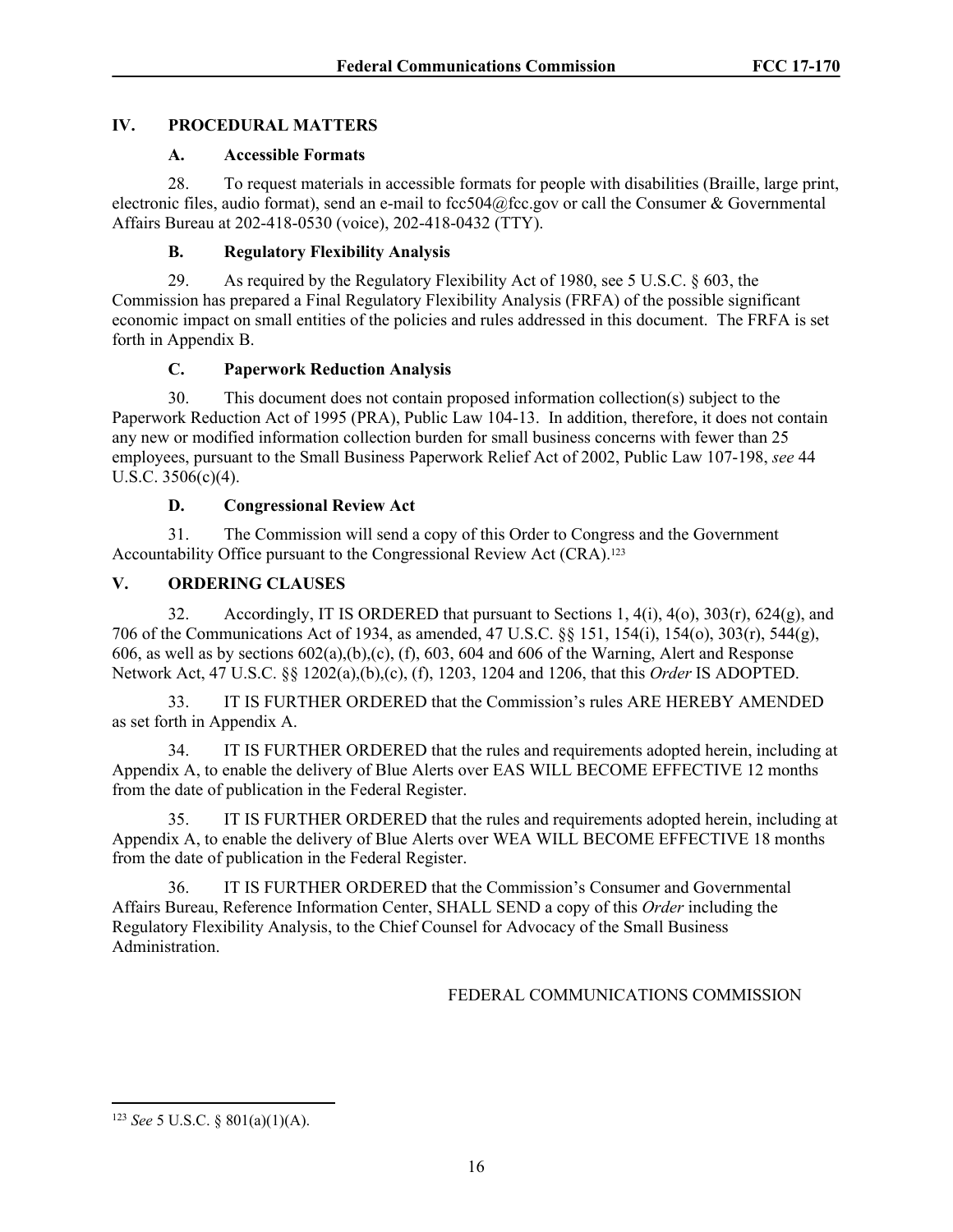Marlene H. Dortch Secretary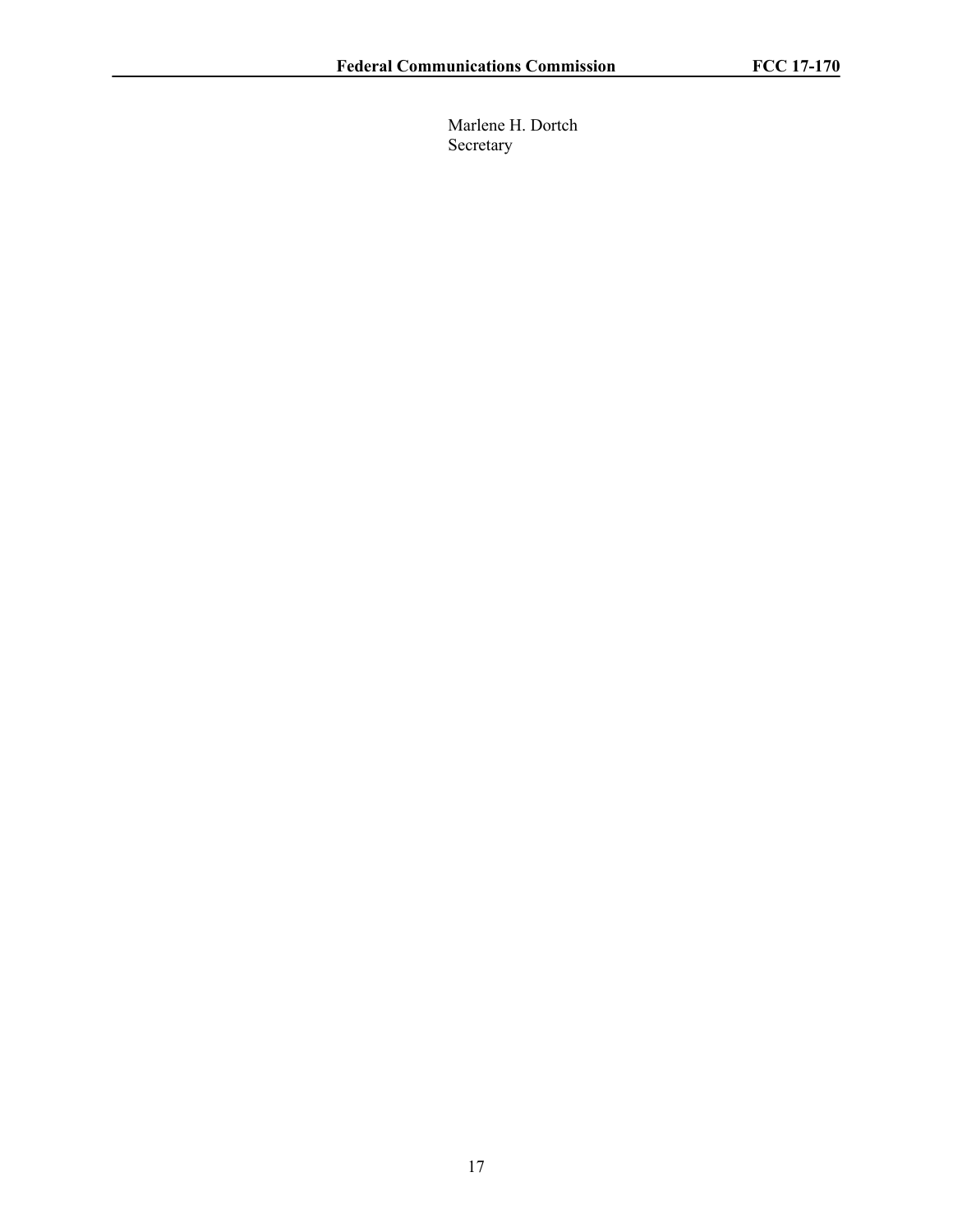# **APPENDIX A**

# **Final Rules**

For the reasons discussed in the preamble, the Federal Communications Commission amends 47 C.F.R. part 11 to read as follows:

# **PART 11 – EMERGENCY ALERT SYSTEM (EAS)**

1. The authority citation for part 11 continues to read as follows:

Authority: 47 U.S.C. 151, 154 (i) and (o), 303(r), 544(g) and 606.

2. Amend § 11.31 by revising paragraphs (e) to read as follows:

# **§ 11.31 EAS protocol.**

#### \* \* \* \* \*

(e) The following Event (EEE) codes are presently authorized:

| <b>Nature of activation</b>                   | <b>Event codes</b> |
|-----------------------------------------------|--------------------|
| National Codes (Required):                    |                    |
| Emergency Action Notification (National only) | EAN.               |
| National Information Center                   | NIC                |
| National Periodic Test                        | NPT.               |
| <b>Required Monthly Test</b>                  | RMT.               |
| Required Weekly Test                          | RWT.               |
| State and Local Codes (Optional):             |                    |
| Administrative Message                        | ADR.               |
| <b>Avalanche Warning</b>                      | AVW.               |
| Avalanche Watch                               | AVA.               |
| <b>Blizzard Warning</b>                       | BZW.               |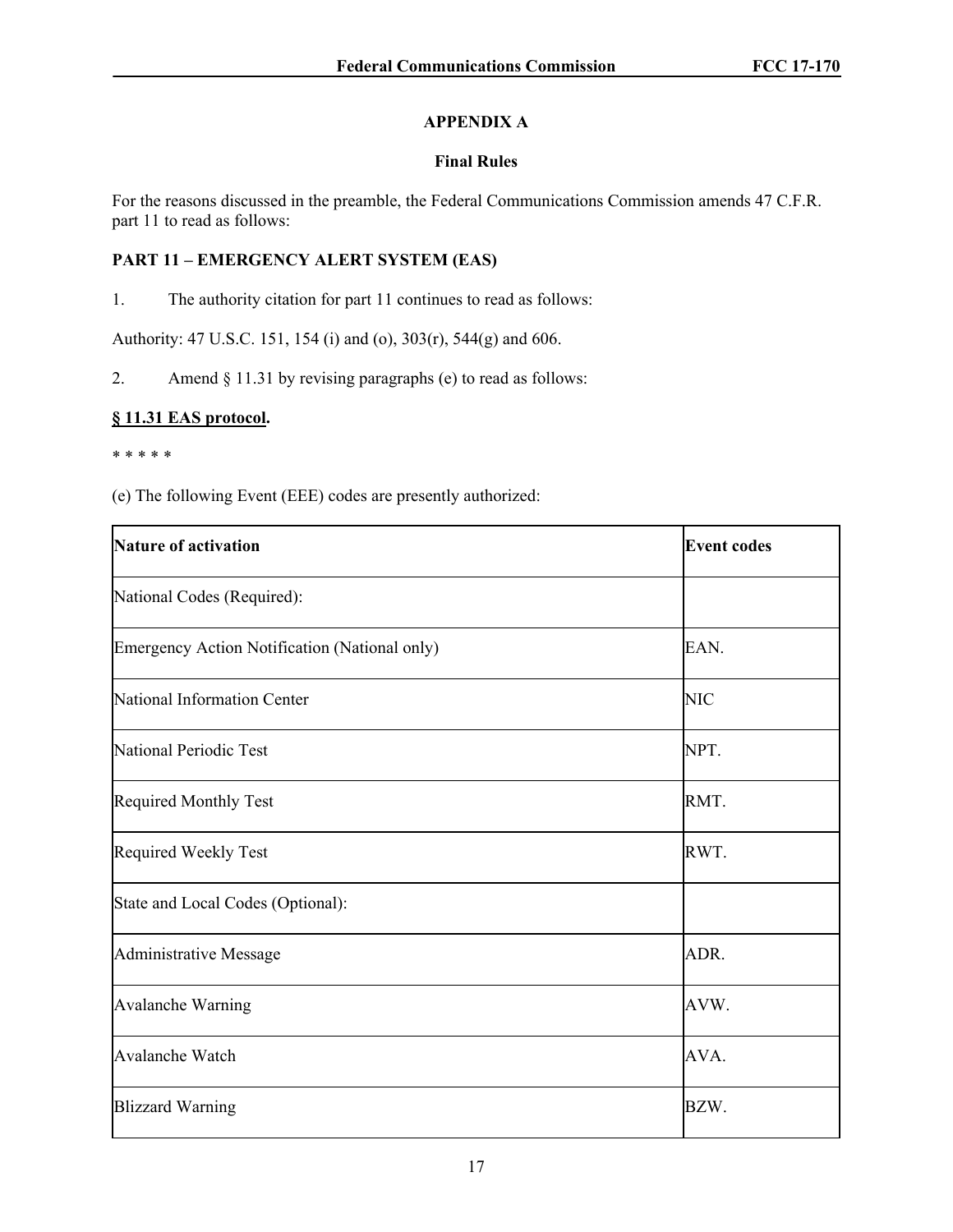| <b>Blue Alert</b>           | BLU. |
|-----------------------------|------|
| Child Abduction Emergency   | CAE. |
| Civil Danger Warning        | CDW. |
| Civil Emergency Message     | CEM. |
| Coastal Flood Warning       | CFW. |
| Coastal Flood Watch         | CFA. |
| Dust Storm Warning          | DSW. |
| Earthquake Warning          | EQW. |
| <b>Evacuation Immediate</b> | EVI. |
| <b>Extreme Wind Warning</b> | EWW. |
| Fire Warning                | FRW. |
| Flash Flood Warning         | FFW. |
| Flash Flood Watch           | FFA. |
| Flash Flood Statement       | FFS. |
| <b>Flood Warning</b>        | FLW. |
| Flood Watch                 | FLA. |
| <b>Flood Statement</b>      | FLS. |
| Hazardous Materials Warning | HMW. |
| High Wind Warning           | HWW. |
| High Wind Watch             | HWA. |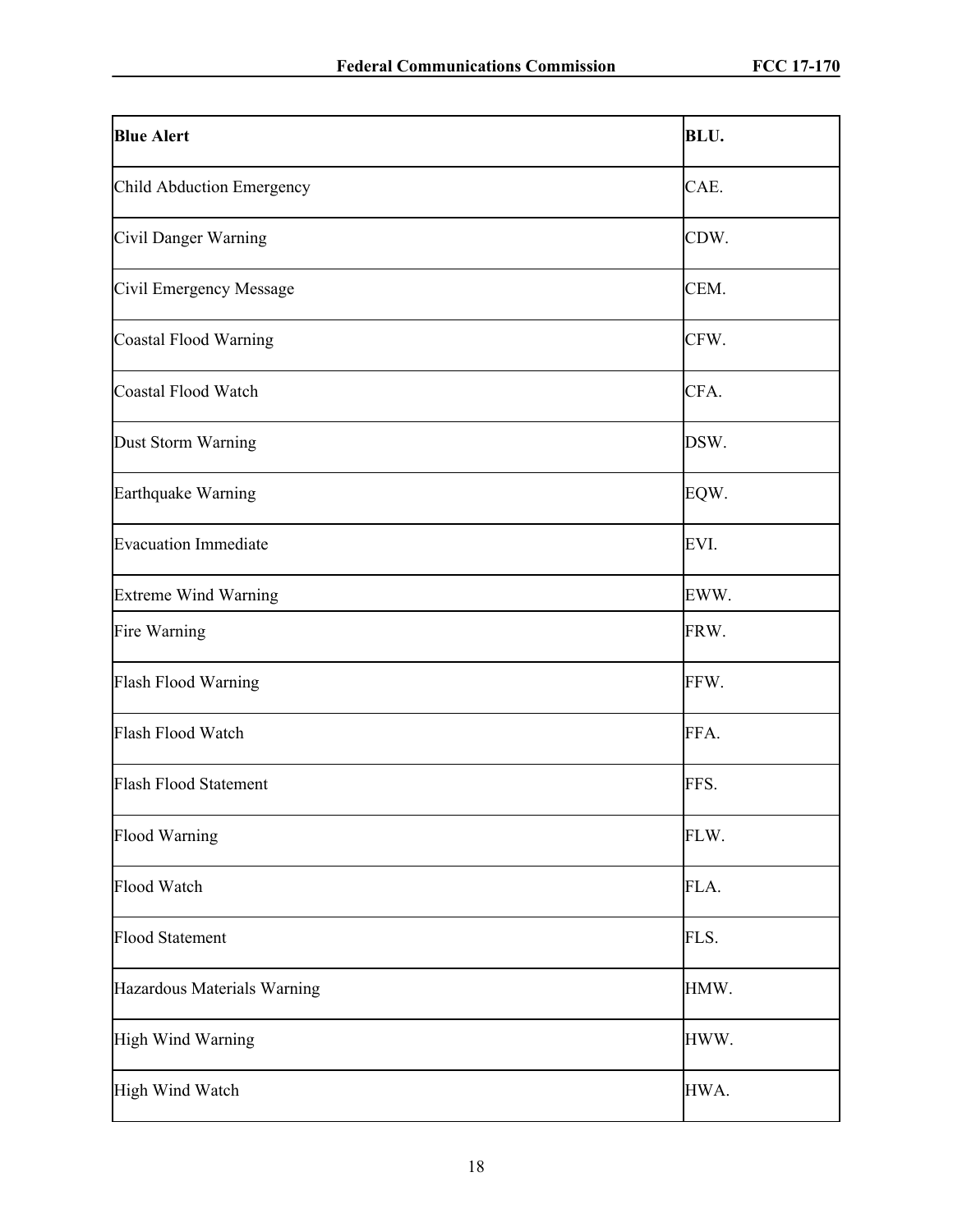| Hurricane Warning               | HUW.       |
|---------------------------------|------------|
| Hurricane Watch                 | HUA.       |
| Hurricane Statement             | HLS.       |
| Law Enforcement Warning         | LEW.       |
| Local Area Emergency            | LAE.       |
| Network Message Notification    | NMN.       |
| 911 Telephone Outage Emergency  | TOE.       |
| Nuclear Power Plant Warning     | NUW.       |
| Practice/Demo Warning           | DMO.       |
| Radiological Hazard Warning     | RHW.       |
| Severe Thunderstorm Warning     | SVR.       |
| Severe Thunderstorm Watch       | SVA.       |
| <b>Severe Weather Statement</b> | SVS.       |
| Shelter in Place Warning        | <b>SPW</b> |
| Special Marine Warning          | SMW.       |
| Special Weather Statement       | SPS.       |
| Storm Surge Watch               | SSA.       |
| <b>Storm Surge Warning</b>      | SSW.       |
| Tornado Warning                 | TOR.       |
| Tornado Watch                   | TOA.       |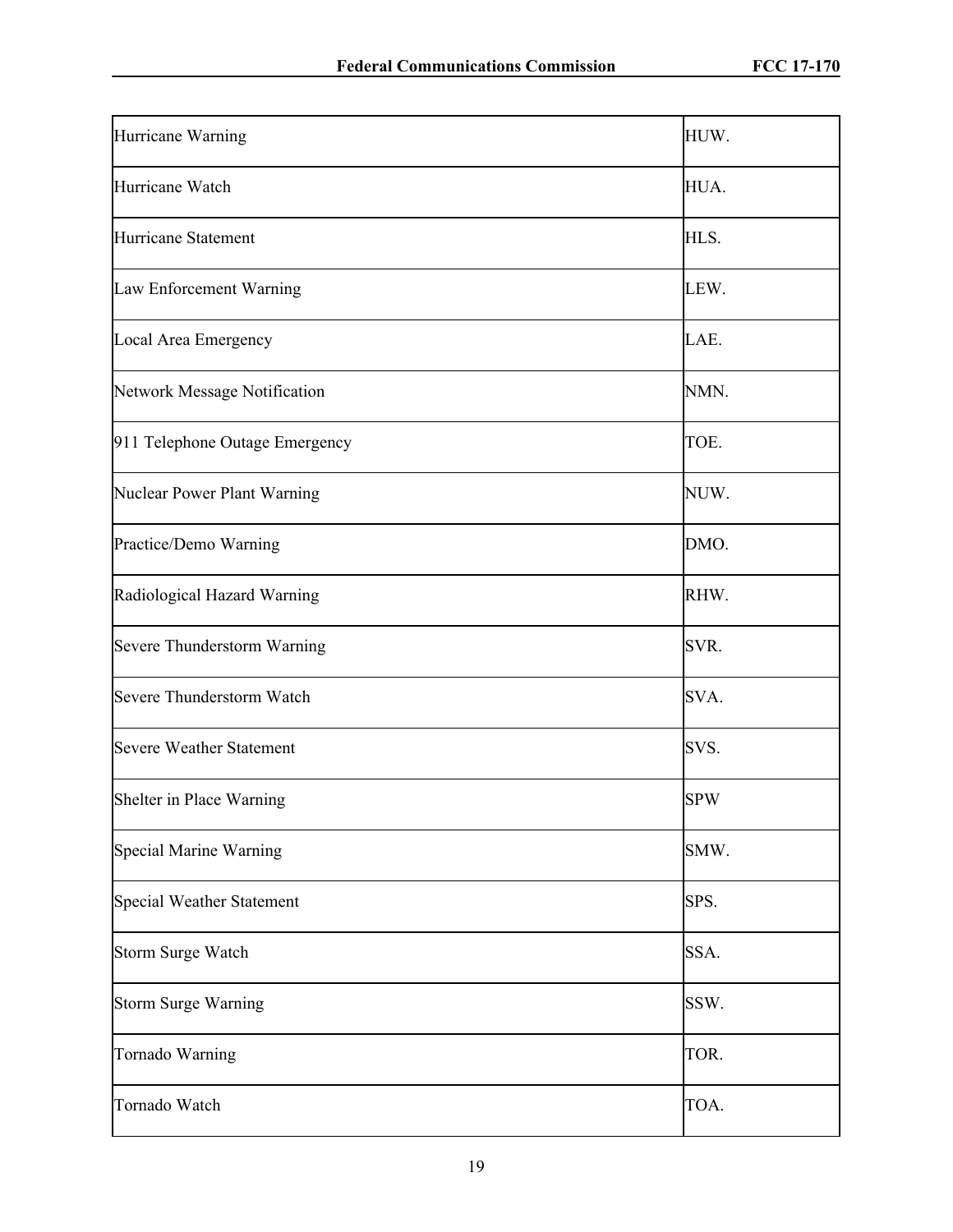| Tropical Storm Warning | TRW. |
|------------------------|------|
| Tropical Storm Watch   | TRA. |
| Tsunami Warning        | TSW. |
| Tsunami Watch          | TSA. |
| Volcano Warning        | VOW. |
| Winter Storm Warning   | WSW. |
| Winter Storm Watch     | WSA. |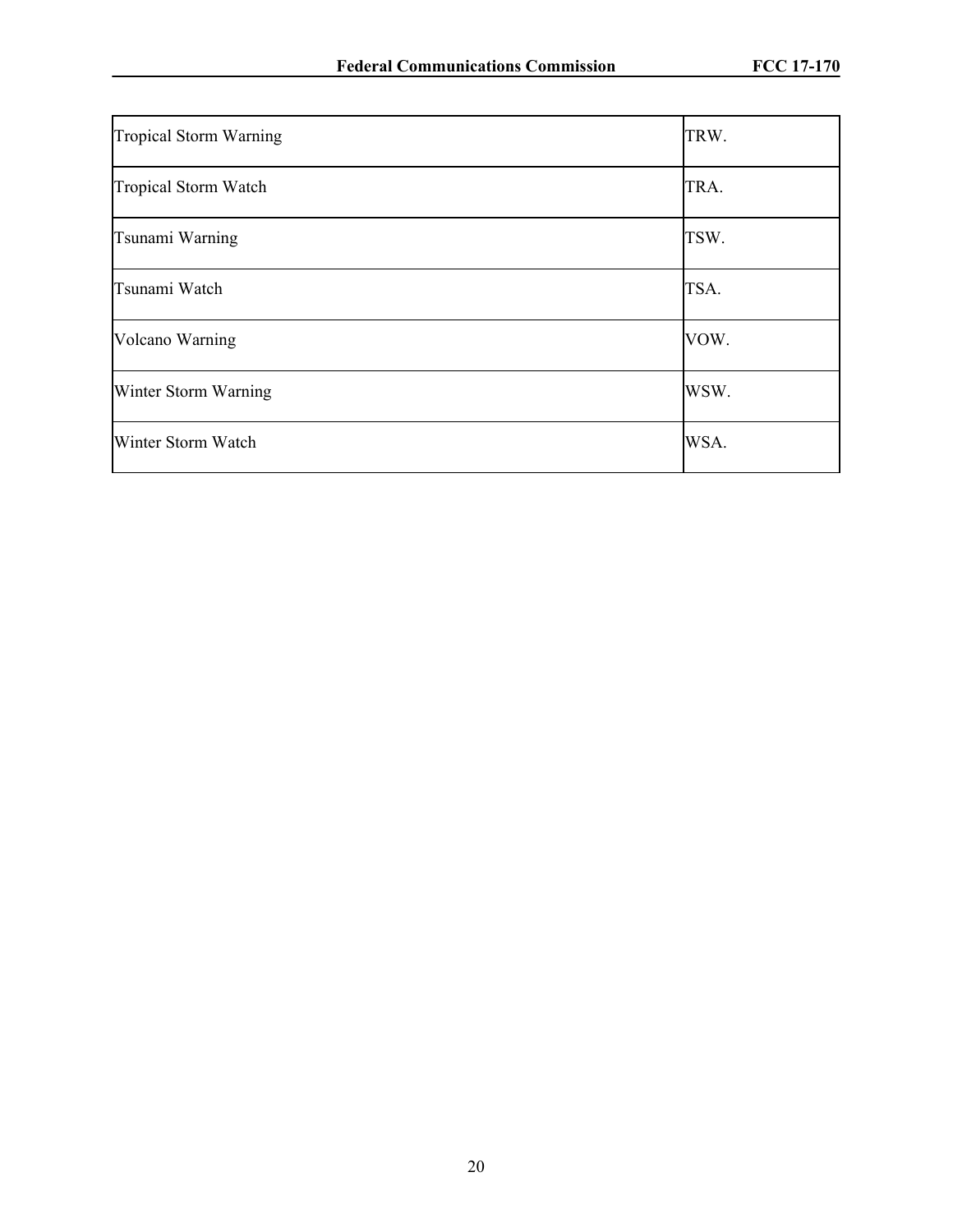# **APPENDIX B**

## **Final Regulatory Flexibility Analysis**

1. As required by the Regulatory Flexibility Act of 1980, as amended (RFA),<sup>1</sup> an Initial Regulatory Flexibility Analysis (IRFA) was included in the *Notice of Proposed Rulemaking* (*Blue Alert NPRM*) released in June 2017.<sup>2</sup> The Commission sought written public comment on the proposals in the *Blue Alert NPRM,* including comments on the IRFA. No comments were filed addressing the IRFA. This Final Regulatory Flexibility Analysis (FRFA) conforms to the RFA.<sup>3</sup>

## **A. Need for, and Objectives of, the Proposed Rules**

2. This *Order* advances the important public policy of protecting our nation's law enforcement officials and the communities they serve,<sup>4</sup> by revising part 11 of the Commission's rules governing the Emergency Alert System (EAS).<sup>5</sup> Specifically, this *Order* adopts the three-character code BLU as a new event code for the transmission of Blue Alerts, a voluntary type of alert, over the EAS. This *Order* promotes the development of compatible and integrated Blue Alert plans throughout the United States, consistent with the Rafael Ramos and Wenjian Liu National Blue Alert Act of 2015 (Blue Alert Act),<sup>6</sup> and supports the need for a dedicated EAS event code for Blue Alerts, identified by the Office of Community Oriented Policing Service (COPS Office) of the United States Department of Justice (DOJ).<sup>7</sup> This *Order* also describes the integration of Blue Alerts into Wireless Emergency Alerts (WEA) but does not adopt rule changes for WEA at this time.

# **B. Summary of Significant Issues Raised by Public Comments in Response to the IRFA**

3. There were no comments filed that specifically addressed the proposed rules and policies presented in the IRFA.

### **C. Response to Comments by Chief Counsel for Advocacy of the Small Business Administration**

4. Pursuant to the Small Business Jobs Act of 2010, which amended the RFA, the Commission is required to respond to any comments filed by the Chief Counsel for Advocacy of the Small Business Administration (SBA), and to provide a detailed statement of any change made to the proposed rules as a result of those comments.<sup>8</sup>

5 47 CFR § 11.1 *et. seq.*

6 34 U.S.C. § 50501 *et. seq.*

 $8$  5 U.S.C. § 604 (a)(3).

<sup>1</sup> *See* 5 U.S.C. § 603. The RFA, *see* 5 U.S.C. §§ 601-612, was amended by the Small Business Regulatory Enforcement Fairness Act of 1996 (SBREFA), Pub. L. No. 104-121, Title II, 110 Stat. 857 (1996).

<sup>2</sup> *See Amendment of Part 11 of the Commission's Rules Regarding the Emergency Alert System*, PS Docket No. 13-94, Notice of Proposed Rulemaking, 32 FCC Rcd 5280, Appendix B (2017) (*Blue Alert NPRM*).

<sup>3</sup>  *See* 5 U.S.C. § 604.

<sup>4</sup> *See* Exec. Order No. 13774, 82 Fed. Reg. 10695 (Feb. 9, 2017) (Exec. Order No. 13774) (stating that it shall be the policy of the executive branch to "enhance the protection and safety of Federal, State, tribal, and local law enforcement officers").

<sup>7</sup> U.S. Dep't of Justice, Office of Community Oriented Policing Services, Rafael Ramos and Wenjian Liu National Blue Alert Report to Congress at 6 (2016), [https://www.cops.usdoj.gov/pdf/blue-alert/2016\\_report.pdf](https://www.cops.usdoj.gov/pdf/blue-alert/2016_report.pdf) (*2016 Report to Congress*) (noting ". . . the need for a dedicated Emergency Alerting System (EAS) event code . . .").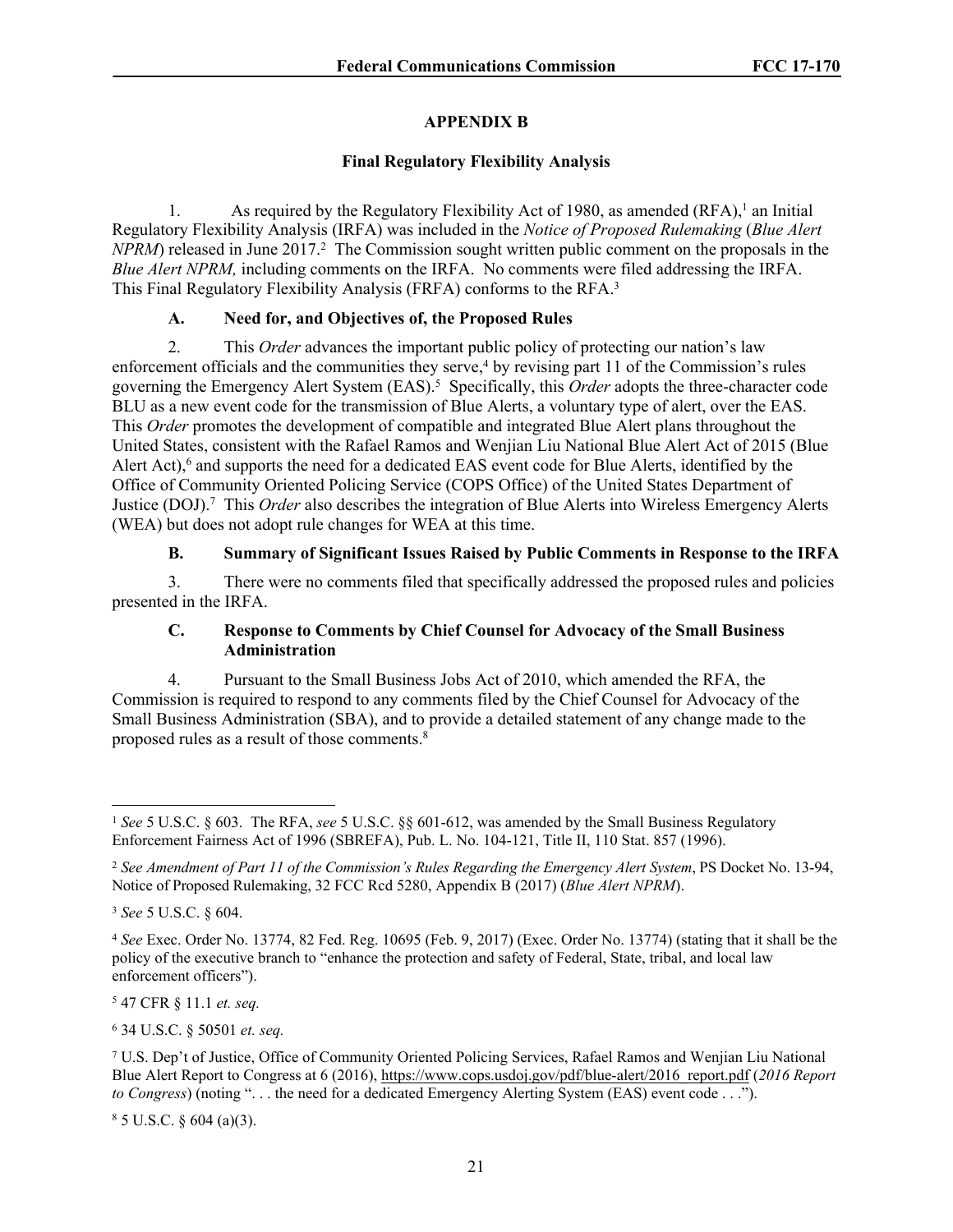5. The Chief Counsel did not file any comments in response to the proposed rule changes in this proceeding.

### **D. Description and Estimate of the Number of Small Entities to Which Rules Will Apply**

6. The RFA directs agencies to provide a description of and, where feasible, an estimate of, the number of small entities that may be affected by the rules adopted herein.<sup>9</sup> The RFA generally defines the term "small entity" as having the same meaning as the terms "small business," "small organization," and "small governmental jurisdiction."<sup>10</sup> In addition, the term "small business" has the same meaning as the term "small business concern" under the Small Business Act.<sup>11</sup> A "small business" concern" is one which: (1) is independently owned and operated; (2) is not dominant in its field of operation; and (3) satisfies any additional criteria established by the SBA.<sup>12</sup>

7. *Small Businesses, Small Organizations, Small Governmental Jurisdictions*. Our actions, over time, may affect small entities that are not easily categorized at present. We therefore describe here, at the outset, three broad groups of small entities that could be directly affected herein.13 First, while there are industry specific size standards for small businesses that are used in the regulatory flexibility analysis, according to data from the SBA's Office of Advocacy, in general a small business is an independent business having fewer than 500 employees.14 These types of small businesses represent 99.9% of all businesses in the United States which translates to 28.8 million businesses.<sup>15</sup>

Next, the type of small entity described as a "small organization" is generally "any notfor-profit enterprise which is independently owned and operated and is not dominant in its field."<sup>16</sup> Nationwide, as of Aug 2016, there were approximately 356,494 small organizations based on registration and tax data filed by nonprofits with the Internal Revenue Service (IRS).<sup>17</sup>

 $10\,5$  U.S.C. § 601(6).

<sup>12</sup> 15 U.S.C. § 632.

<sup>13</sup> *See* 5 U.S.C. § 601(3)-(6).

<sup>14</sup> *See* SBA, Office of Advocacy, "Frequently Asked Questions, Question 1 – What is a small business?" [https://www.sba.gov/sites/default/files/advocacy/SB-FAQ-2016\\_WEB.pdf](https://www.sba.gov/sites/default/files/advocacy/SB-FAQ-2016_WEB.pdf) (June 2016)

<sup>15</sup> *See* SBA, Office of Advocacy, "Frequently Asked Questions, Question 2- How many small business are there in the U.S.?" [https://www.sba.gov/sites/default/files/advocacy/SB-FAQ-2016\\_WEB.pdf](https://www.sba.gov/sites/default/files/advocacy/SB-FAQ-2016_WEB.pdf) (June 2016).

<sup>16</sup> 5 U.S.C. § 601(4).

<sup>17</sup> Data from the Urban Institute, National Center for Charitable Statistics (NCCS) reporting on nonprofit organizations registered with the IRS was used to estimate the number of small organizations. Reports generated using the NCCS online database indicated that as of August 2016 there were 356,494 registered nonprofits with total revenues of less than \$100,000. Of this number 326,897 entities filed tax returns with 65,113 registered nonprofits reporting total revenues of \$50,000 or less on the IRS Form 990-N for Small Exempt Organizations and 261,784 nonprofits reporting total revenues of \$100,000 or less on some other version of the IRS Form 990 within 24 months of the August 2016 data release date. *See* [http://nccs.urban.org/sites/all/nccs-archive/html//tablewiz/tw.php](http://nccs.urban.org/sites/all/nccs-archive/html/tablewiz/tw.php) where the report showing this data can be generated by selecting the following data fields: Show: "Registered Nonprofit Organizations"; By: "Total Revenue Level (years 1995, Aug to 2016, Aug)"; and For: "2016, Aug" then selecting "Show Results".

 $9^9$  5 U.S.C. § 603(a)(4).

<sup>11</sup> 5 U.S.C. § 601(3) (incorporating by reference the definition of "small-business concern" in the Small Business Act, 15 U.S.C.  $\S 632$ ). Pursuant to 5 U.S.C.  $\S 601(3)$ , the statutory definition of a small business applies "unless an agency, after consultation with the Office of Advocacy of the Small Business Administration and after opportunity for public comment, establishes one or more definitions of such term which are appropriate to the activities of the agency and publishes such definition(s) in the Federal Register."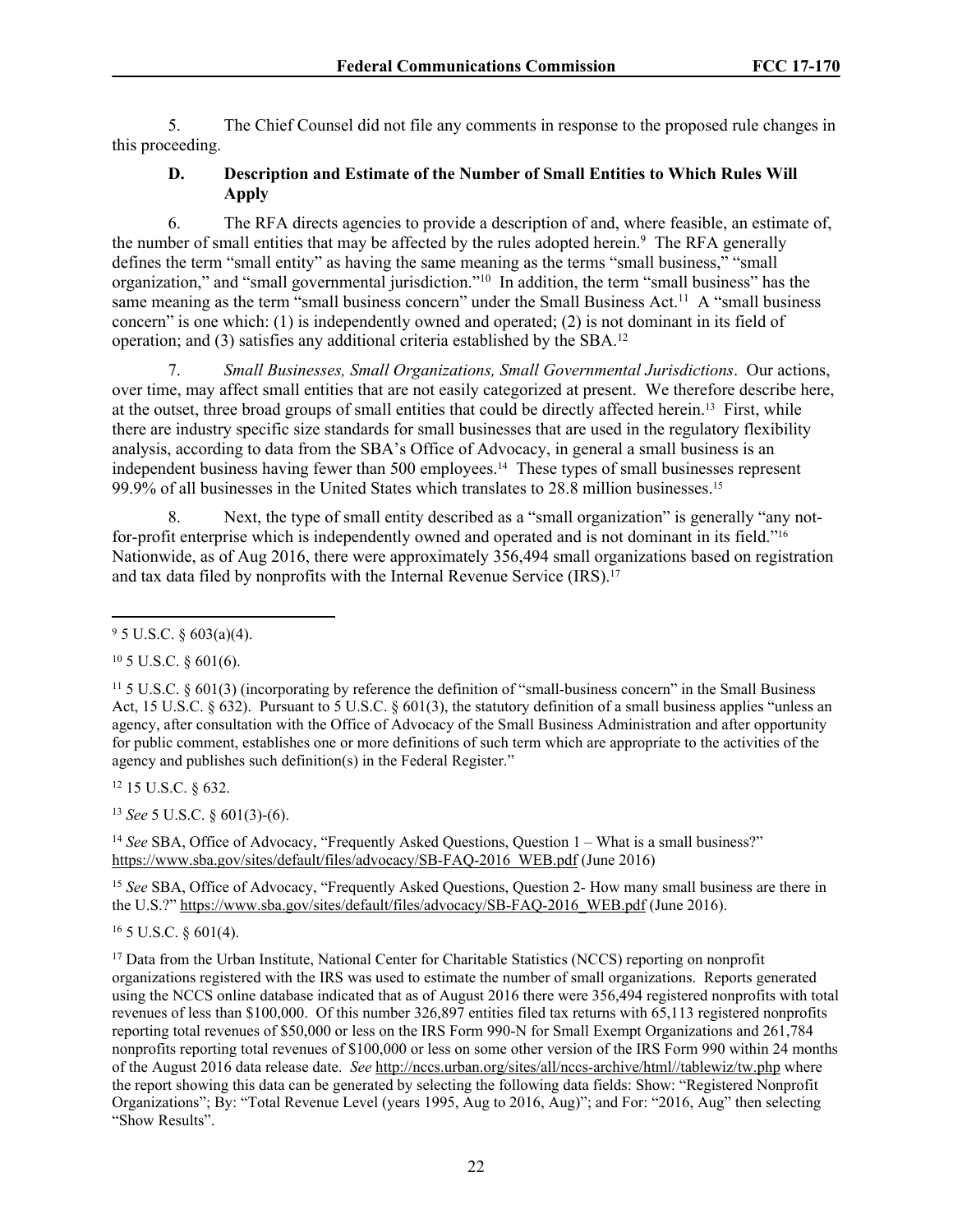9. Finally, the small entity described as a "small governmental jurisdiction" is defined generally as "governments of cities, counties, towns, townships, villages, school districts, or special districts, with a population of less than fifty thousand."18 U.S. Census Bureau data from the 2012 Census of Governments19 indicates that there were 90,056 local governmental jurisdictions consisting of general purpose governments and special purpose governments in the United States.20 Of this number there were  $37, 132$  General purpose governments (county<sup>21</sup>, municipal and town or township<sup>22</sup>) with populations of less than 50,000 and 12,184 Special purpose governments (independent school districts<sup>23</sup> and special districts<sup>24</sup>) with populations of less than 50,000. The 2012 U.S. Census Bureau data for most types of governments in the local government category shows that the majority of these governments have populations of less than 50,000.25 Based on this data we estimate that at least 49,316 local government jurisdictions fall in the category of "small governmental jurisdictions."<sup>26</sup>

10. *Television Broadcasting.* This Economic Census category "comprises establishments primarily engaged in broadcasting images together with sound."27 These establishments operate

<sup>19</sup> *See* 13 U.S.C. § 161. The Census of Government is conducted every five (5) years compiling data for years ending with "2" and "7". *See also* Program Description Census of Government *[https://factfinder.census.gov/faces/affhelp/jsf/pages/metadata.xhtml?lang=en&type=program&id=program.en.CO](https://factfinder.census.gov/faces/affhelp/jsf/pages/metadata.xhtml?lang=en&type=program&id=program.en.COG) [G#](https://factfinder.census.gov/faces/affhelp/jsf/pages/metadata.xhtml?lang=en&type=program&id=program.en.COG)*.

<sup>20</sup> *See* U.S. Census Bureau, 2012 Census of Governments, Local Governments by Type and State: 2012 - United States-States. [https://factfinder.census.gov/bkmk/table/1.0/en/COG/2012/ORG02.US01.](https://factfinder.census.gov/bkmk/table/1.0/en/COG/2012/ORG02.US01) Local governmental jurisdictions are classified in two categories - General purpose governments (county, municipal and town or township) and Special purpose governments (special districts and independent school districts).

<sup>21</sup> *See* U.S. Census Bureau, 2012 Census of Governments, County Governments by Population-Size Group and State: 2012 **-** United States-States. [https://factfinder.census.gov/bkmk/table/1.0/en/COG/2012/ORG06.US01.](https://factfinder.census.gov/bkmk/table/1.0/en/COG/2012/ORG06.US01) There were 2,114 county governments with populations less than 50,000.

<sup>22</sup> *See* U.S. Census Bureau, 2012 Census of Governments, Subcounty General-Purpose Governments by Population-Size Group and State: 2012 - United States – States.

<https://factfinder.census.gov/bkmk/table/1.0/en/COG/2012/ORG07.US01>. There were 18,811 municipal and 16,207 town and township governments with populations less than 50,000.

<sup>23</sup> *See* U.S. Census Bureau, 2012 Census of Governments, Elementary and Secondary School Systems by Enrollment-Size Group and State: 2012 - United States-States. <https://factfinder.census.gov/bkmk/table/1.0/en/COG/2012/ORG11.US01>. There were 12,184 independent school districts with enrollment populations less than 50,000.

<sup>24</sup> *See* U.S. Census Bureau, 2012 Census of Governments, Special District Governments by Function and State: 2012 - United States-States. [https://factfinder.census.gov/bkmk/table/1.0/en/COG/2012/ORG09.US01.](https://factfinder.census.gov/bkmk/table/1.0/en/COG/2012/ORG09.US01) The U.S. Census Bureau data did not provide a population breakout for special district governments.

<sup>25</sup> *See* U.S. Census Bureau, 2012 Census of Governments, **C**ounty Governments by Population-Size Group and State: 2012 - United States-States **-** <https://factfinder.census.gov/bkmk/table/1.0/en/COG/2012/ORG06.US01>; Subcounty General-Purpose Governments by Population-Size Group and State: 2012 - United States–States <https://factfinder.census.gov/bkmk/table/1.0/en/COG/2012/ORG07.US01>; and Elementary and Secondary School Systems by Enrollment-Size Group and State: 2012 - United States-States.

<https://factfinder.census.gov/bkmk/table/1.0/en/COG/2012/ORG11.US01>. While U.S. Census Bureau data did not provide a population breakout for special district governments, if the population of less than 50,000 for this category of local government is consistent with the other types of local governments the majority of the 38, 266 special district governments have populations of less than 50,000.

<sup>26</sup> *Id.*

27 U.S. Census Bureau, 2017 NAICS Definitions, "515120 Television Broadcasting," [https://www.census.gov/cgi](https://www.census.gov/cgi-bin/sssd/naics/naicsrch?input=515120&search=2017+NAICS+Search&search=2017)[bin/sssd/naics/naicsrch?input=515120&search=2017+NAICS+Search&search=2017.](https://www.census.gov/cgi-bin/sssd/naics/naicsrch?input=515120&search=2017+NAICS+Search&search=2017)

<sup>18</sup> 5 U.S.C. § 601(5).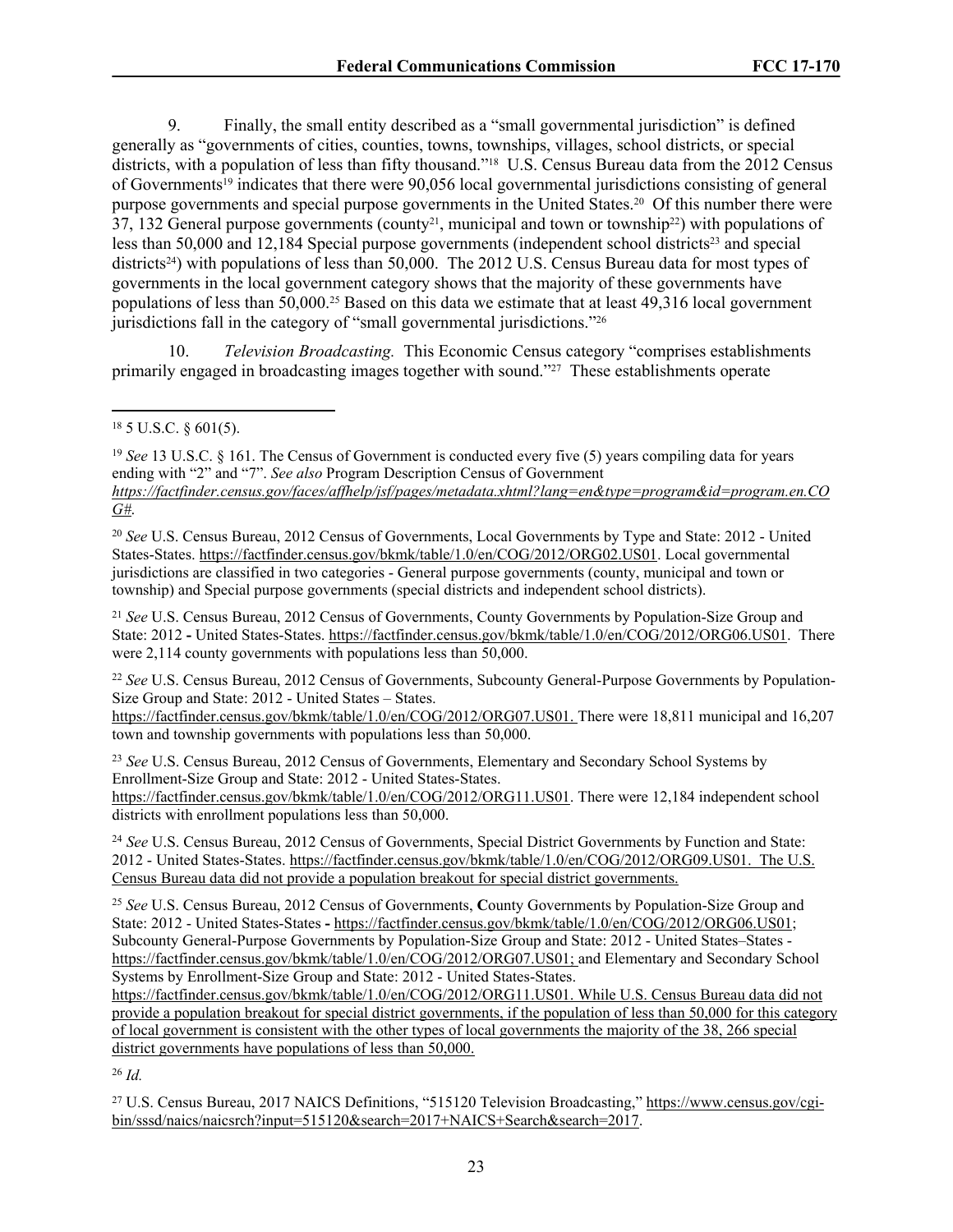television broadcast studios and facilities for the programming and transmission of programs to the public.28 These establishments also produce or transmit visual programming to affiliated broadcast television stations, which in turn broadcast the programs to the public on a predetermined schedule. Programming may originate in their own studio, from an affiliated network, or from external sources. The SBA has created the following small business size standard for such businesses: those having \$38.5 million or less in annual receipts.<sup>29</sup> The 2012 Economic Census reports that 751 firms in this category operated in that year. Of that number, 656 had annual receipts of \$25,000,000 or less, 25 had annual receipts between \$25,000,000 and \$49,999,999 and 70 had annual receipts of \$50,000,000 or more.<sup>30</sup> Based on this data we therefore estimate that the majority of commercial television broadcasters are small entities under the applicable SBA size standard.

11. The Commission has estimated the number of licensed commercial television stations to be 1,383.31 Of this total, 1,263 stations (or about 91 percent) had revenues of \$38.5 million or less, according to Commission staff review of the BIA Kelsey Inc. Media Access Pro Television Database (BIA) on May 9, 2017, and therefore these licensees qualify as small entities under the SBA definition. In addition, the Commission has estimated the number of licensed noncommercial educational television stations to be 394.32 Notwithstanding, the Commission does not compile and otherwise does not have access to information on the revenue of NCE stations that would permit it to determine how many such stations would qualify as small entities.

12. We note, however, that in assessing whether a business concern qualifies as "small" under the above definition, business (control) affiliations<sup>33</sup> must be included. Our estimate, therefore likely overstates the number of small entities that might be affected by our action, because the revenue figure on which it is based does not include or aggregate revenues from affiliated companies. In addition, another element of the definition of "small business" requires that an entity not be dominant in its field of operation. We are unable at this time to define or quantify the criteria that would establish whether a specific television broadcast station is dominant in its field of operation. Accordingly, the estimate of small businesses to which rules may apply does not exclude any television station from the definition of a small business on this basis and is therefore possibly over-inclusive. Also, as noted above, an additional element of the definition of "small business" is that the entity must be independently owned and operated. The Commission notes that it is difficult at times to assess these criteria in the context of media entities and its estimates of small businesses to which they apply may be over-inclusive to this extent.

13. *Radio Stations.* This Economic Census category "comprises establishments primarily engaged in broadcasting aural programs by radio to the public. Programming may originate in their own studio, from an affiliated network, or from external sources."34 The SBA has established a small business

<sup>32</sup> *Id.*

<sup>33</sup> "[Business concerns] are affiliates of each other when one concern controls or has the power to control the other or a third party or parties controls or has the power to control both." 13 C.F.R.  $\S$  21.103(a)(1).

34 U.S. Census Bureau, 2017 NAICS Definitions, "515112 Radio Stations," [https://www.census.gov/cgi](https://www.census.gov/cgi-bin/sssd/naics/naicsrch?input=515112&search=2017+NAICS+Search&search=2017)[bin/sssd/naics/naicsrch?input=515112&search=2017+NAICS+Search&search=2017.](https://www.census.gov/cgi-bin/sssd/naics/naicsrch?input=515112&search=2017+NAICS+Search&search=2017)

<sup>28</sup> *Id.*

<sup>29</sup> 13 C.F.R. § 121.201; 2012 NAICS code 515120.

<sup>30</sup> U.S. Census Bureau, Table No. EC1251SSSZ4, *Information: Subject Series - Establishment and Firm Size: Receipts Size of Firms for the United States: 2012* (515120 Television Broadcasting). [https://factfinder.census.gov/bkmk/table/1.0/en/ECN/2012\\_US/51SSSZ4//naics~515120.](https://factfinder.census.gov/bkmk/table/1.0/en/ECN/2012_US/51SSSZ4//naics~515120)

<sup>31</sup> Broadcast Station Totals as of March 31, 2017, Press Release (MB Apr. 11, 2017) (March 31, 2017 Broadcast Station Totals), [https://apps.fcc.gov/edocs\\_public/attachmatch/DOC-344256A1.pdf](https://apps.fcc.gov/edocs_public/attachmatch/DOC-344256A1.pdf).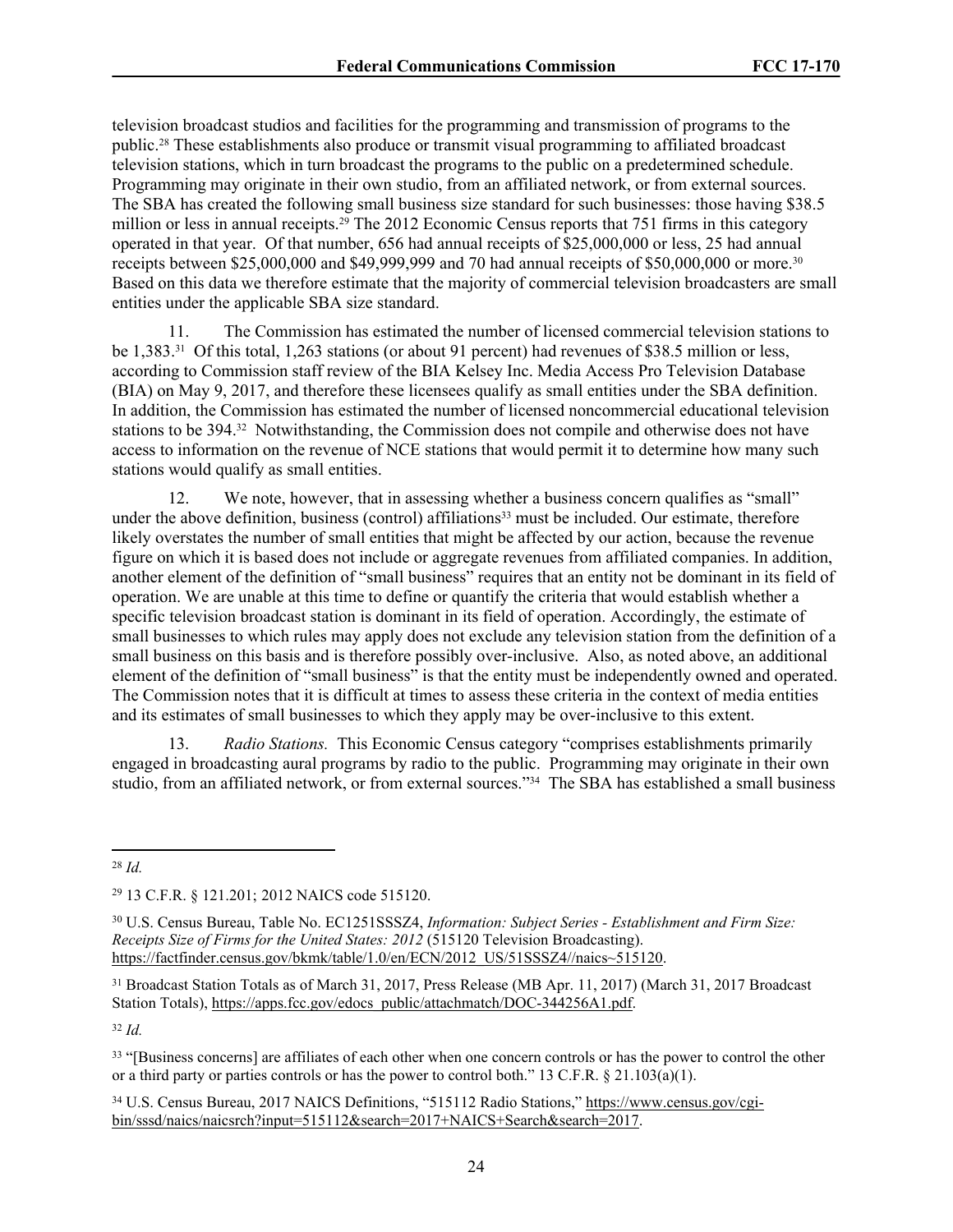size standard for this category as firms having \$38.5 million or less in annual receipts.<sup>35</sup> Economic Census data for 2012 shows that 2,849 radio station firms operated during that year.36 Of that number, 2,806 operated with annual receipts of less than \$25 million per year, 17 with annual receipts between \$25 million and \$49,999,999 million and 26 with annual receipts of \$50 million or more.<sup>37</sup> Therefore, based on the SBA's size standard the majority of such entities are small entities.

14. According to Commission staff review of the BIA/Kelsey, LLC's Media Access Pro Radio Database on May 9, 2017, about 11,411 (or about 99.9 percent) of 11,420 of commercial radio stations had revenues of \$38.5 million or less and thus qualify as small entities under the SBA definition.38 The Commission has estimated the number of licensed commercial radio stations to be 11,420.39 We note the Commission has also estimated the number of licensed noncommercial (NCE) radio stations to be 4,112.40 Nevertheless, the Commission does not compile and otherwise does not have access to information on the revenue of NCE stations that would permit it to determine how many such stations would qualify as small entities.

15. We also note, that in assessing whether a business entity qualifies as small under the above definition, business control affiliations must be included.41 The Commission's estimate therefore likely overstates the number of small entities that might be affected by its action, because the revenue figure on which it is based does not include or aggregate revenues from affiliated companies. In addition, to be determined a "small business," an entity may not be dominant in its field of operation.<sup>42</sup> We further note, that it is difficult at times to assess these criteria in the context of media entities, and the estimate of small businesses to which these rules may apply does not exclude any radio station from the definition of a small business on these basis, thus our estimate of small businesses may therefore be over-inclusive. Also, as noted above, an additional element of the definition of "small business" is that the entity must be independently owned and operated. The Commission notes that it is difficult at times to assess these criteria in the context of media entities and the estimates of small businesses to which they apply may be over-inclusive to this extent.

16. *FM Translator Stations and Low Power FM Stations***.** FM translators and Low Power FM Stations are classified in the category of Radio Stations and are assigned the same NAICs Code as licensees of radio stations.43 This U.S. industry, Radio Stations, comprises establishments primarily engaged in broadcasting aural programs by radio to the public.44 Programming may originate in their own

<sup>37</sup> *Id.*

<sup>38</sup> Broadcast Station Totals as of March 31, 2017, Press Release (MB Apr. 11, 2017) (March 31, 2017 Broadcast Station Totals), [https://apps.fcc.gov/edocs\\_public/attachmatch/DOC-344256A1.pdf](https://apps.fcc.gov/edocs_public/attachmatch/DOC-344256A1.pdf).

<sup>39</sup> *Id.*

<sup>40</sup> *Id.*

<sup>41</sup> "[Business concerns] are affiliates of each other when one concern controls or has the power to control the other, or a third party or parties controls or has power to control both." 13 C.F.R.  $\S$  121.103(a)(1).

<sup>42</sup> 13 C.F.R. § 121.102(b).

<sup>43</sup> *See*, U.S. Census Bureau, 2017 NAICS Definitions, "515112 Radio Stations," [https://www.census.gov/cgi](https://www.census.gov/cgi-bin/sssd/naics/naicsrch?input=515112&search=2017+NAICS+Search&search=2017)[bin/sssd/naics/naicsrch?input=515112&search=2017+NAICS+Search&search=2017.](https://www.census.gov/cgi-bin/sssd/naics/naicsrch?input=515112&search=2017+NAICS+Search&search=2017)

<sup>44</sup> U.S. Census Bureau, Table No. EC1251SSSZ4, *Information: Subject Series - Establishment and Firm Size: Receipts Size of Firms for the United States: 2012* (515112 Radio Stations) [https://factfinder.census.gov/bkmk/table/1.0/en/ECN/2012\\_US/51SSSZ4//naics~515112|515120](https://factfinder.census.gov/bkmk/table/1.0/en/ECN/2012_US/51SSSZ4//naics~515112%7C515120).

<sup>35</sup> 3 CFR § 121.201, NAICS code 515112 Radio Stations.

<sup>36</sup> U.S. Census Bureau, Table No. EC1251SSSZ4, *Information: Subject Series - Establishment and Firm Size: Receipts Size of Firms for the United States: 2012* (515112 Radio Stations) [https://factfinder.census.gov/bkmk/table/1.0/en/ECN/2012\\_US/51SSSZ4//naics~515112|515120](https://factfinder.census.gov/bkmk/table/1.0/en/ECN/2012_US/51SSSZ4//naics~515112%7C515120).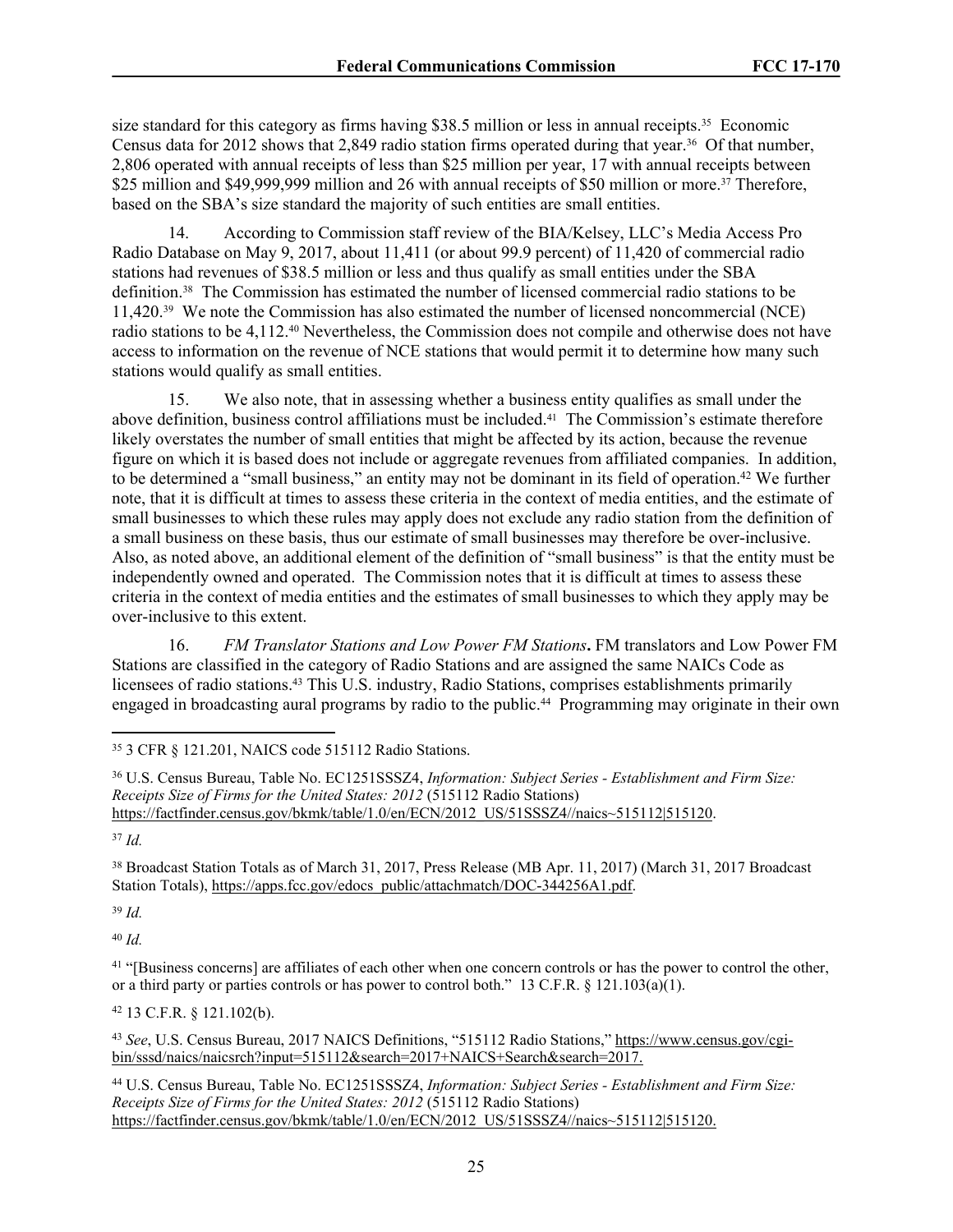studio, from an affiliated network, or from external sources.45 The SBA has established a small business size standard which consists of all radio stations whose annual receipts are \$38.5 million dollars or less.<sup>46</sup> U.S. Census Bureau data for 2012 indicates that 2,849 radio station firms operated during that year.<sup>47</sup> Of that number, 2,806 operated with annual receipts of less than \$25 million per year, 17 with annual receipts between \$25 million and \$49,999,999 million and 26 with annual receipts of \$50 million or more.<sup>48</sup> Therefore, based on the SBA's size standard we conclude that the majority of FM Translator Stations and Low Power FM Stations are small.

17. *Wired Telecommunications Carriers.* The U.S. Census Bureau defines this industry as "establishments primarily engaged in operating and/or providing access to transmission facilities and infrastructure that they own and/or lease for the transmission of voice, data, text, sound, and video using wired communications networks. Transmission facilities may be based on a single technology or a combination of technologies. Establishments in this industry use the wired telecommunications network facilities that they operate to provide a variety of services, such as wired telephony services, including VoIP services, wired (cable) audio and video programming distribution, and wired broadband internet services. By exception, establishments providing satellite television distribution services using facilities and infrastructure that they operate are included in this industry.<sup>249</sup> The SBA has developed a small business size standard for Wired Telecommunications Carriers, which consists of all such companies having 1,500 or fewer employees.<sup>50</sup> U.S. Census Bureau data for 2012 shows that there were 3,117 firms that operated that year.<sup>51</sup> Of this total, 3,083 operated with fewer than 1,000 employees.<sup>52</sup> Thus, under this size standard, the majority of firms in this industry can be considered small.

18. *Wireless Communications Services*. This service can be used for fixed, mobile, radiolocation, and digital audio broadcasting satellite uses. The Commission defined "small business" for the wireless communications services (WCS) auction as an entity with average gross revenues of \$40 million for each of the three preceding years, and a "very small business" as an entity with average gross revenues of \$15 million for each of the three preceding years.<sup>53</sup> The SBA has approved these small business size standards.54 In the Commission's auction for geographic area licenses in the WCS there were seven winning bidders that qualified as "very small business" entities, and one that qualified as a "small business" entity.

<sup>48</sup> *Id.*

<sup>50</sup> *Id*.

<sup>51</sup> *See* U.S. Census Bureau, *2012 Economic Census of the United States,* Table No. EC1251SSSZ5, *Information: Subject Series - Estab & Firm Size: Employment Size of Firms: 2012* (517110 Wired Telecommunications Carriers). [https://factfinder.census.gov/bkmk/table/1.0/en/ECN/2012\\_US/51SSSZ5//naics~517110.](https://factfinder.census.gov/bkmk/table/1.0/en/ECN/2012_US/51SSSZ5//naics~517110)

<sup>52</sup> *Id.*

<sup>53</sup> *Amendment of the Commission's Rules to Establish Part 27*, *the Wireless Communications Service (WCS)*, Report and Order, 12 FCC Rcd 10785, 10879, para. 194 (1997).

<sup>54</sup> *See* Letter from Aida Alvarez, Administrator, SBA, to Amy Zoslov, Chief, Auctions and Industry Analysis Division, Wireless Telecommunications Bureau, FCC (filed Dec. 2, 1998) (*Alvarez Letter 1998*).

<sup>45</sup> *Id.*

<sup>46</sup> 13 C.F.R. 121.201, NAICS code 515112 Radio Stations.

<sup>47</sup> *See supra* note 2.

<sup>49</sup> *See* 13 CFR § 120.201. The Wired Telecommunications Carrier category formerly used the NAICS code of 517110. As of 2017 the U.S. Census Bureau definition shows the NAICS code as 517311 for Wired Telecommunications Carriers. *See*, [https://www.census.gov/cgi](https://www.census.gov/cgi-bin/sssd/naics/naicsrch?code=517311&search=2017)[bin/sssd/naics/naicsrch?code=517311&search=2017.](https://www.census.gov/cgi-bin/sssd/naics/naicsrch?code=517311&search=2017)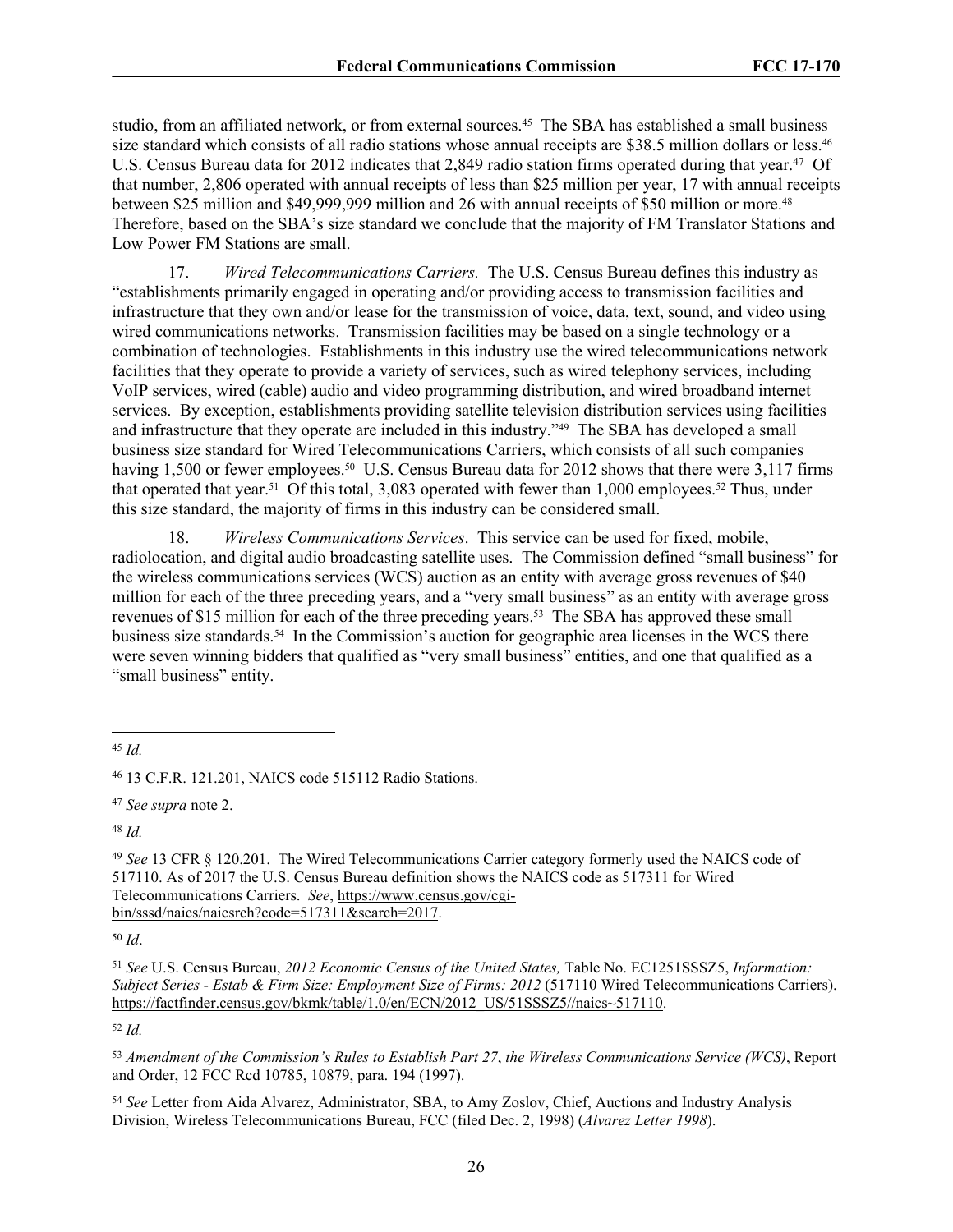19. *Cable and Other Subscription Programming.* This industry comprises establishments primarily engaged in operating studios and facilities for the broadcasting of programs on a subscription or fee basis. The broadcast programming is typically narrowcast in nature (e.g., limited format, such as news, sports, education, or youth-oriented). These establishments produce programming in their own facilities or acquire programming from external sources. The programming material is usually delivered to a third party, such as cable systems or direct-to-home satellite systems, for transmission to viewers. The SBA size standard for this industry establishes as small any company in this category which receives annual receipts of \$38.5 million or less.<sup>55</sup> Based on U.S. Census data for 2012, in that year 725 establishments operated for the entire year. Of that number, 488 operated with annual receipts of less than \$10 million a year and 237 establishments operated with annual receipts of \$10 million or more. Based on this data, the Commission estimates that the majority of establishments operating in this industry are small.<sup>56</sup>

20. *Cable Companies and Systems (Rate Regulation).* The Commission has developed its own small business size standards for the purpose of cable rate regulation. Under the Commission's rules, a "small cable company" is one serving 400,000 or fewer subscribers nationwide.<sup>57</sup> Industry data indicate that there are currently 4,600 active cable systems in the United States.58 Of this total, all but nine cable operators nationwide are small under the 400,000-subscriber size standard.59 In addition, under the Commission's rate regulation rules, a "small system" is a cable system serving 15,000 or fewer subscribers.<sup>60</sup> Current Commission records show 4,600 cable systems nationwide.<sup>61</sup> Of this total, 3,900 cable systems have fewer than 15,000 subscribers, and 700 systems have 15,000 or more subscribers, based on the same records.62 Thus, under this standard as well, we estimate that most cable systems are small entities.

21. *Cable System Operators (Telecom Act Standard).* The Communications Act of 1934, as amended also contains a size standard for small cable system operators, which is "a cable operator that, directly or through an affiliate, serves in the aggregate fewer than 1 percent of all subscribers in the United States and is not affiliated with any entity or entities whose gross annual revenues in the aggregate exceed \$250,000,000."<sup>63</sup> There are approximately 52,403,705 cable video subscribers in the United States today.<sup>64</sup> Accordingly, an operator serving fewer than 524,037 subscribers shall be deemed a small operator if its annual revenues, when combined with the total annual revenues of all its affiliates, do not exceed \$250 million in the aggregate.<sup>65</sup> Based on available data, we find that all but nine incumbent cable

<sup>56</sup> AMERICAN FACT FINDER, UNITED STATES CENSUS BUREAU, [http://factfinder2.census.gov/faces/tableservices/jsf/pages/productview.xhtml?pid=ECN\\_2012\\_US\\_51SSSZ1&prod](http://factfinder2.census.gov/faces/tableservices/jsf/pages/productview.xhtml?pid=ECN_2012_US_51SSSZ1&prod)  Type prodType=table.

<sup>57</sup> 47 CFR § 76.901(e).

<sup>58</sup> The number of active, registered cable systems comes from the Commission's Cable Operations and Licensing System (COALS) database on August 15, 2015. *See* FCC, *Cable Operations and Licensing System (COALS)*, www.fcc.gov/coals (last visited Oct. 25, 2016).

<sup>59</sup> *See* SNL KAGAN, *Top Cable MSOs*, https://www.snl.com/Interactivex/TopCableMSOs.aspx (last visited Oct. 25, 2016).

<sup>60</sup> 47 CFR § 76.901(c).

<sup>61</sup> *See supra Note 59.*

<sup>62</sup> *See* FCC, *Cable Operations and Licensing System (COALS)*, www.fcc.gov/coals (last visited Oct. 25, 2016).

<sup>63</sup> 47 CFR § 76.90(f) and notes ff. 1, 2, and 3.

<sup>64</sup> *See* SNL KAGAN at http://www.snl.com/interactivex/MultichannelIndustryBenchmarks.aspx.

65 47 CFR § 76.901(f) and notes ff. 1, 2, and 3.

<sup>55</sup> *See* 13 C.F.R. 121.201, NAICS Code 515210.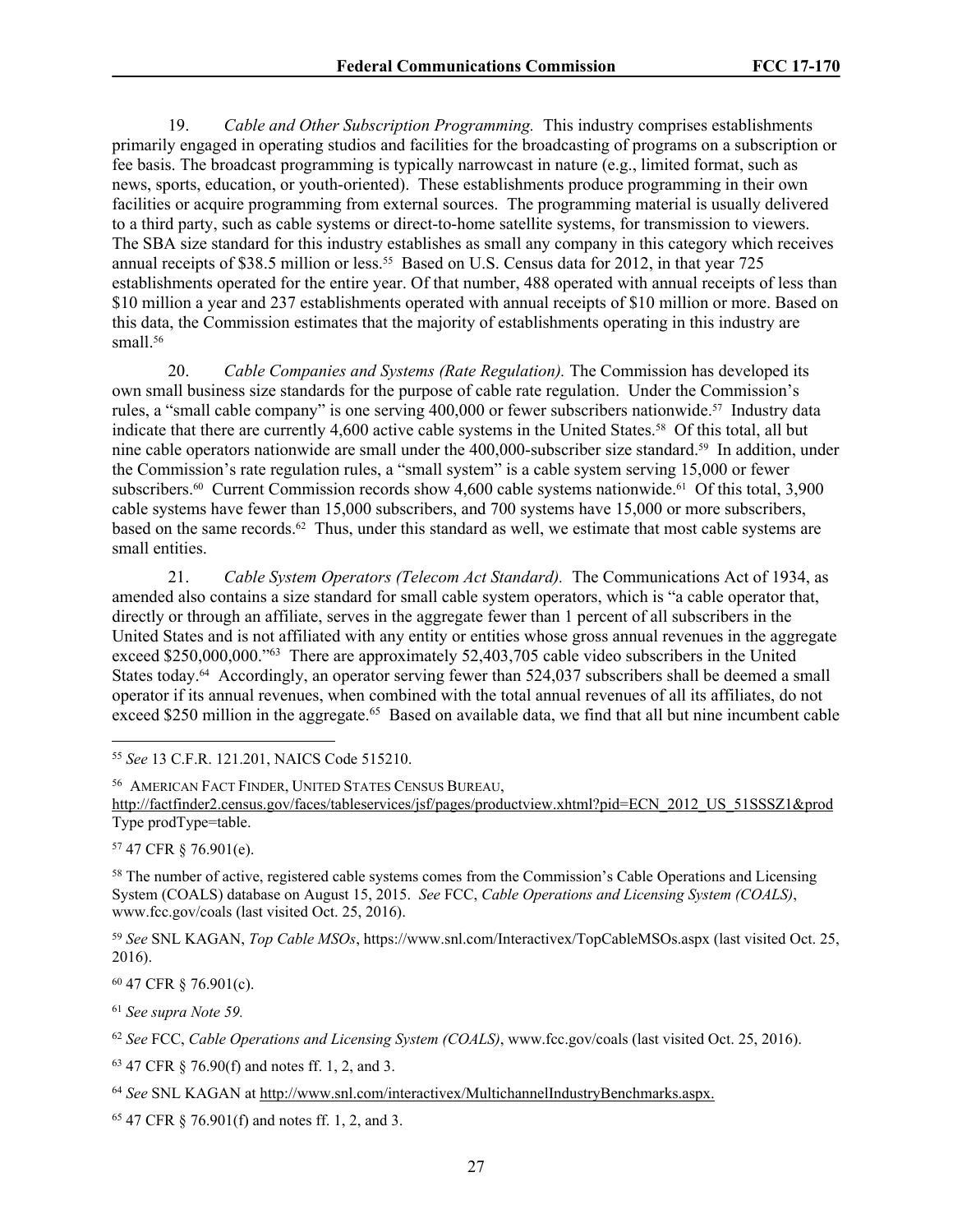operators are small entities under this size standard.<sup>66</sup> We note that the Commission neither requests nor collects information on whether cable system operators are affiliated with entities whose gross annual revenues exceed \$250 million.<sup>67</sup> Although it seems certain that some of these cable system operators are affiliated with entities whose gross annual revenues exceed \$250 million, we are unable at this time to estimate with greater precision the number of cable system operators that would qualify as small cable operators under the definition in the Communications Act.

22. *Custom Computer Programming Services.*This industry comprises establishments primarily engaged in writing, modifying, testing, and supporting software to meet the needs of a particular customer.68 The SBA has developed a small business size standard for this category, which is annual gross receipts of \$27.5 million or less.<sup>69</sup> According to data from the 2012 U.S. Census, there were 47,918 establishments engaged in this business in 2012. Of these, 45,786 had annual gross receipts of less than \$10,000,000. Another 2,132 establishments had gross receipts of  $$10,000,000$  or more.<sup>70</sup> Based on this data, the Commission concludes that the majority of the businesses engaged in this industry are small.

23. *Radio and Television Broadcasting and Wireless Communications Equipment Manufacturing*. This industry comprises establishments primarily engaged in manufacturing radio and television broadcast and wireless communications equipment.71 Examples of products made by these establishments are: transmitting and receiving antennas, cable television equipment, GPS equipment, pagers, cellular phones, mobile communications equipment, and radio and television studio and broadcasting equipment.72 The SBA has established a small business size standard for this industry of 1,250 employees or less.73 U.S. Census Bureau data for 2012 shows that 841 establishments operated in this industry in that year.74 Of that number, 828 establishments operated with fewer than 1,000 employees, 7 establishments operated with between 1,000 and 2,499 employees and 6 establishments operated with 2,500 or more employees.75 Based on this data, we conclude that a majority of manufacturers in this industry are small.

<sup>69</sup> 13 CFR § 121.201

[https://factfinder.census.gov/bkmk/table/1.0/en/ECN/2012\\_US/54SSSZ1//naics~541511](https://factfinder.census.gov/bkmk/table/1.0/en/ECN/2012_US/54SSSZ1//naics~541511)

<sup>72</sup> *Id*.

<sup>73</sup> 13 CFR § 121.201, NAICS Code 334220.

<sup>66</sup> *See* SNL KAGAN at http://[www.snl.com/interactivex/TopCable](http://www.snl.com/interactivex/TopCable) MSOs.aspx.

 $67$  The Commission does receive such information on a case-by-case basis if a cable operator appeals a local franchise authority's finding that the operator does not qualify as a small cable operator pursuant to section 76.901(f) of the Commission's rules. *See* 47 CFR § 76.901(f).

<sup>68</sup> *See U.S. Census Bureau*, 2012 NAICS Definitions, "541511 Custom Computer Programming Services," [https://factfinder.census.gov/faces/affhelp/jsf/pages/metadata.xhtml?lang=en&type=ib&id=ib.en./ECN.NAICS2012.](https://factfinder.census.gov/faces/affhelp/jsf/pages/metadata.xhtml?lang=en&type=ib&id=ib.en./ECN.NAICS2012.541511) [541511#](https://factfinder.census.gov/faces/affhelp/jsf/pages/metadata.xhtml?lang=en&type=ib&id=ib.en./ECN.NAICS2012.541511).

<sup>70</sup> *See U.S. Census Bureau*, Table No. EC1254SSSZ1, *Professional, Scientific, and Technical Services: Subject Series – Estab. and Firm Size: Receipts/Revenue Size of Establishments for the United States: 2012* (541511 Custom Computer Programming Services)

<sup>71</sup> The NAICS Code for this service is 334220. 13 C.F.R 121.201. *See also* U.S. Census Bureau, 2012 NAICS Definitions, "334220 Radio and Television Broadcasting and Wireless Communications Equipment Manufacturing" *[https://factfinder.census.gov/faces/affhelp/jsf/pages/metadata.xhtml?lang=en&type=ib&id=ib.en./ECN.NAICS2012.](https://factfinder.census.gov/faces/affhelp/jsf/pages/metadata.xhtml?lang=en&type=ib&id=ib.en./ECN.NAICS2012.334220) [334220#](https://factfinder.census.gov/faces/affhelp/jsf/pages/metadata.xhtml?lang=en&type=ib&id=ib.en./ECN.NAICS2012.334220).* 

<sup>74</sup> U.S. Census Bureau, *2012 Economic Census of the United States*, Table EC1231SG2, Manufacturing: Summary Series: General Summary: Industry Statistics for Subsectors and Industries by Employment Size: 2012, NAICS Code 334220, [https://factfinder.census.gov/bkmk/table/1.0/en/ECN/2012\\_US/31SG2//naics~334220.](https://factfinder.census.gov/bkmk/table/1.0/en/ECN/2012_US/31SG2//naics~334220)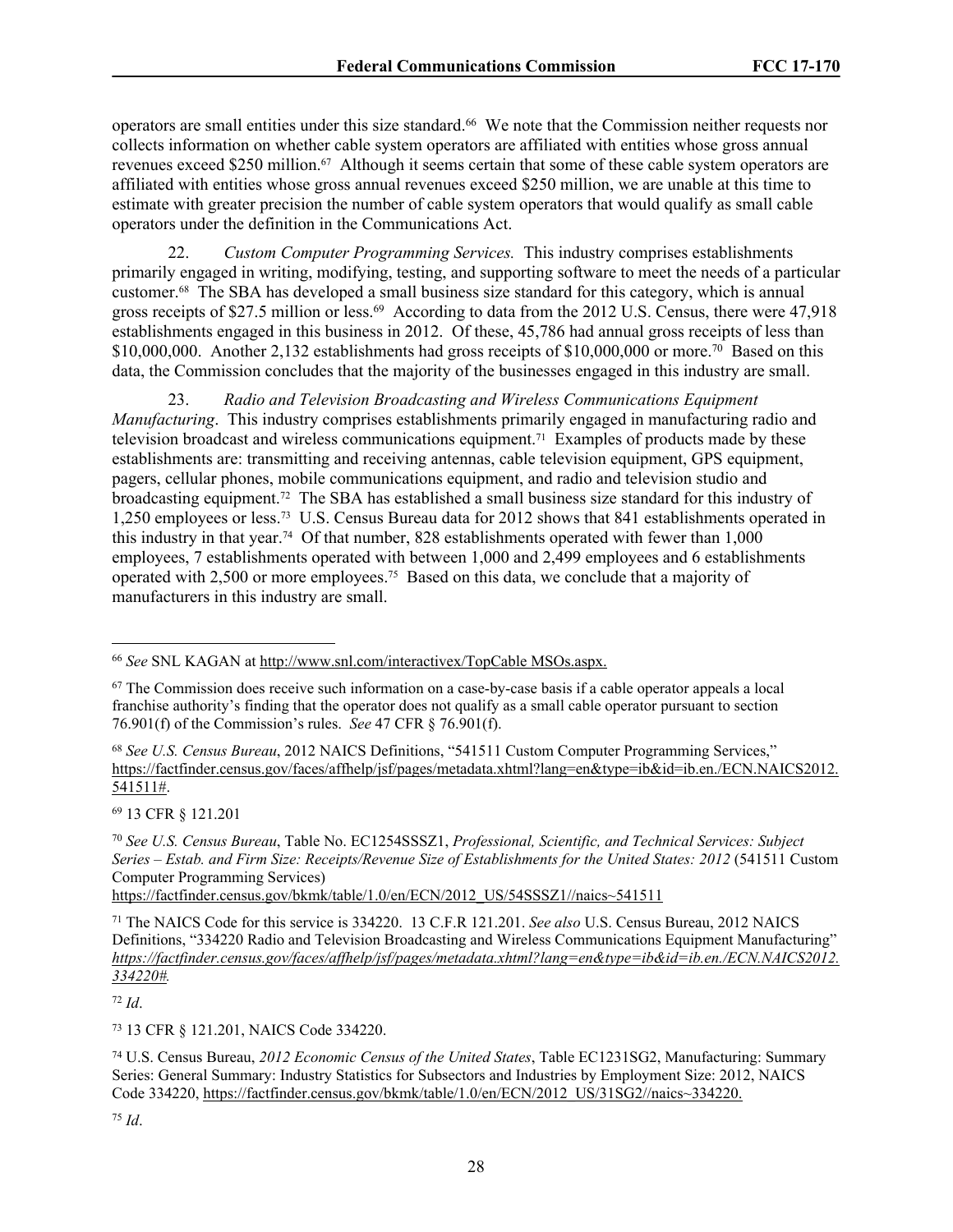24. *Broadband Radio Service and Educational Broadband Service.* Broadband Radio Service systems, previously referred to as Multipoint Distribution Service (MDS) and Multichannel Multipoint Distribution Service (MMDS) systems, and "wireless cable," transmit video programming to subscribers and provide two-way high speed data operations using the microwave frequencies of the Broadband Radio Service (BRS) and Educational Broadband Service (EBS) (previously referred to as the Instructional Television Fixed Service (ITFS)).<sup>76</sup>

25. *BRS -* In connection with the 1996 BRS auction, the Commission established a small business size standard as an entity that had annual average gross revenues of no more than \$40 million in the previous three calendar years.77 The BRS auctions resulted in 67 successful bidders obtaining licensing opportunities for 493 Basic Trading Areas (BTAs). Of the 67 auction winners, 61 met the definition of a small business. BRS also includes licensees of stations authorized prior to the auction. At this time, we estimate that of the 61 small business BRS auction winners, 48 remain small business licensees. In addition to the 48 small businesses that hold BTA authorizations, there are approximately 392 incumbent BRS licensees that are considered small entities.78 After adding the number of small business auction licensees to the number of incumbent licensees not already counted, we find that there are currently approximately 440 BRS licensees that are defined as small businesses under either the SBA or the Commission's rules.

26. In 2009, the Commission conducted Auction 86, the sale of 78 licenses in the BRS areas.<sup>79</sup> The Commission offered three levels of bidding credits: (i) a bidder with attributed average annual gross revenues that exceed \$15 million and do not exceed \$40 million for the preceding three years (small business) received a 15 percent discount on its winning bid; (ii) a bidder with attributed average annual gross revenues that exceed \$3 million and do not exceed \$15 million for the preceding three years (very small business) received a 25 percent discount on its winning bid; and (iii) a bidder with attributed average annual gross revenues that do not exceed \$3 million for the preceding three years (entrepreneur) received a 35 percent discount on its winning bid.<sup>80</sup> Auction 86 concluded in 2009 with the sale of 61 licenses.<sup>81</sup> Of the ten winning bidders, two bidders that claimed small business status won 4 licenses; one bidder that claimed very small business status won three licenses; and two bidders that claimed entrepreneur status won six licenses.

27. *EBS* - The SBA's Cable Television Distribution Services small business size standard is applicable to EBS. There are presently 2,436 EBS licensees. All but 100 of these licenses are held by

<sup>76</sup> *Amendment of Parts 21 and 74 of the Commission's Rules with Regard to Filing Procedures in the Multipoint Distribution Service and in the Instructional Television Fixed Service and Implementation of Section 309(j) of the Communications Act—Competitive Bidding*, Report and Order, 10 FCC Rcd 9589, 9593, para. 7 (1995).

<sup>77</sup> 47 CFR § 21.961(b)(1).

<sup>78</sup> 47 U.S.C. § 309(j). Hundreds of stations were licensed to incumbent MDS licensees prior to implementation of Section 309(j) of the Communications Act of 1934, 47 U.S.C. § 309(j). For these pre-auction licenses, the applicable standard is SBA's small business size standard of 1500 or fewer employees.

<sup>79</sup> *Auction of Broadband Radio Service (BRS) Licenses*, *Scheduled for October 27*, *2009*, *Notice and Filing Requirements*, *Minimum Opening Bids*, *Upfront Payments*, *and Other Procedures for Auction 86*, Public Notice, 24 FCC Rcd 8277 (2009).

<sup>80</sup> *Id*. at 8296 para. 73.

<sup>81</sup> *Auction of Broadband Radio Service Licenses Closes*, *Winning Bidders Announced for Auction 86*, *Down Payments Due November 23*, *2009*, *Final Payments Due December 8*, *2009*, *Ten-Day Petition to Deny Period*, Public Notice, 24 FCC Rcd 13572 (2009).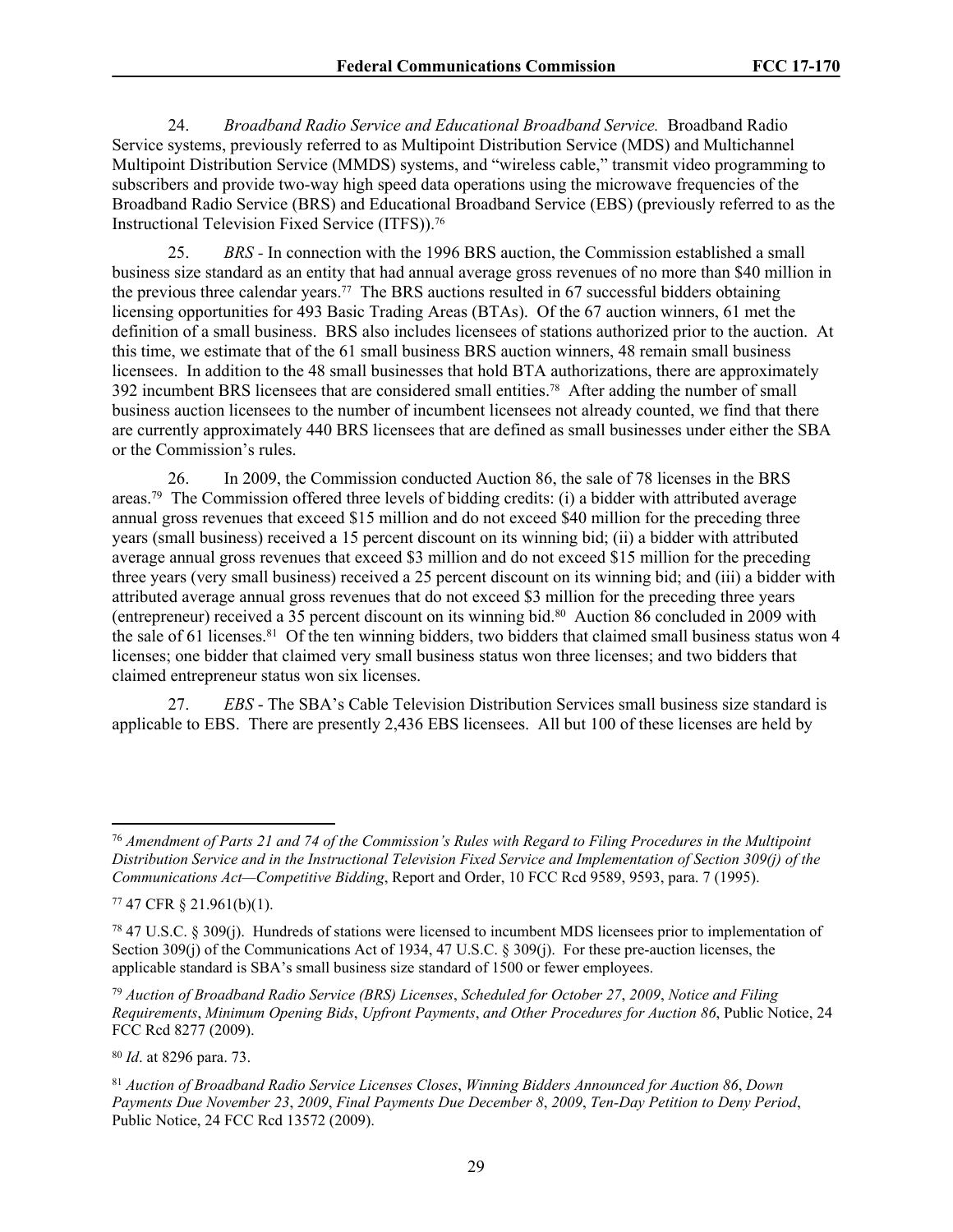educational institutions. Educational institutions are included in this analysis as small entities.<sup>82</sup> Thus, we estimate that at least 2,336 licensees are small businesses. Since 2007, Cable Television Distribution Services have been defined within the broad economic census category of Wired Telecommunications Carriers. Wired Telecommunications Carriers are comprised of establishments primarily engaged in operating and/or providing access to transmission facilities and infrastructure that they own and/or lease for the transmission of voice, data, text, sound, and video using wired telecommunications networks. Transmission facilities may be based on a single technology or a combination of technologies."83 The SBA's small business size standard for this category is all such firms having 1,500 or fewer employees.<sup>84</sup> U.S. Census data for 2012 shows that there were 3,117 firms that operated that year. Of this total, 3,083 operated with fewer than 1,000 employees. Thus, under this size standard, the majority of firms in this industry can be considered small.

28. *Wireless Telecommunications Carriers (except Satellite).* This industry comprises establishments engaged in operating and maintaining switching and transmission facilities to provide communications via the airwaves. Establishments in this industry have spectrum licenses and provide services using that spectrum, such as cellular services, paging services, wireless internet access, and wireless video services.<sup>85</sup> The appropriate size standard under SBA rules is that such a business is small if it has 1,500 or fewer employees.<sup>86</sup> For this industry, U.S. Census Bureau data for 2012 shows that there were 967 firms that operated for the entire year.<sup>87</sup> Of this total, 955 firms had employment of 999 or fewer employees and 12 had employment of 1000 employees or more.88 Thus under this category and the associated size standard, the Commission estimates that the majority of wireless telecommunications carriers (except satellite) are small entities.

29. The *Commission's* own data—available in its Universal Licensing System—indicate that, as of October 25, 2016, there are 280 Cellular licensees that will be affected by our actions today.89 The Commission does not know how many of these licensees are small, as the Commission does not collect that information for these types of entities. Similarly, according to internally developed Commission data, 413 carriers reported that they were engaged in the provision of wireless telephony, including cellular service, Personal Communications Service (PCS), and Specialized Mobile Radio (SMR) Telephony

85 NAICS Code 517210. *See* [https://factfinder.census.gov/faces/affhelp/jsf/pages/metadata.xhtml?lang=en&type=](https://factfinder.census.gov/faces/affhelp/jsf/pages/metadata.xhtml?lang=en&type=ib&id=ib.en./ECN.NAICS2012.517210) [ib&id=ib.en./ECN.NAICS2012.517210.](https://factfinder.census.gov/faces/affhelp/jsf/pages/metadata.xhtml?lang=en&type=ib&id=ib.en./ECN.NAICS2012.517210)

<sup>86</sup> 13 CFR § 121.201, NAICS code 517210.

<sup>82</sup> The term "small entity" within SBREFA applies to small organizations (nonprofits) and to small governmental jurisdictions (cities, counties, towns, townships, villages, school districts, and special districts with populations of less than 50,000). 5 U.S.C. §§ 601(4)-(6). We do not collect annual revenue data on EBS licensees.

<sup>83</sup> U.S. Census Bureau, 2017 NAICS Definitions, "517311 Wired Telecommunications Carriers," (partial definition),<http://www.census.gov/cgi-bin/sssd/naics/naicsrch?code=517311&search=201>7.

<sup>84</sup> *See,* 13 CFR § 121.201. The Wired Telecommunications Carrier category formerly used the NAICS code of 517110. As of 2017 the U.S. Census Bureau definition shows the NAICs code as 517311 for Wired Telecommunications Carriers. *See*, [https://www.census.gov/cgi](https://www.census.gov/cgi-bin/sssd/naics/naicsrch?code=517311&search=2017)[bin/sssd/naics/naicsrch?code=517311&search=2017.](https://www.census.gov/cgi-bin/sssd/naics/naicsrch?code=517311&search=2017)

<sup>87</sup> U.S. Census Bureau, *2012 Economic Census of the United States*, Table EC1251SSSZ5, Information: Subject Series: Estab and Firm Size: Employment Size of Firms for the U.S.: 2012 NAICS Code 517210 (rel. Jan. 8, 2016). [https://factfinder.census.gov/bkmk/table/1.0/en/ECN/2012\\_US/51SSSZ5//naics~517210.](https://factfinder.census.gov/bkmk/table/1.0/en/ECN/2012_US/51SSSZ5//naics~517210)

<sup>88</sup> *Id*. Available census data does not provide a more precise estimate of the number of firms that have employment of 1,500 or fewer employees; the largest category provided is for firms with "1000 employees or more."

<sup>89</sup> *See* http://wireless.fcc.gov/uls. For the purposes of this FRFA, consistent with Commission practice for wireless services, the Commission estimates the number of licensees based on the number of unique FCC Registration Numbers.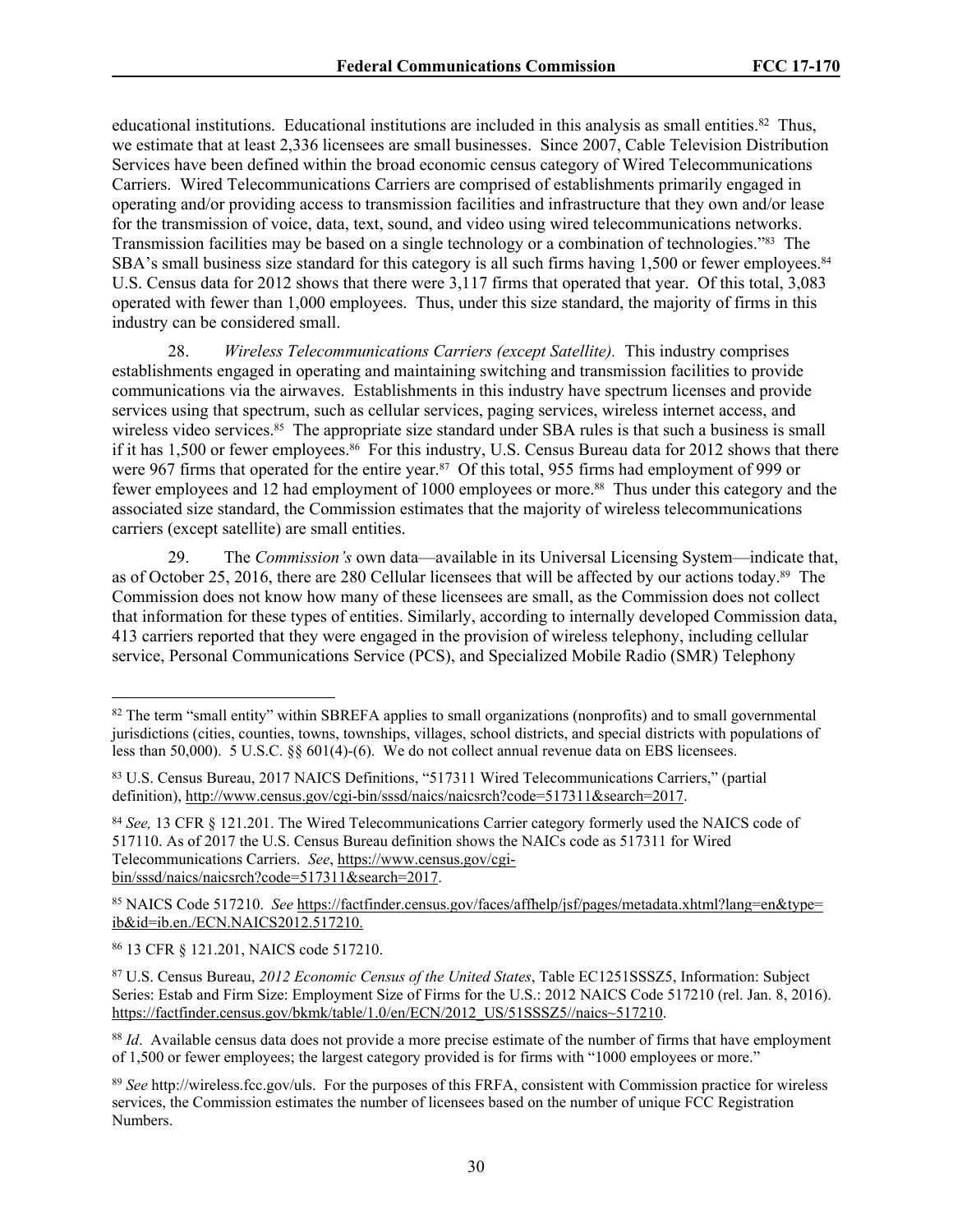services.<sup>90</sup> Of this total, an estimated 261 have 1,500 or fewer employees, and 152 have more than 1,500 employees.<sup>91</sup> Thus, using available data, we estimate that the majority of wireless firms can be considered small. *Satellite Telecommunications.* This category comprises firms "primarily engaged in providing telecommunications services to other establishments in the telecommunications and broadcasting industries by forwarding and receiving communications signals via a system of satellites or reselling satellite telecommunications."92 Satellite telecommunications service providers include satellite and earth station operators. The category has a small business size standard of \$32.5 million or less in average annual receipts, under SBA rules.<sup>93</sup> For this category, U.S. Census Bureau data for 2012 shows that there were a total of 333 firms that operated for the entire year.94 Of this total, 299 firms had annual receipts of less than \$25 million.<sup>95</sup> Consequently, we estimate that the majority of satellite telecommunications providers are small entities.

30. *Direct Broadcast Satellite ("DBS") Service*. DBS service is a nationally distributed subscription service that delivers video and audio programming via satellite to a small parabolic "dish" antenna at the subscriber's location. DBS is included in SBA's economic census category "Wired Telecommunications Carriers."96 The Wired Telecommunications Carriers industry comprises establishments primarily engaged in operating and/or providing access to transmission facilities and infrastructure that they own and/or lease for the transmission of voice, data, text, sound, and video using wired telecommunications networks.<sup>97</sup> Transmission facilities may be based on a single technology or combination of technologies. Establishments in this industry use the wired telecommunications network facilities that they operate to provide a variety of services, such as wired telephony services, including VoIP services, wired (cable) audio and video programming distribution; and wired broadband internet services.<sup>98</sup> By exception, establishments providing satellite television distribution services using facilities and infrastructure that they operate are included in this industry.<sup>99</sup> The SBA determines that a wireline business is small if it has fewer than 1500 employees.<sup>100</sup> U.S. Census Bureau data for 2012 indicates that

<sup>91</sup> *See id*.

<sup>93</sup> 13 CFR § 121.201, NAICS code 517410.

<sup>94</sup> U.S. Census Bureau, *2012 Economic Census of the United States*, Table EC1251SSSZ4, Information: Subject Series - Estab and Firm Size: Receipts Size of Firms for the United States: 2012, NAICS code 517410 [https://factfinder.census.gov/bkmk/table/1.0/en/ECN/2012\\_US/51SSSZ4//naics~517410.](https://factfinder.census.gov/bkmk/table/1.0/en/ECN/2012_US/51SSSZ4//naics~517410)

<sup>95</sup> *Id*.

<sup>97</sup> *Id.*

<sup>99</sup> *Id*.

<sup>90</sup> *See* Federal Communications Commission, Wireline Competition Bureau, Industry Analysis and Technology Division, Trends in Telephone Service at Table 5.3 (Sept. 2010) (*Trends in Telephone Service*), [https://apps.fcc.gov/edocs\\_public/attachmatch/DOC-301823A1.pdf](https://apps.fcc.gov/edocs_public/attachmatch/DOC-301823A1.pdf).

<sup>&</sup>lt;sup>92</sup> U.S. Census Bureau, 2017 NAICS Definitions, "517410 Satellite Telecommunications"; <https://www.census.gov/cgi-bin/sssd/naics/naicsrch?input=517410&search=2017+NAICS+Search&search=2017>.

<sup>96</sup> *See* 13 CFR § 120.201. The Wired Telecommunications Carrier category formerly used the NAICS code of 517110. As of 2017 the U.S. Census Bureau definition shows the NAICS code as 517311 for Wired Telecommunications Carriers. *See*, [https://www.census.gov/cgi](https://www.census.gov/cgi-bin/sssd/naics/naicsrch?code=517311&search=2017)[bin/sssd/naics/naicsrch?code=517311&search=2017.](https://www.census.gov/cgi-bin/sssd/naics/naicsrch?code=517311&search=2017)

<sup>98</sup> *See id*. Examples of this category are: broadband Internet service providers (*e.g.*, cable, DSL); local telephone carriers (wired); cable television distribution services; long-distance telephone carriers (wired); CCTV services; VoIP service providers, using own operated wired telecommunications infrastructure; DTH services; telecommunications carriers (wired); satellite television distribution systems; and MMDS.

<sup>100</sup> 13 CFR § 121.201, NAICS CODE 517110.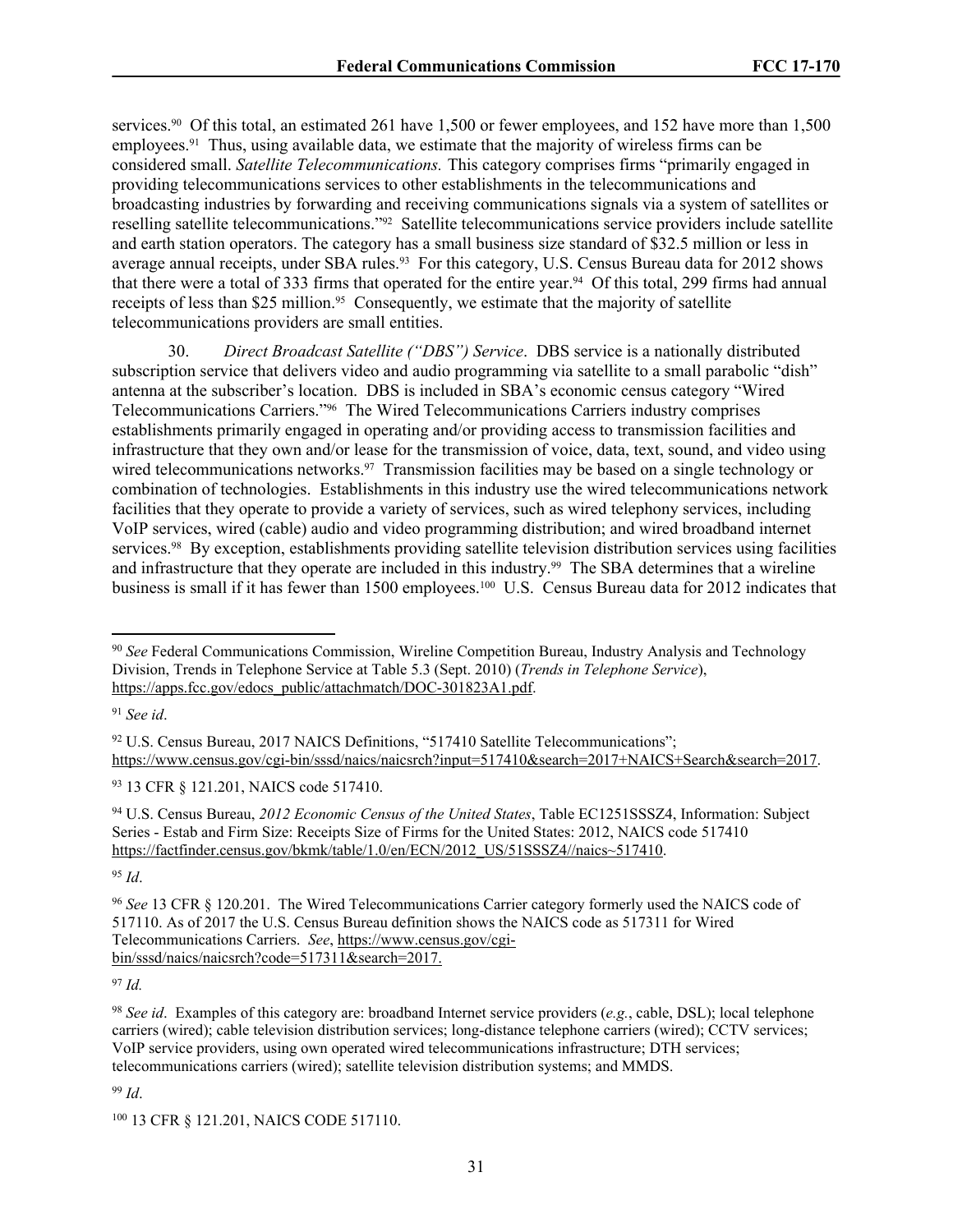3,117 wireline companies were operational during that year.101 Of that number, 3,083 operated with fewer than 1,000 employees.102 Based on that data, we conclude that the majority of DBS firms are small under the applicable SBA standard. Currently, however, only two entities provide DBS service, which requires a great deal of capital for operation: DIRECTV (owned by AT&T) and DISH Network.<sup>103</sup> DIRECTV and DISH Network each report annual revenues that are in excess of the threshold for a small business. Accordingly, we must conclude that internally developed FCC data are persuasive that, in general, DBS service is provided only by large firms.

31. *All Other Telecommunications***.** The **"**All Other Telecommunications" category is comprised of establishments that are primarily engaged in providing specialized telecommunications services, such as satellite tracking, communications telemetry, and radar station operation.<sup>104</sup> This industry also includes establishments primarily engaged in providing satellite terminal stations and associated facilities connected with one or more terrestrial systems and capable of transmitting telecommunications to, and receiving telecommunications from, satellite systems.105 Establishments providing Internet services or voice over Internet protocol (VoIP) services via client-supplied telecommunications connections are also included in this industry.106 The SBA has developed a small business size standard for "All Other Telecommunications," which consists of all such firms with gross annual receipts of \$32.5 million or less.107 For this category, U.S. Census Bureau data for 2012 shows that there were 1,442 firms that operated for the entire year.108 Of these firms, a total of 1,400 had gross annual receipts of less than \$25 million and 42 firms had gross annual receipts of \$25 million to \$49, 999,999.109 Thus, the Commission estimates that a majority of "All Other Telecommunications" firms potentially affected by our action can be considered small.

32. *Software Publishers.* This industry comprises establishments primarily engaged in computer software publishing or publishing and reproduction.110 Establishments in this industry carry out operations necessary for producing and distributing computer software, such as designing, providing documentation, assisting in installation, and providing support services to software purchasers. These establishments may design, develop, and publish, or publish only.111 The SBA has established a size standard for this industry of annual receipts of \$38.5 million per year.112 U.S. Census data for 2012

<sup>105</sup> *Id*.

<sup>106</sup> *Id*.

<sup>107</sup> 13 CFR 121.201; NAICS Code 517919.

<sup>109</sup> *Id*.

<sup>111</sup> *Id*.

<sup>101</sup> *See* U.S. Census Bureau, *2012 Economic Census of the United States,* Table No. EC1251SSSZ5, *Information: Subject Series - Estab & Firm Size: Employment Size of Firms: 2012* (517110 Wired Telecommunications Carriers). [https://factfinder.census.gov/bkmk/table/1.0/en/ECN/2012\\_US/51SSSZ5//naics~517110](https://factfinder.census.gov/bkmk/table/1.0/en/ECN/2012_US/51SSSZ5//naics~517110)

<sup>102</sup> *Id.*

<sup>103</sup> *See 15th Annual Video Competition Report*, 28 FCC Rcd at 1057, Section 27.

<sup>104</sup> *See* U.S. Census Bureau, 2017 NAICS Definitions, NAICS Code "517919 All Other Telecommunications", <https://www.census.gov/cgi-bin/sssd/naics/naicsrch?input=517919&search=2017+NAICS+Search&search=2017>.

<sup>108</sup> U.S. Census Bureau, *2012 Economic Census of the United States*, Table EC1251SSSZ4, Information: Subject Series - Estab and Firm Size: Receipts Size of Firms for the United States: 2012, NAICS code 517919, [https://factfinder.census.gov/bkmk/table/1.0/en/ECN/2012\\_US/51SSSZ4//naics~517919.](https://factfinder.census.gov/bkmk/table/1.0/en/ECN/2012_US/51SSSZ4//naics~517919)

<sup>110</sup> *See* U.S. Census Bureau, 2017 NAICS Definitions, "511210 Software Publishers", [https://www.census.gov/cgi](https://www.census.gov/cgi-bin/sssd/naics/naicsrch?code=511210&search=2017)[bin/sssd/naics/naicsrch?code=511210&search=2017.](https://www.census.gov/cgi-bin/sssd/naics/naicsrch?code=511210&search=2017)

<sup>112</sup> 13 CFR § 121.201, 511210.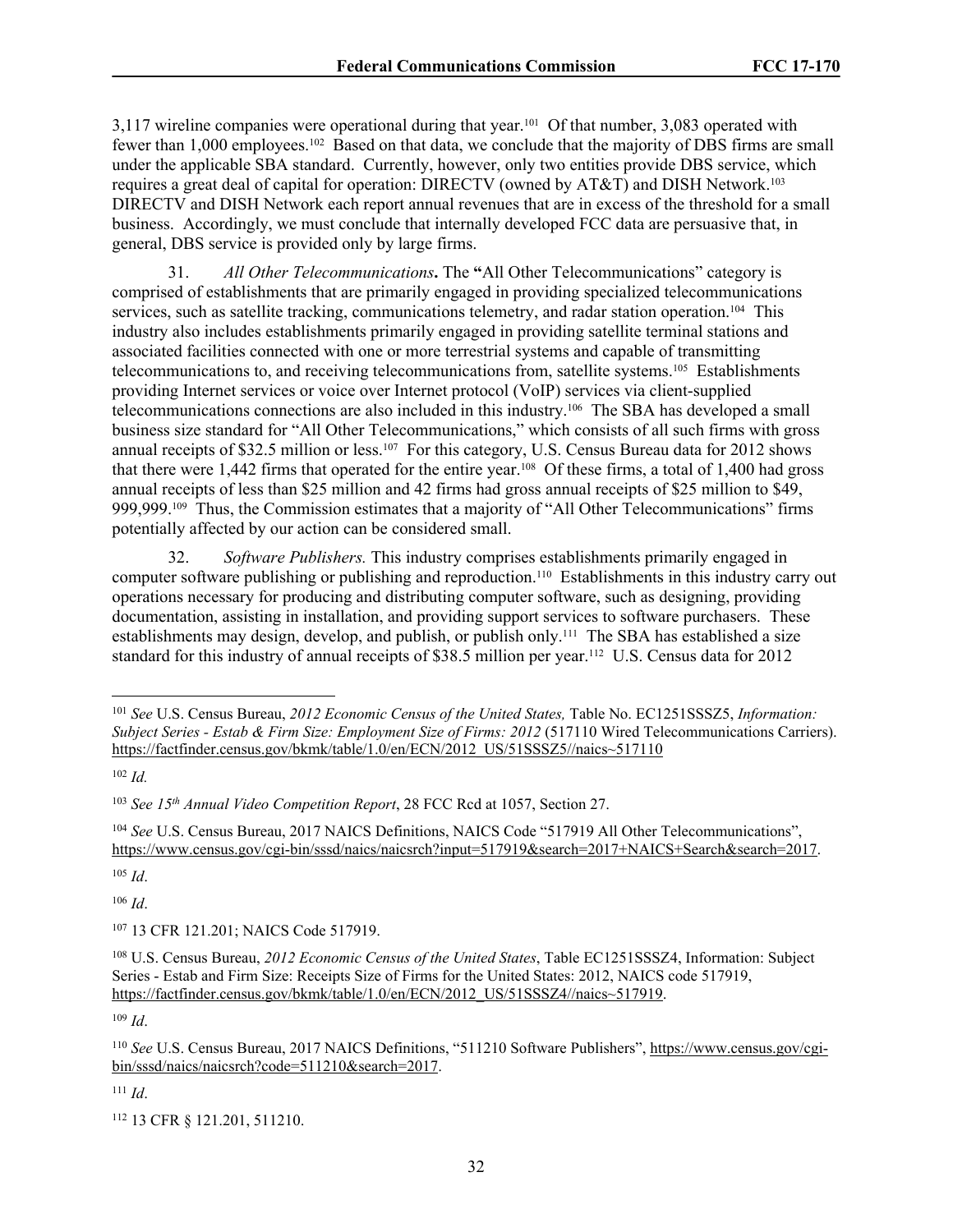indicates that 5,079 firms operated in that year. 113 Of that number 4,697 firms had annual receipts of \$25 million or less.114 Based on that data, we conclude that a majority of firms in this industry are small.

#### **E. Description of Projected Reporting, Recordkeeping, and Other Compliance Requirements for Small Entities**

33. As proposed in the *Blue Alert NPRM,* use of Blue Alerts is voluntary. The main cost is to EAS Participants, in that those who elect to install the BLU alert code will bear the cost involved in downloading the software updates into their devices, and any associated clerical work.<sup>115</sup> We minimize additional costs by allowing sufficient time and flexibility so that manufacturers and EAS Participants may make upgrades in tandem with general software upgrades installed during the regular course of business.<sup>116</sup> This approach will significantly reduce the costs to small entities as well as to other EAS Participants, which fosters greater support for the Blue Alert program and ensures that a cohesive system is developed over time. As noted above, the *Order* permits transmission of Blue Alerts over WEA using an existing WEA message classification.

#### **F. Steps Taken to Minimize the Significant Economic Impact on Small Entities, and Significant Alternatives Considered**

34. The RFA requires an agency to describe any significant, specifically small business alternatives that it has considered in reaching its proposed approach, which may include the following four alternatives (among others): "(1) the establishment of differing compliance or reporting requirements or timetables that take into account the resources available to small entities; (2) the clarification, consolidation, or simplification of compliance or reporting requirements under the rule for small entities; (3) the use of performance, rather than design, standards; and (4) and exemption from coverage of the rule, or any part thereof, for small entities."<sup>117</sup>

35. As mentioned above, this *Order* allows small entities, including EAS Participants, to implement the BLU EAS event code on a voluntary basis. As we indicate above, however, we reduce costs to EAS Participants and equipment manufacturers by allowing sufficient time and flexibility that manufacturers and EAS Participants may make upgrades in tandem with general software upgrades installed during the regular course of business. To further reduce any costs incurred by small entities including equipment manufacturers and Participating CMS Providers in preparing their equipment and networks to be able to process any Blue Alerts that are sent over EAS and WEA, as well as for alert originators, EAS Participants and other stakeholders to have the necessary training and resources to deliver Blue Alerts to the public if they choose to do so, we are allowing a period of 12 months from the effective date of our rules for small entities and other stakeholders to enable the delivery of Blue Alerts over EAS, and a period of 18 months from the effective date of our rules for small entities and other stakeholders to enable the delivery of Blue Alerts over WEA. This will afford small entities and other stakeholders sufficient time to address any technical, resource, and training needs they may require to ensure the successful delivery of Blue Alerts, and to address those needs at an opportunity when it would cost the least, such as in conjunction with a scheduled software upgrade. We believe that the costs for

<sup>113</sup> *See* U.S. Census Bureau, *2012 Economic Census of the United States*, Table EC1251SSSZ4, Information: Subject Series - Estab and Firm Size: Receipts Size of Firms for the United States: 2012, NAICS code 511210, [https://factfinder.census.gov/bkmk/table/1.0/en/ECN/2012\\_US/51SSSZ4//naics~511210.](https://factfinder.census.gov/bkmk/table/1.0/en/ECN/2012_US/51SSSZ4//naics~511210)

<sup>114</sup> *Id.*

<sup>115</sup> *See Blue Alert NPRM*, 32 FCC Rcd at 5288, para. 25.

<sup>116</sup> *See supra* para. 23.

 $1175$  U.S.C. § 603(c)(1)-(4).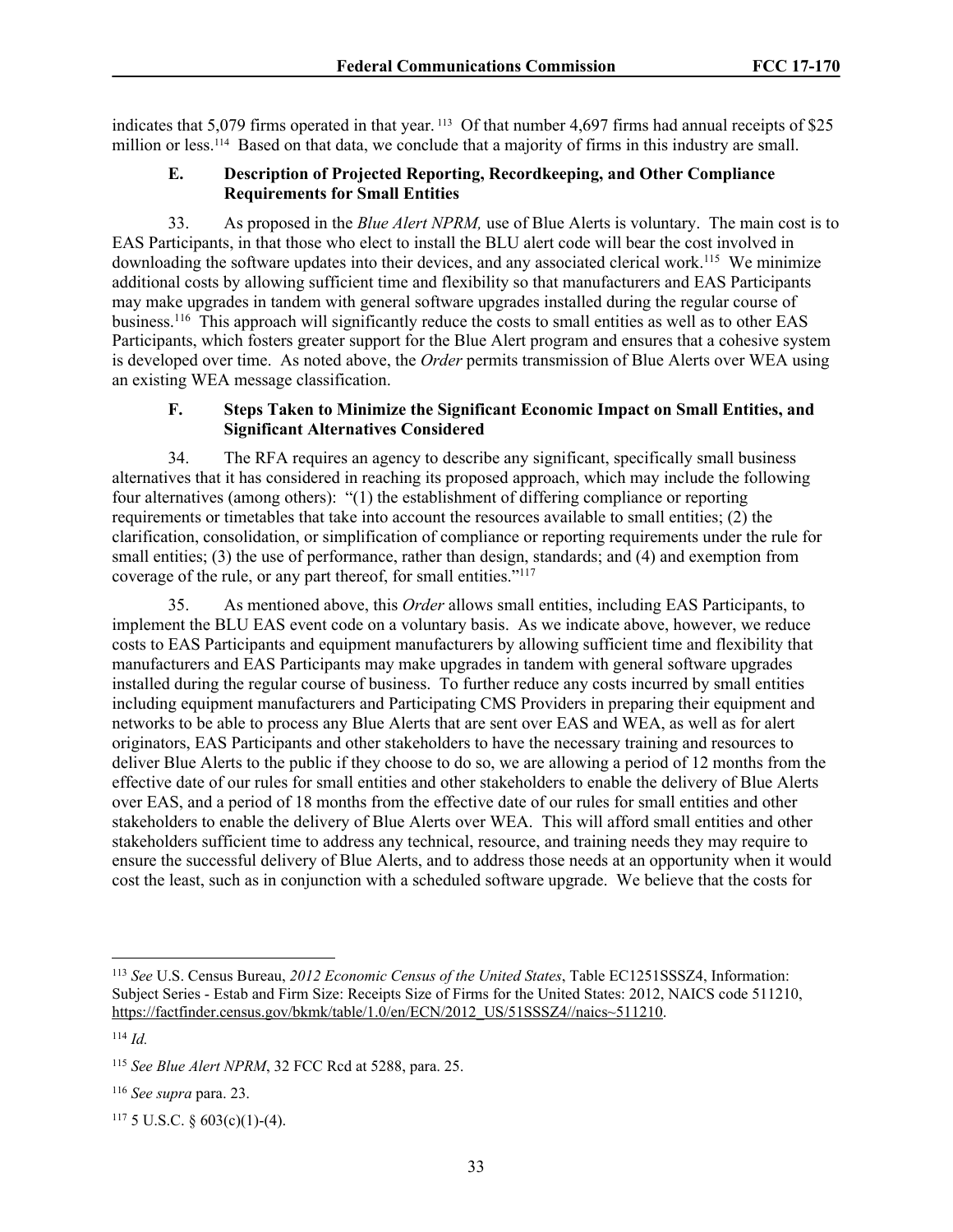implementation of WEA are low, and that the 18 months that we grant to Participating CMS Providers is sufficient to allow small entities and other providers to minimize the costs of deployment.

# **G. Report to Congress**

36. The Commission will send a copy of the *Order*, including this FRFA, in a report to be sent to Congress pursuant to the Congressional Review Act.<sup>118</sup> In addition, the Commission will send a copy of the *Order*, including this FRFA, to the Chief Counsel for Advocacy of the SBA. A copy of the *Order* and FRFA (or summaries thereof) will also be published in the Federal Register.<sup>119</sup>

<sup>118</sup> *See* 5 U.S.C. § 801(a)(1)(A).

<sup>119</sup> *See* 5 U.S.C. § 604(b).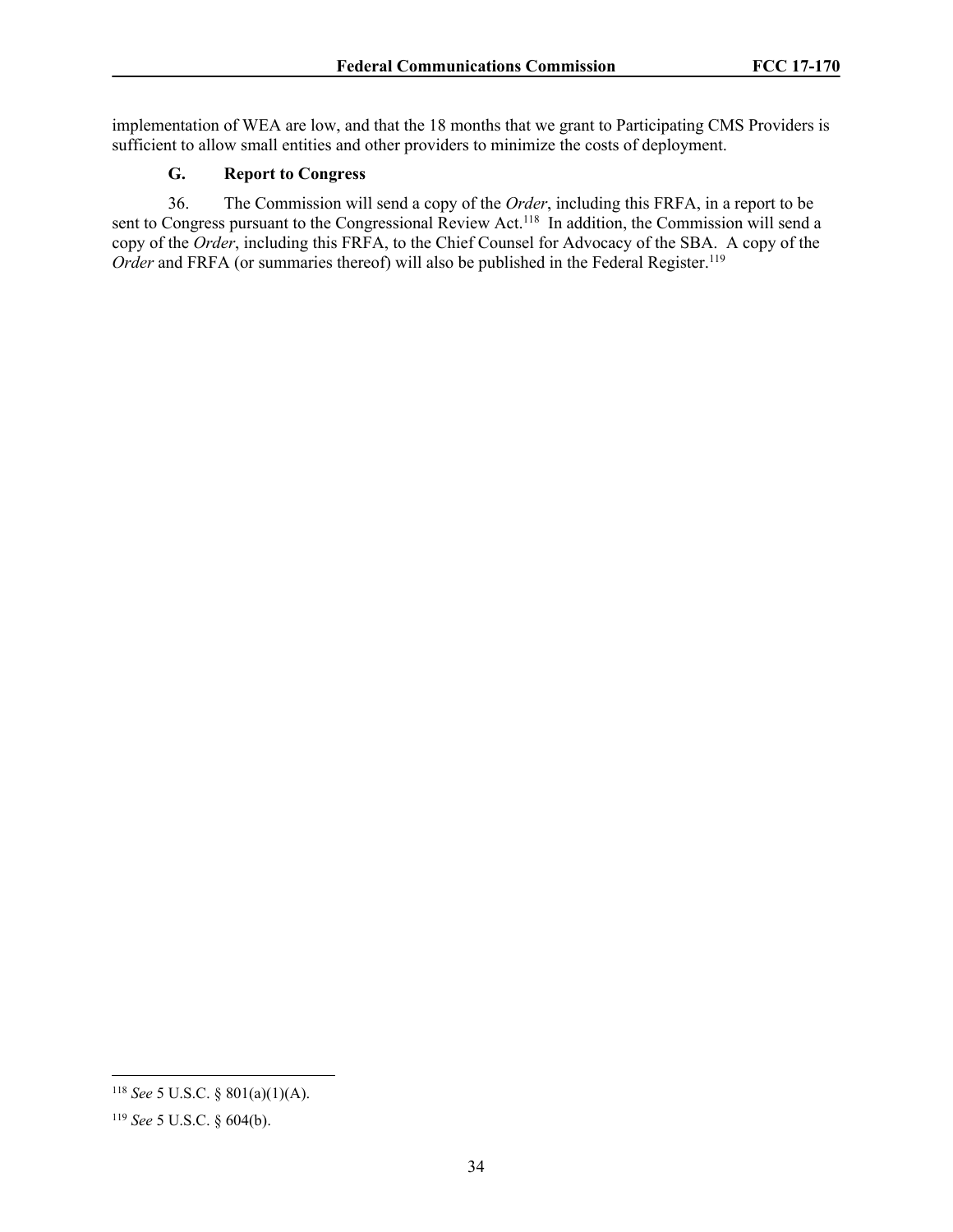# **APPENDIX C**

## **Commenters**

- Adrienne Abbott (Abbott)
- **American Cable Association (ACA)**
- Association of Public-Safety Communications Officials-International, Inc. (APCO)
- Jonathan Appelbaum (Appelbaum)
- Blue Alert Foundation (BAF)
- Richard Best (Best)
- Robert S. Biermann (Biermann)
- Ira Dalton Bohm-Sanchez (Bohm-Sanchez)
- Boulder Regional Emergency Telephone Service Authority (BRETSA)
- **Mike Clements (Clements)**
- Noel Coady (Coady)
- Wayne Cole (Cole)
- U.S. Department of Justice, Office of Community Oriented Policing Services (COPS Office)
- CTIA (CTIA)
- Sean Donelan (Donelan)
- Shannon Long (Long)
- $\blacksquare$  Tom May (May)
- Monroe Electronics (Monroe)
- **Motorola Solutions, Inc. (Motorola)**
- **McCarthy Radio Enterprises, Inc. (MRE)**
- National Association of Broadcasters (NAB)
- National Association of Police Organizations (NAPO)
- NCTA The Internet  $&$  Television Association (NCTA)
- North Las Vegas Police Officers Association (NLVPOA)
- National Public Safety Telecommunications Council (NPSTC)
- $\blacksquare$  The City of New York (NYC)
- Jeff Olson (Olson)
- ONE Media, LLC (ONE Media)
- Police Executive Research Forum (PERF)
- Stephen Raymond (Raymond)
- Aaron Read (Read)
- Sage Alerting Systems, Inc. (Sage)
- T-Mobile USA, Inc. (T-Mobile)
- Washington State Emergency Communications Committee (Washington SECC)
- Michael Zanyor (Zanyor)
- Rodney V. Zeigler (Zeigler)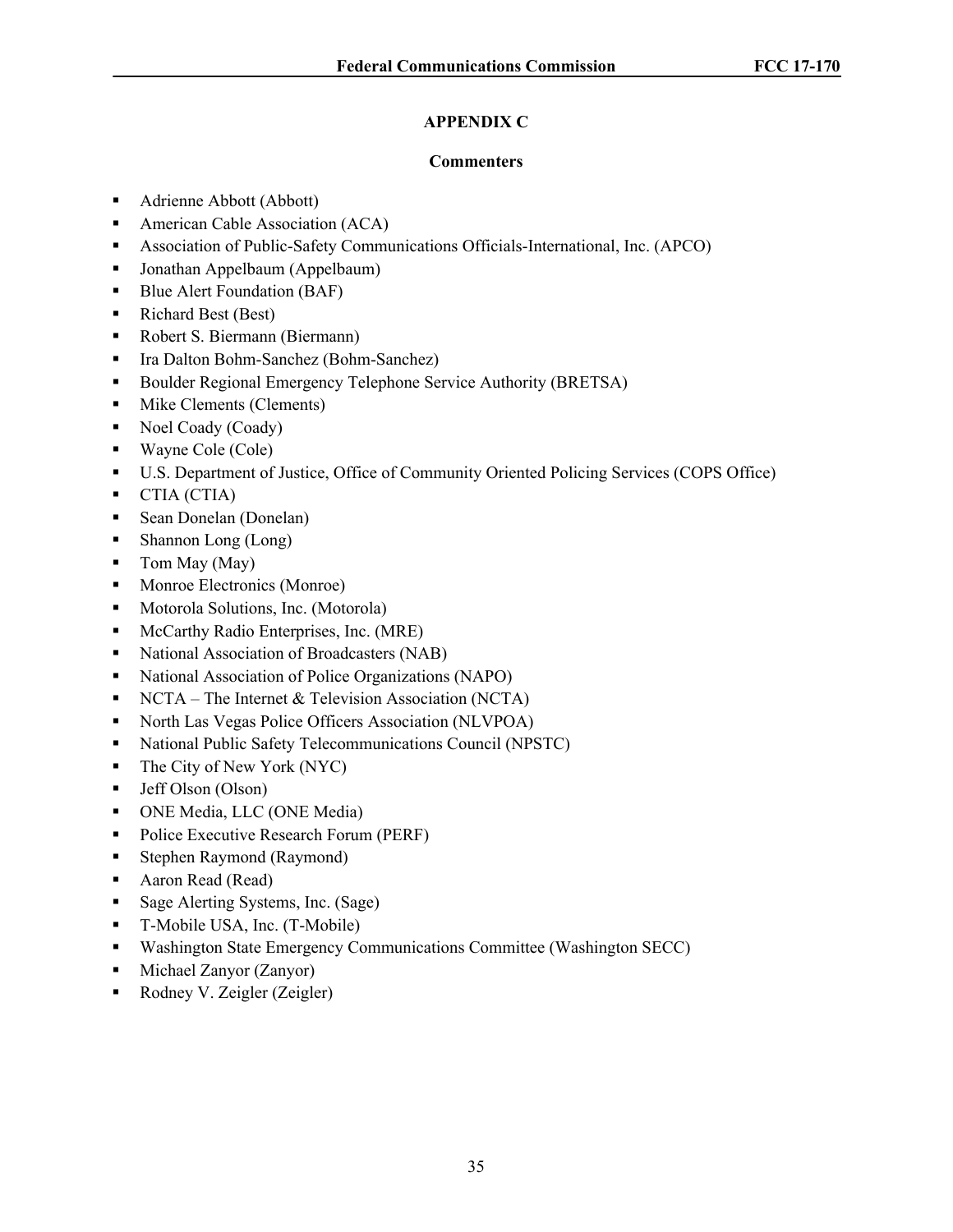#### **STATEMENT OF CHAIRMAN AJIT PAI**

Re: *Amendment of Part 11 of the Commission's Rules Regarding Emergency Alert System*, PS Docket No. 15-94.

We typically give thanks and celebrate with family and friends during the holidays. But for Maritza, Justin, Jaden, and Angelina Ramos, Sindy Gonzalez, Pei Xia Chen, Wei Tang Liu, and Xiu Yan Li, every Christmas over the past three years has been one more reminder of the loss they suffered on December 20, 2014. For it was on that day—less than one week before Christmas—that Detectives Rafael Ramos and Wenjian Liu of the New York Police Department were senselessly gunned down while on duty. They were doing what they loved to do and were proud to do: protecting the citizens of New York City.

Their dedication exemplifies what it means to be a public servant: to improve their communities and the lives of others, despite the inherent dangers. Detective Ramos, a dedicated Mets fan who had a taste for ham-and-cheese sandwiches, once told a fellow church member that he wanted to "bring something more to the uniform." Detective Ramos was scheduled to graduate from the New York State Chaplain's Task Force the day after he lost his life. For his part, when Detective Liu was once asked why he wanted to be a police officer, he replied, "I know that being a cop is dangerous, but I must do it. If I don't do it . . . then who is going to do it?"

Detectives Ramos and Liu made the ultimate sacrifice. We owe them and their brave family members who have come here today a tremendous debt of gratitude. We cannot begin to fathom your pain. But we can honor your sacrifice.

And the FCC attempts to do that today by adopting rules so that police officers across America, and the communities they so proudly serve, will be better protected. Specifically, we are creating a dedicated Blue Alert event code in the Emergency Alert System. Similar to the Amber Alerts that many are familiar with, Blue Alerts will enable authorities to warn the public when there is actionable information related to a law enforcement officer who is missing, seriously injured or killed in the line of duty, or when there is an imminent credible threat to an officer. These warnings can be sent to the public through broadcast, cable, satellite, and wireline video providers. Officials may also send Blue Alerts through the Wireless Emergency Alert system to consumers' wireless phones. We aim to promote compatible and integrated Blue Alert plans throughout the United States, consistent with the Rafael Ramos and Wenjian Liu National Blue Alert Act of 2015.243 Six months ago, I made a promise to adopt these rules, and I am pleased that my fellow Commissioners and I make good on that promise today. Obviously, what we do here doesn't change what happened that sad afternoon in New York. But it does respect these officers' spirit and courage.

I want to thank William Johnson, Executive Director of the National Association of Police Organizations for his advocacy and support for Blue Alerts, and especially Pei Xia Chen, Wei Tang Liu, and Maritza Ramos for their moving testimony today. I also want to acknowledge the unwavering support from members of the U.S. Department of Justice's Office of Community Oriented Policing Services who have joined us this morning: Acting Director and National Blue Alert Coordinator Russell Washington, Deputy National Blue Alert Coordinator Vince Davenport, Senior Counsel to the Director Shanetta Cutlar, and Blue Alert Team Leader Tracie Johnson Farrell.

I also want to extend a special thanks to Deputy Chief Thomas Burns, Commanding Officer of the NYPD Employee Relations Section, and his staff, Lieutenant Debra Lott, Sergeant Patrick Whalen, and Officer Frank Russo. Each of them plays a very important role in consoling grieving family members of fallen NYPD police officers. I also am grateful to Detective Jose Falero and Sergeant Johnny Yin from the NYPD for safely escorting our guests this morning from New York City.

<sup>243</sup> 34 U.S.C. § 50501 *et. seq.*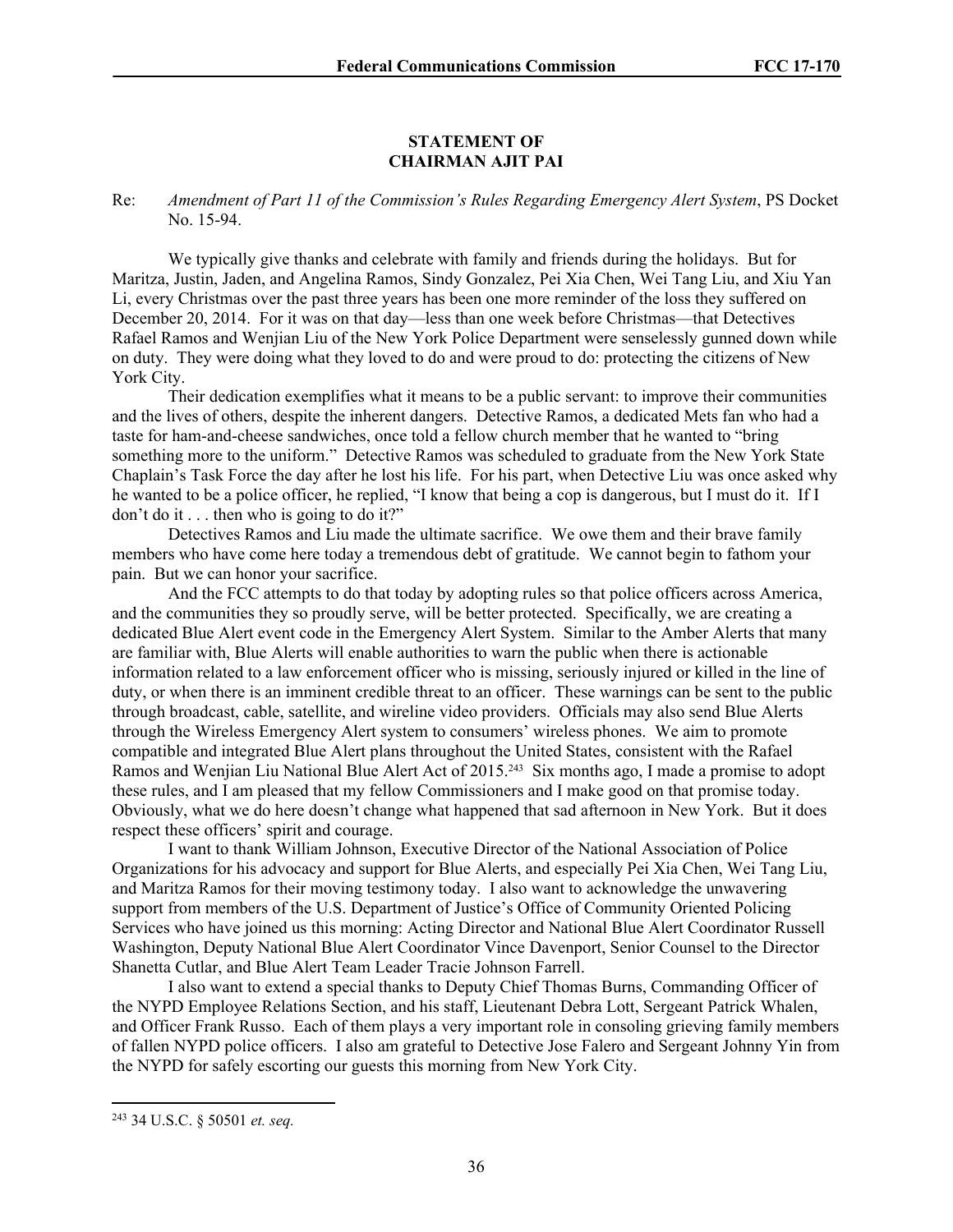And last but not least, for their tireless efforts and dedication to keeping Americans safe, I want to thank the staff of the Public Safety and Homeland Security Bureau: Rochelle Cohen, Greg Cooke, Lisa Fowlkes, Nicole McGinnis, Linda Pintro, Austin Randazzo, and James Wiley; and David Horowitz and Anjali Singh from the Office of General Counsel.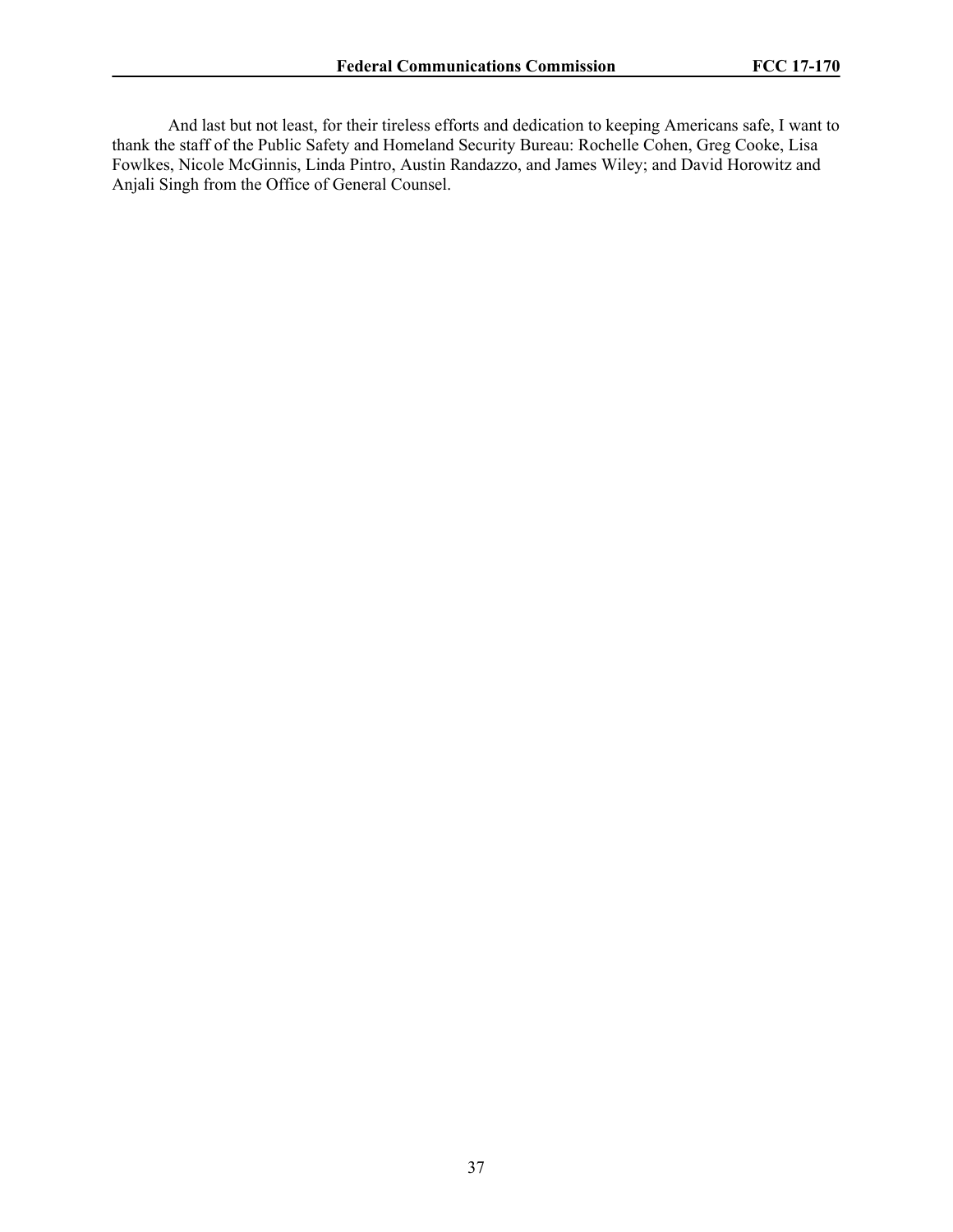#### **STATEMENT OF COMMISSIONER MIGNON L. CLYBURN**

#### Re: *Amendment of Part 11 of the Commission's Rules Regarding Emergency Alert System*, PS Docket No. 15-94.

Mr. Liu, and Ms. Liu, and Ms. Ramos, thank you for traveling to D.C. to take part in this event. Your sons and husbands served their community with great honor, dedication and courage. Today, with the adoption of this rule to promote an alert code when there is a credible threat against law enforcement officers, we honor the memory of your loved ones and take an important step to help ensure the safety of our police officers when they're in the line of duty.

An estimated 240 million calls are made to 9-1-1 centers each year. But when the need arises for one of us to make that dreaded call for help, it is our nation's first responders -- which includes law enforcement officers -- who step up, often at great risk to their own personal safety, in order to ensure ours. For that, we will always be indebted.

So I am thankful we can show support for them through today's Order which revises the Commission's Emergency Alert System, or EAS rules. Adding a three-character Blue Alert event code is the most effective means to share vital information in critical situations involving: the serious injury or death of a law enforcement officer in the line of duty; an officer who is missing in connection with his or her official duties; or an imminent and credible threat that an individual intends to cause serious injury to, or kill, a law enforcement officer.

It is important that we do our part as a Commission to update the EAS system to facilitate broader dissemination of information that can help keep these officers safe. And as the City of New York and the National Association of Broadcasters have pointed out, issuing the Blue Alert via the EAS system has the added benefit of further protecting the public from violent suspects.

I thank Lisa Fowlkes and her staff in the Public Safety and Homeland Security Bureau for your work on this important item.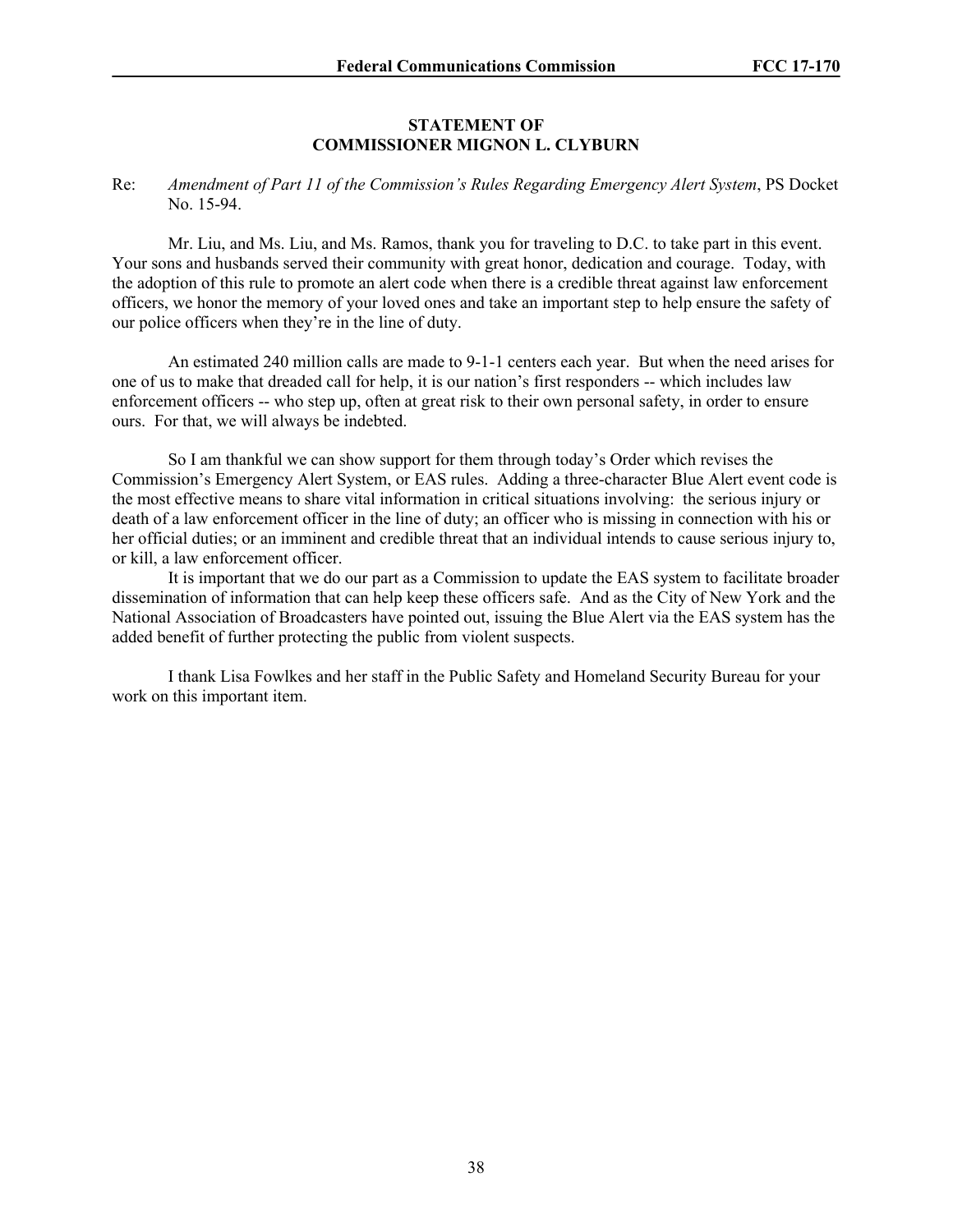#### **STATEMENT OF COMMISSIONER MICHAEL O'RIELLY**

Re: *Amendment of Part 11 of the Commission's Rules Regarding Emergency Alert System, PS Docket* No. 15-94.

The Commission should do what we can, within our statutory authority, to assist and protect our law enforcement professionals and the American public at large. To the extent that an appropriate public safety agency finds that the BLU alert code could be helpful and voluntarily decides to activate this warning, I will support their ability to do so. However, I am not sure this code, if ever triggered, would provide added protection for public safety officials or the general public, as the item suggests. When events that would now generate a BLU alert code occurred in the past, our nation's local broadcasters traditionally jumped right into action to inform the public. Moreover, public safety officials already have separate devices and codes to communicate if and when such horrific events occur.

For this reason, the cost-benefit analysis in this item continues our streak of subpar work in the public safety area. For instance, instead of a true analysis of the benefits, it dredges up the same discredited value of a statistical life that the Commission abused in the past.

But, more importantly, we should pray that this code is seldom needed because its use would mean a law enforcement officer is seriously injured, killed, in imminent danger, or missing — truly awful scenarios that heartbreakingly have remained a consistent threat for those in this line of work. I don't have the right words to fully express my appreciation to all of the brave souls who serve as law enforcement officers in their communities, but for the men and women who pursue this chosen profession, may the circumstances and outcomes contemplated in this item never happen again.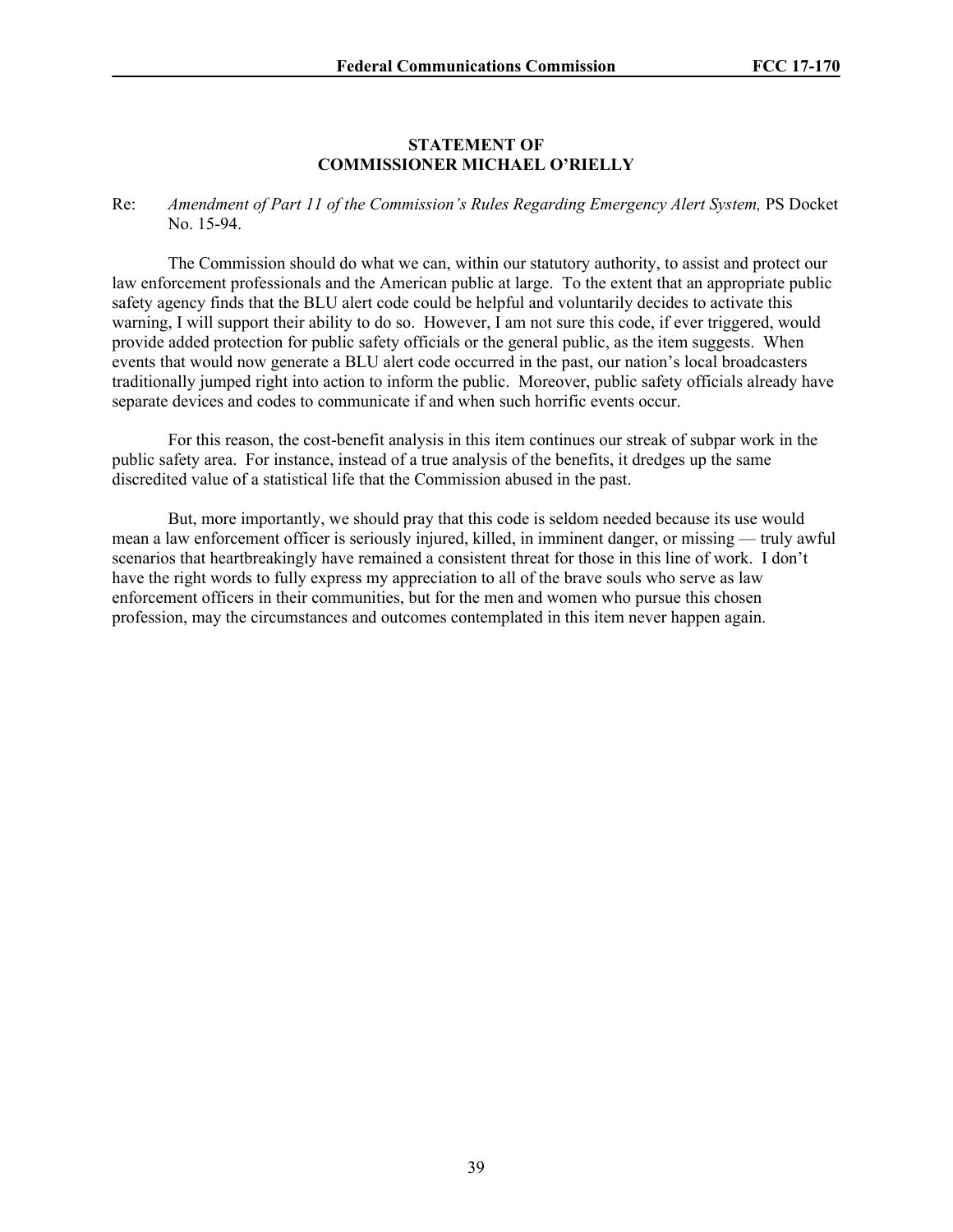#### **STATEMENT OF COMMISSIONER BRENDAN CARR**

#### Re: *Amendment of Part 11 of the Commission's Rules Regarding Emergency Alert System*, PS Docket No. 15-94.

Today, the FCC does its part to help promote the safety of our nation's law enforcement officials and the communities they serve. We do so by facilitating the use of Blue Alerts, which can provide advanced warning of imminent threats to law enforcement. This is a crucial effort. Last year, 135 officers were killed in the line of duty and 21 of those were ambush-style killings. In many of these cases, the perpetrators posted imminent and credible threats to law enforcement officers ahead of time on social media, and some of them may have been thwarted by a coordinated National Blue Alert Network.

In 2015, Congress directed the Attorney General to create such a network within the Department of Justice (DOJ) and to support state and local law enforcement as they work to develop and implement Blue Alert plans. But the lack of a dedicated event code for Blue Alerts in the Emergency Alert System (EAS) is one of the primary obstacles to more states adopting and using Blue Alert plans. Indeed, the DOJ's Office of Community Oriented Policing Services has stated that creation of such a code is "the single greatest need of the National Blue Alert Network." In today's Order, we therefore adopt a new dedicated EAS event code to enable the transmission of Blue Alerts over the EAS and Wireless Emergency Alerts. This action should facilitate the delivery of Blue Alerts in a uniform and consistent manner nationwide and, in the process, increase the reach and effectiveness of these potentially lifesaving warnings.

I'm pleased that the Commission moved quickly to address this critical issue, and I thank the staff of the Public Safety and Homeland Security Bureau for their diligent work on this item. It has my full support.